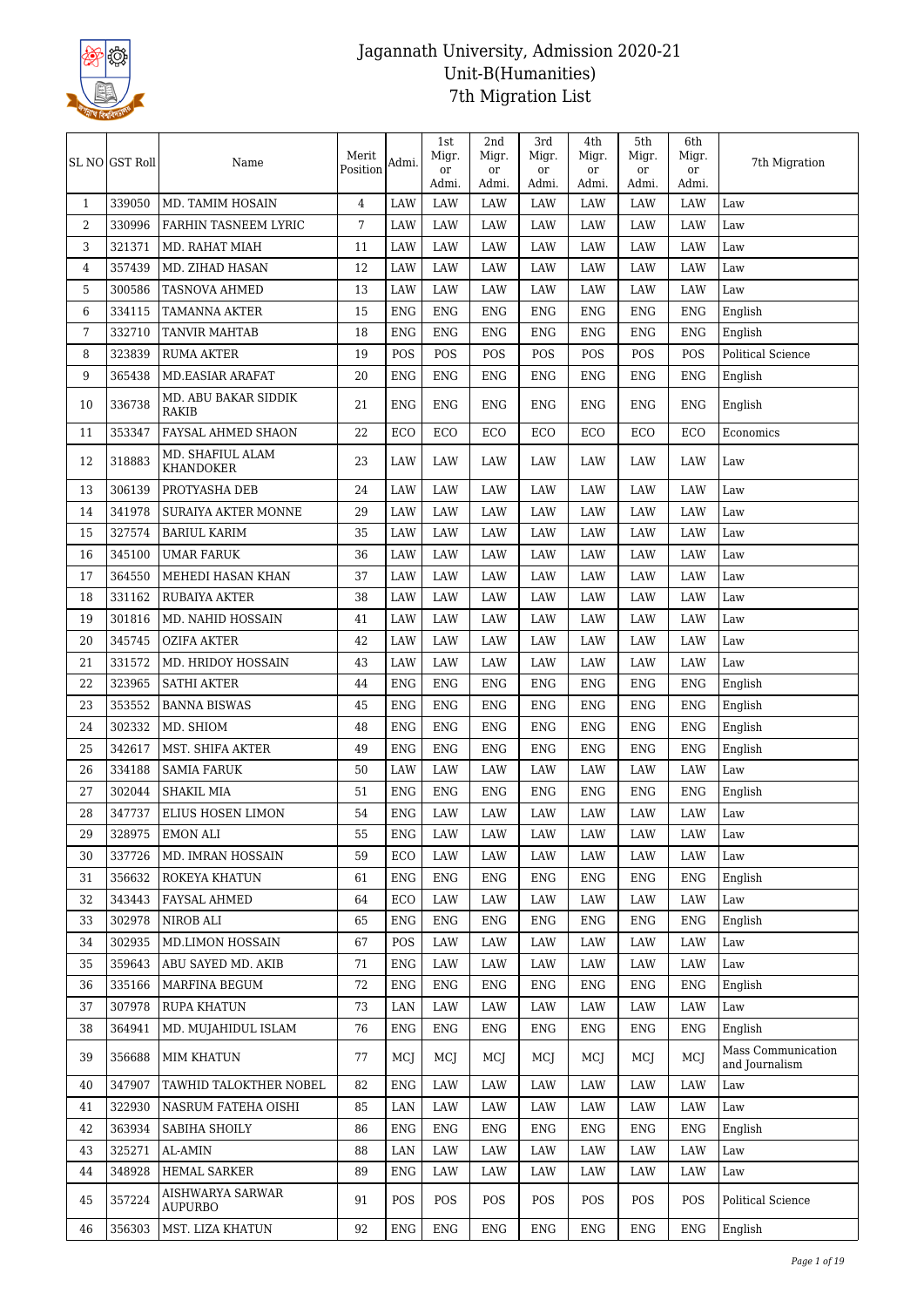

| 47 | 335916 | MUHAMMAD MAHAMUDUL<br><b>HASAN</b> | 94  | <b>ENG</b> | <b>ENG</b> | ENG        | ENG         | ENG        | ENG        | ENG         | English                    |
|----|--------|------------------------------------|-----|------------|------------|------------|-------------|------------|------------|-------------|----------------------------|
| 48 | 325289 | MD. ASHRAFUL ISLAM                 | 96  | LAN        | LAW        | LAW        | LAW         | LAW        | LAW        | LAW         | Law                        |
| 49 | 360882 | MST. TASMIA AKTER NORY             | 97  | POS        | POS        | POS        | POS         | POS        | POS        | POS         | <b>Political Science</b>   |
| 50 | 346812 | <b>JUI AKTER</b>                   | 98  | <b>ENG</b> | LAW        | LAW        | <b>LAW</b>  | <b>LAW</b> | LAW        | <b>LAW</b>  | Law                        |
| 51 | 326952 | <b>ARJUMA KHATUN</b>               | 99  | LAN        | LAW        | LAW        | LAW         | LAW        | LAW        | LAW         | Law                        |
| 52 | 300292 | SADIA KARIM MITU                   | 101 | ECO        | ECO        | ECO        | ECO         | ECO        | ECO        | ECO         | Economics                  |
| 53 | 322698 | MD. TAUHID SARKER TANJIL           | 102 | LAN        | LAN        | LAN        | LAN         | LAN        | LAN        | LAN         | Land Management and<br>Law |
| 54 | 340535 | ERTIZA ARAFAT RAFID                | 103 | LAN        | LAN        | LAN        | LAN         | LAN        | LAN        | LAN         | Land Management and<br>Law |
| 55 | 360776 | SAHZAHAN KHAN                      | 105 | LAN        | LAN        | LAN        | LAN         | LAN        | LAN        | LAN         | Land Management and<br>Law |
| 56 | 331511 | ABU NAYEEM                         | 106 | ECO        | ECO        | ECO        | ECO         | ECO        | ECO        | ECO         | Economics                  |
| 57 | 318208 | MD. WAKE BUL HAQUE                 | 107 | LAN        | LAN        | LAN        | LAN         | LAN        | LAN        | LAN         | Land Management and<br>Law |
| 58 | 350695 | MOSAMMAT SUMAYA AKTER              | 109 | LAN        | LAN        | LAN        | LAN         | LAN        | LAN        | LAN         | Land Management and<br>Law |
| 59 | 325077 | MD. MUJTAHID HASSAN RAFI           | 113 | LAN        | LAN        | LAN        | LAN         | LAN        | LAN        | LAN         | Land Management and<br>Law |
| 60 | 351738 | SAJEDUL KARIM                      | 114 | LAN        | LAN        | LAN        | LAN         | LAN        | LAN        | LAN         | Land Management and<br>Law |
| 61 | 357704 | MD. NAIM BABU                      | 123 | POS        | <b>ENG</b> | <b>ENG</b> | <b>ENG</b>  | <b>ENG</b> | <b>ENG</b> | <b>ENG</b>  | English                    |
| 62 | 303005 | MD. RIDOY HOSSAIN                  | 124 | LAN        | LAN        | LAN        | LAN         | LAN        | LAN        | LAN         | Land Management and<br>Law |
| 63 | 320527 | NASIMA AKTER MIM                   | 125 | LAN        | LAN        | LAN        | LAN         | LAN        | LAN        | LAN         | Land Management and<br>Law |
| 64 | 319664 | <b>SHOHEL RANA</b>                 | 130 | LAN        | LAN        | LAN        | LAN         | LAN        | LAN        | LAN         | Land Management and<br>Law |
| 65 | 309602 | MD. SHOHAEB HASAN                  | 132 | POS        | <b>ENG</b> | <b>ENG</b> | ${\rm ENG}$ | <b>ENG</b> | ENG        | <b>ENG</b>  | English                    |
| 66 | 333902 | LAJULY ISLAM                       | 133 | ECO        | ECO        | ECO        | ECO         | ECO        | ECO        | ECO         | Economics                  |
| 67 | 334437 | <b>ISRAT JAHAN JOTHI</b>           | 135 | LAN        | LAN        | LAN        | LAN         | LAN        | LAN        | LAN         | Land Management and<br>Law |
| 68 | 300944 | <b>SUNZIDA AKTER</b>               | 136 | LAN        | LAN        | LAN        | LAN         | LAN        | LAN        | LAN         | Land Management and<br>Law |
| 69 | 357922 | MD. SHAKURUL ISLAM RONI            | 137 | <b>BAN</b> | <b>ENG</b> | <b>ENG</b> | <b>ENG</b>  | <b>ENG</b> | <b>ENG</b> | <b>ENG</b>  | English                    |
| 70 | 320336 | MST. AFIATUN NAZIRA                | 138 | ECO        | ECO        | ECO        | ECO         | ECO        | ECO        | ECO         | Economics                  |
| 71 | 308875 | MD. SHEMUL MORAL                   | 139 | ECO        | ECO        | ECO        | ECO         | ECO        | ECO        | ECO         | Economics                  |
| 72 | 327529 | <b>ANOWAR HOSEN</b>                | 142 | POS        | <b>ENG</b> | <b>ENG</b> | ${\rm ENG}$ | <b>ENG</b> | <b>ENG</b> | <b>ENG</b>  | English                    |
| 73 | 357958 | ESHATUR RODIA                      | 144 | ECO        | ENG        | ENG        | ENG         | ENG        | ENG        | ENG         | English                    |
| 74 | 331534 | MD ABDULLAH AL NOMAN               | 145 | LAN        | LAN        | LAN        | LAN         | LAN        | LAN        | LAN         | Land Management and<br>Law |
| 75 | 325178 | MD. SOUROV                         | 147 | PAd        | ENG        | ENG        | ENG         | ENG        | ENG        | <b>ENG</b>  | English                    |
| 76 | 338209 | <b>SHAMIM</b>                      | 148 | LAN        | LAN        | LAN        | LAN         | LAN        | LAN        | LAN         | Land Management and<br>Law |
| 77 | 338452 | MD. NAZIM UDDIN                    | 149 | POS        | POS        | POS        | POS         | POS        | POS        | POS         | Political Science          |
| 78 | 350866 | BIJOYA MOJUMDER                    | 151 | LAN        | LAN        | LAN        | LAN         | LAN        | LAN        | LAN         | Land Management and<br>Law |
| 79 | 336059 | <b>MAHMUD HASAN</b>                | 154 | ECO        | ECO        | ECO        | ECO         | ECO        | ECO        | ECO         | Economics                  |
| 80 | 334097 | MOURI HAQUE DOLA                   | 156 | <b>BAN</b> | <b>ENG</b> | <b>ENG</b> | ${\rm ENG}$ | <b>ENG</b> | <b>ENG</b> | ${\rm ENG}$ | English                    |
| 81 | 303127 | MD. ABDULLAH                       | 159 | ECO        | ECO        | ECO        | ECO         | ECO        | ECO        | ECO         | Economics                  |
| 82 | 347508 | MD. ARIFUL ISLAM                   | 161 | LAN        | <b>ENG</b> | ENG        | ENG         | ENG        | <b>ENG</b> | <b>ENG</b>  | English                    |
| 83 | 346118 | MARJIA JINAT                       | 165 | LAN        | <b>ENG</b> | <b>ENG</b> | <b>ENG</b>  | ENG        | <b>ENG</b> | <b>ENG</b>  | English                    |
| 84 | 352774 | TOHURA ANJUM                       | 168 | SOC        | LAN        | LAN        | LAN         | LAN        | LAN        | LAN         | Land Management and<br>Law |
| 85 | 352118 | ASIFUL ISLAM                       | 171 | ECO        | LAN        | LAN        | LAN         | LAN        | LAN        | LAN         | Land Management and<br>Law |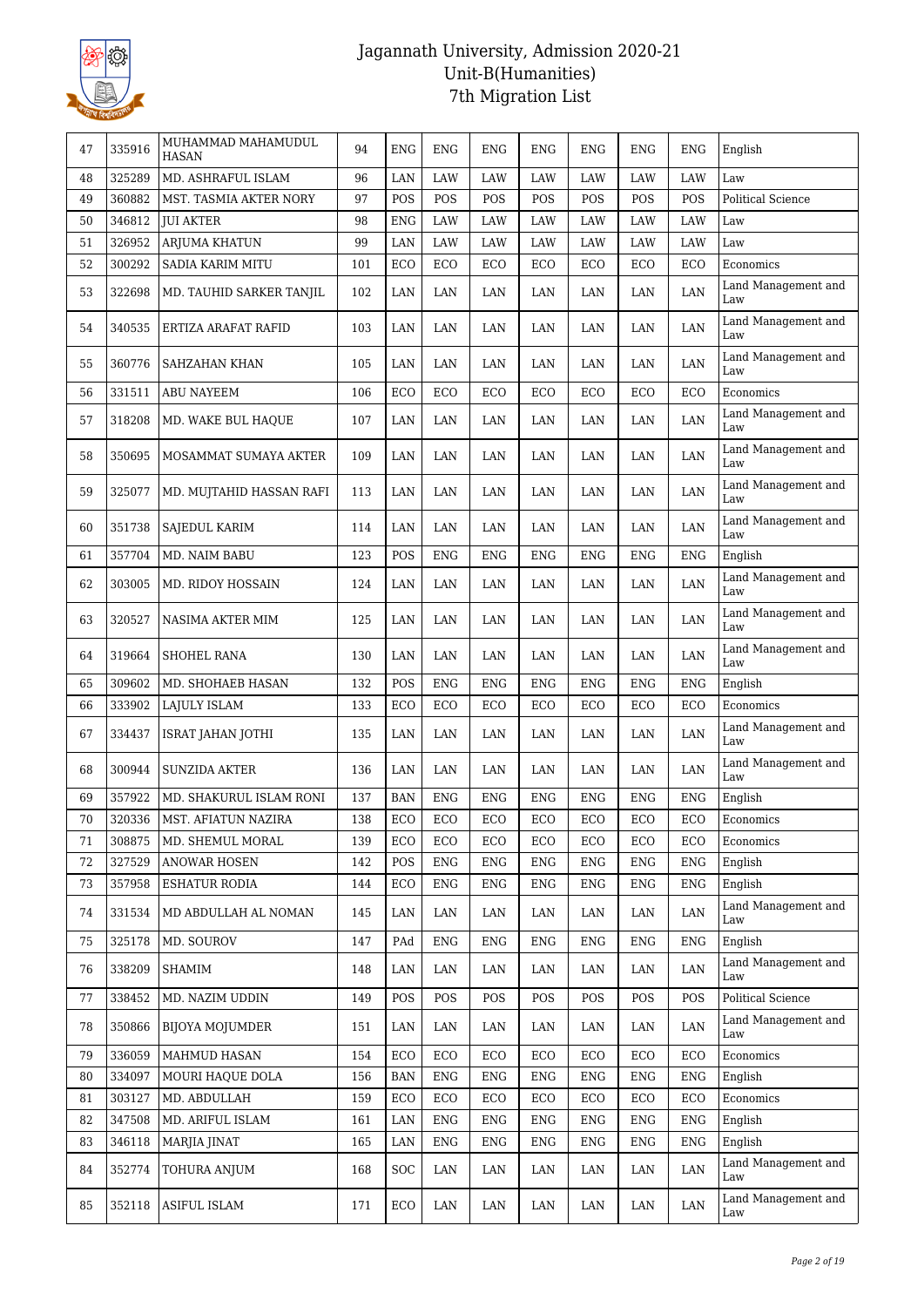

| Land Management and<br>LAN<br>87<br>331332<br>KH.SADIA SULTANA<br>173<br>ECO<br>LAN<br>LAN<br>LAN<br>LAN<br>LAN<br>Law<br>POS<br>88<br>334059<br>AYESHA SEDDIKA<br>174<br>POS<br>POS<br>POS<br>POS<br>POS<br>POS<br>Political Science<br>89<br>324819<br><b>JAKARIA RAHMAN</b><br>175<br>ECO<br>ECO<br>ECO<br>ECO<br>ECO<br>ECO<br>ECO<br>Economics<br>90<br>301780<br>MST. RUMA KHATUN<br>182<br><b>SOC</b><br><b>ENG</b><br><b>ENG</b><br><b>ENG</b><br>ENG<br><b>ENG</b><br><b>ENG</b><br>English<br>91<br>334007<br><b>FARIA AFZAL EVA</b><br>MCJ<br>ECO<br>ECO<br>ECO<br>ECO<br>ECO<br>ECO<br>183<br>Economics<br>92<br>337755<br>POS<br>ECO<br>ECO<br>ECO<br>ECO<br>ECO<br>ECO<br>Economics<br>NISHAD HASAN<br>185<br>Land Management and<br>93<br>331598<br>LAN<br>SHAKIB AL HASAN<br>187<br><b>BAN</b><br>LAN<br>LAN<br>LAN<br>LAN<br>LAN<br>Law<br>300402<br><b>BAN</b><br><b>ENG</b><br><b>ENG</b><br><b>ENG</b><br><b>ENG</b><br>English<br>94<br><b>FATIMA KHATUN</b><br>188<br><b>ENG</b><br>ENG<br>360567<br>95<br>MD. LEON SARKAR<br>191<br><b>SOC</b><br><b>ENG</b><br><b>ENG</b><br><b>ENG</b><br>ENG<br><b>ENG</b><br><b>ENG</b><br>English<br>MAHIMUNA AKTER<br>313933<br>POS<br>96<br>192<br>POS<br>POS<br>POS<br>POS<br>POS<br>POS<br><b>Political Science</b><br>MOONMOON<br>362401<br>POS<br>97<br>MD. SHAKIL<br>195<br><b>ENG</b><br><b>ENG</b><br><b>ENG</b><br>ENG<br><b>ENG</b><br><b>ENG</b><br>English<br>HABIB MOHAMAD FARUK<br>Land Management and<br>357762<br>98<br>201<br>PAd<br>LAN<br>LAN<br>LAN<br>LAN<br>LAN<br>LAN<br>AZAM<br>Law<br>99<br>361044<br>MD. PORAN MONDOL<br>204<br>POS<br><b>ENG</b><br><b>ENG</b><br><b>ENG</b><br><b>ENG</b><br><b>ENG</b><br><b>ENG</b><br>English<br>MD. TAFHIMUR RAHMAN<br>Land Management and<br>350893<br>100<br>PAd<br>LAN<br>LAN<br>LAN<br>LAN<br>LAN<br>206<br>LAN<br><b>KHAN</b><br>Law<br>334026<br><b>FARIDA SULTANA PREITY</b><br>208<br>PAd<br><b>ENG</b><br><b>ENG</b><br><b>ENG</b><br><b>ENG</b><br>101<br><b>ENG</b><br><b>ENG</b><br>English<br>317588<br>POS<br>Political Science<br>102<br>MD. JAHID HOSEN<br>210<br>POS<br>POS<br>POS<br>POS<br>POS<br>POS<br>103<br>323961<br><b>ENG</b><br>ENG<br><b>ESRAT JAHAN ESA</b><br>211<br>PAd<br><b>ENG</b><br>ENG<br><b>ENG</b><br><b>ENG</b><br>English<br>104<br>346339<br>216<br><b>ENG</b><br><b>ENG</b><br>RUMA AKTER SATHI<br><b>BAN</b><br><b>ENG</b><br><b>ENG</b><br>ENG<br><b>ENG</b><br>English<br>Land Management and<br>LAN<br>105<br>337826<br>217<br>PAd<br>LAN<br>LAN<br>LAN<br>LAN<br>LAN<br>SAMY SADMAN SAKIB<br>Law<br>Land Management and<br>314809<br>106<br><b>ALIHIS SAWN</b><br>219<br>PAd<br>LAN<br>LAN<br>LAN<br>LAN<br>LAN<br>LAN<br>Law<br>107<br>314701<br>221<br>POS<br><b>ENG</b><br><b>ENG</b><br><b>ENG</b><br><b>ENG</b><br><b>ENG</b><br><b>ENG</b><br><b>JAKIA FARZANA RIVA</b><br>English<br>343829<br>PAd<br>108<br><b>BIDDUT SARKER</b><br>223<br><b>ENG</b><br><b>ENG</b><br>ENG<br><b>ENG</b><br><b>ENG</b><br>${\rm ENG}$<br>English<br>109<br>340219<br>MD. IBRAHIM<br>225<br>POS<br><b>ENG</b><br><b>ENG</b><br><b>ENG</b><br>ENG<br><b>ENG</b><br><b>ENG</b><br>English<br>Mass Communication<br>341811<br><b>SAYMA YEAN</b><br>228<br>MCJ<br>MCJ<br>MCI<br>MCJ<br>MCJ<br>110<br>MCI<br>MCI<br>and Journalism<br>Mass Communication<br>333938<br>233<br>MCJ<br>MCJ<br>111<br><b>SADIA AKTER</b><br>MCJ<br>MCJ<br>MCJ<br>MCJ<br>MCJ<br>and Journalism<br>PAd<br>LAN<br><b>ENG</b><br>365103<br>238<br>LAN<br><b>ENG</b><br>English<br>MD. SABBIR HOSSEN<br>112<br>${\rm ENG}$<br><b>ENG</b><br>315492<br>MD. MASUM ALI<br>240<br>POS<br>POS<br>POS<br>POS<br>POS<br>POS<br>POS<br><b>Political Science</b><br>113<br>331237<br>114<br><b>LISA IMRAN</b><br>241<br><b>BAN</b><br>ECO<br>ECO<br>ECO<br>ECO<br>ECO<br>ECO<br>Economics<br>336168<br>MD. BURHAN UDDIN<br>POS<br>POS<br>242<br>POS<br>POS<br><b>ENG</b><br><b>ENG</b><br><b>ENG</b><br>English<br>115<br>333002<br>MOHAMMED NAZIM UDDIN<br>243<br>IER<br>ECO<br>ECO<br>ECO<br><b>ENG</b><br><b>ENG</b><br><b>ENG</b><br>English<br>116<br>316386<br>117<br>251<br><b>BAN</b><br>ECO<br>ECO<br>ECO<br>ECO<br>ECO<br>ECO<br>Economics<br>MD. HELAL UDDIN<br>343185<br>253<br>PAd<br>ECO<br>ECO<br>ECO<br>ECO<br>ECO<br>ECO<br>English<br>118<br>MD SAJIB<br>Land Management and<br>347622<br>MD. SAKIB HOSAN<br>254<br>POS<br>LAN<br>LAN<br>LAN<br>119<br>LAN<br>LAN<br>LAN<br>Law<br>309913<br>MD. ABU TAHER<br>PAd<br>ECO<br>ECO<br>ECO<br>ECO<br>ECO<br>ECO<br>Economics<br>120<br>255<br>317577<br>FERDUS ALOM<br>121<br>256<br>POS<br>ECO<br>ECO<br>ECO<br>ECO<br>ECO<br>ECO<br>Economics<br>363067<br>122<br>MD. MEHEDI HASAN<br>258<br>PAd<br>ECO<br>ECO<br>ECO<br>ECO<br>ECO<br>ECO<br>Economics<br>338776<br>123<br><b>MAHOFUJ HOSSAIN</b><br>259<br><b>BAN</b><br><b>BAN</b><br><b>BAN</b><br><b>BAN</b><br>$\ensuremath{\mathsf{BAN}}$<br><b>BAN</b><br><b>BAN</b><br>Bangla<br>Land Management and<br>347762<br>MD. SOLAIMAN RAFE<br>LAN<br>124<br>260<br>PAd<br>LAN<br>LAN<br>LAN<br>LAN<br>LAN<br>Law<br>Economics<br>324657<br>ECO<br>ECO<br>ECO<br>ECO<br>ECO<br>ECO<br>125<br>MOSTAFA HAIDER RAFID<br>264<br>POS<br>Land Management and<br>361470<br>LAN<br>126<br>MD. RASEL MIA<br>271<br>SOC<br>LAN<br>LAN<br>LAN<br>LAN<br>LAN<br>Law<br>335422<br>127<br><b>SUMAIYA PARVIN</b><br>273<br>POS<br>ECO<br>ECO<br>ECO<br>ECO<br>ECO<br>ECO<br>Economics<br>310338<br>128<br>TAUHID HASSAN<br>278<br>IER<br>ECO<br>ECO<br>ECO<br>ECO<br>ECO<br>ECO<br>Economics | 86 | 325912 | <b>FARHANA JESMINE</b> | 172 | ECO | ECO | ECO | ECO | ECO | ECO | ECO | Economics |
|-----------------------------------------------------------------------------------------------------------------------------------------------------------------------------------------------------------------------------------------------------------------------------------------------------------------------------------------------------------------------------------------------------------------------------------------------------------------------------------------------------------------------------------------------------------------------------------------------------------------------------------------------------------------------------------------------------------------------------------------------------------------------------------------------------------------------------------------------------------------------------------------------------------------------------------------------------------------------------------------------------------------------------------------------------------------------------------------------------------------------------------------------------------------------------------------------------------------------------------------------------------------------------------------------------------------------------------------------------------------------------------------------------------------------------------------------------------------------------------------------------------------------------------------------------------------------------------------------------------------------------------------------------------------------------------------------------------------------------------------------------------------------------------------------------------------------------------------------------------------------------------------------------------------------------------------------------------------------------------------------------------------------------------------------------------------------------------------------------------------------------------------------------------------------------------------------------------------------------------------------------------------------------------------------------------------------------------------------------------------------------------------------------------------------------------------------------------------------------------------------------------------------------------------------------------------------------------------------------------------------------------------------------------------------------------------------------------------------------------------------------------------------------------------------------------------------------------------------------------------------------------------------------------------------------------------------------------------------------------------------------------------------------------------------------------------------------------------------------------------------------------------------------------------------------------------------------------------------------------------------------------------------------------------------------------------------------------------------------------------------------------------------------------------------------------------------------------------------------------------------------------------------------------------------------------------------------------------------------------------------------------------------------------------------------------------------------------------------------------------------------------------------------------------------------------------------------------------------------------------------------------------------------------------------------------------------------------------------------------------------------------------------------------------------------------------------------------------------------------------------------------------------------------------------------------------------------------------------------------------------------------------------------------------------------------------------------------------------------------------------------------------------------------------------------------------------------------------------------------------------------------------------------------------------------------------------------------------------------------------------------------------------------------------------------------------------------------------------------------------------------------------------------------------------------------------------------------------------------------------------------------------------------------------------------------------------------------------------------------------------------------------------------------------------------------------------------------------------------------------------------------------------------------------------------------------------------------------------------------------------------------------------------------------------------------------------------------------------------------------------------------------------------------------------------------------------------------------------------------------------------------------------------|----|--------|------------------------|-----|-----|-----|-----|-----|-----|-----|-----|-----------|
|                                                                                                                                                                                                                                                                                                                                                                                                                                                                                                                                                                                                                                                                                                                                                                                                                                                                                                                                                                                                                                                                                                                                                                                                                                                                                                                                                                                                                                                                                                                                                                                                                                                                                                                                                                                                                                                                                                                                                                                                                                                                                                                                                                                                                                                                                                                                                                                                                                                                                                                                                                                                                                                                                                                                                                                                                                                                                                                                                                                                                                                                                                                                                                                                                                                                                                                                                                                                                                                                                                                                                                                                                                                                                                                                                                                                                                                                                                                                                                                                                                                                                                                                                                                                                                                                                                                                                                                                                                                                                                                                                                                                                                                                                                                                                                                                                                                                                                                                                                                                                                                                                                                                                                                                                                                                                                                                                                                                                                                                                                                             |    |        |                        |     |     |     |     |     |     |     |     |           |
|                                                                                                                                                                                                                                                                                                                                                                                                                                                                                                                                                                                                                                                                                                                                                                                                                                                                                                                                                                                                                                                                                                                                                                                                                                                                                                                                                                                                                                                                                                                                                                                                                                                                                                                                                                                                                                                                                                                                                                                                                                                                                                                                                                                                                                                                                                                                                                                                                                                                                                                                                                                                                                                                                                                                                                                                                                                                                                                                                                                                                                                                                                                                                                                                                                                                                                                                                                                                                                                                                                                                                                                                                                                                                                                                                                                                                                                                                                                                                                                                                                                                                                                                                                                                                                                                                                                                                                                                                                                                                                                                                                                                                                                                                                                                                                                                                                                                                                                                                                                                                                                                                                                                                                                                                                                                                                                                                                                                                                                                                                                             |    |        |                        |     |     |     |     |     |     |     |     |           |
|                                                                                                                                                                                                                                                                                                                                                                                                                                                                                                                                                                                                                                                                                                                                                                                                                                                                                                                                                                                                                                                                                                                                                                                                                                                                                                                                                                                                                                                                                                                                                                                                                                                                                                                                                                                                                                                                                                                                                                                                                                                                                                                                                                                                                                                                                                                                                                                                                                                                                                                                                                                                                                                                                                                                                                                                                                                                                                                                                                                                                                                                                                                                                                                                                                                                                                                                                                                                                                                                                                                                                                                                                                                                                                                                                                                                                                                                                                                                                                                                                                                                                                                                                                                                                                                                                                                                                                                                                                                                                                                                                                                                                                                                                                                                                                                                                                                                                                                                                                                                                                                                                                                                                                                                                                                                                                                                                                                                                                                                                                                             |    |        |                        |     |     |     |     |     |     |     |     |           |
|                                                                                                                                                                                                                                                                                                                                                                                                                                                                                                                                                                                                                                                                                                                                                                                                                                                                                                                                                                                                                                                                                                                                                                                                                                                                                                                                                                                                                                                                                                                                                                                                                                                                                                                                                                                                                                                                                                                                                                                                                                                                                                                                                                                                                                                                                                                                                                                                                                                                                                                                                                                                                                                                                                                                                                                                                                                                                                                                                                                                                                                                                                                                                                                                                                                                                                                                                                                                                                                                                                                                                                                                                                                                                                                                                                                                                                                                                                                                                                                                                                                                                                                                                                                                                                                                                                                                                                                                                                                                                                                                                                                                                                                                                                                                                                                                                                                                                                                                                                                                                                                                                                                                                                                                                                                                                                                                                                                                                                                                                                                             |    |        |                        |     |     |     |     |     |     |     |     |           |
|                                                                                                                                                                                                                                                                                                                                                                                                                                                                                                                                                                                                                                                                                                                                                                                                                                                                                                                                                                                                                                                                                                                                                                                                                                                                                                                                                                                                                                                                                                                                                                                                                                                                                                                                                                                                                                                                                                                                                                                                                                                                                                                                                                                                                                                                                                                                                                                                                                                                                                                                                                                                                                                                                                                                                                                                                                                                                                                                                                                                                                                                                                                                                                                                                                                                                                                                                                                                                                                                                                                                                                                                                                                                                                                                                                                                                                                                                                                                                                                                                                                                                                                                                                                                                                                                                                                                                                                                                                                                                                                                                                                                                                                                                                                                                                                                                                                                                                                                                                                                                                                                                                                                                                                                                                                                                                                                                                                                                                                                                                                             |    |        |                        |     |     |     |     |     |     |     |     |           |
|                                                                                                                                                                                                                                                                                                                                                                                                                                                                                                                                                                                                                                                                                                                                                                                                                                                                                                                                                                                                                                                                                                                                                                                                                                                                                                                                                                                                                                                                                                                                                                                                                                                                                                                                                                                                                                                                                                                                                                                                                                                                                                                                                                                                                                                                                                                                                                                                                                                                                                                                                                                                                                                                                                                                                                                                                                                                                                                                                                                                                                                                                                                                                                                                                                                                                                                                                                                                                                                                                                                                                                                                                                                                                                                                                                                                                                                                                                                                                                                                                                                                                                                                                                                                                                                                                                                                                                                                                                                                                                                                                                                                                                                                                                                                                                                                                                                                                                                                                                                                                                                                                                                                                                                                                                                                                                                                                                                                                                                                                                                             |    |        |                        |     |     |     |     |     |     |     |     |           |
|                                                                                                                                                                                                                                                                                                                                                                                                                                                                                                                                                                                                                                                                                                                                                                                                                                                                                                                                                                                                                                                                                                                                                                                                                                                                                                                                                                                                                                                                                                                                                                                                                                                                                                                                                                                                                                                                                                                                                                                                                                                                                                                                                                                                                                                                                                                                                                                                                                                                                                                                                                                                                                                                                                                                                                                                                                                                                                                                                                                                                                                                                                                                                                                                                                                                                                                                                                                                                                                                                                                                                                                                                                                                                                                                                                                                                                                                                                                                                                                                                                                                                                                                                                                                                                                                                                                                                                                                                                                                                                                                                                                                                                                                                                                                                                                                                                                                                                                                                                                                                                                                                                                                                                                                                                                                                                                                                                                                                                                                                                                             |    |        |                        |     |     |     |     |     |     |     |     |           |
|                                                                                                                                                                                                                                                                                                                                                                                                                                                                                                                                                                                                                                                                                                                                                                                                                                                                                                                                                                                                                                                                                                                                                                                                                                                                                                                                                                                                                                                                                                                                                                                                                                                                                                                                                                                                                                                                                                                                                                                                                                                                                                                                                                                                                                                                                                                                                                                                                                                                                                                                                                                                                                                                                                                                                                                                                                                                                                                                                                                                                                                                                                                                                                                                                                                                                                                                                                                                                                                                                                                                                                                                                                                                                                                                                                                                                                                                                                                                                                                                                                                                                                                                                                                                                                                                                                                                                                                                                                                                                                                                                                                                                                                                                                                                                                                                                                                                                                                                                                                                                                                                                                                                                                                                                                                                                                                                                                                                                                                                                                                             |    |        |                        |     |     |     |     |     |     |     |     |           |
|                                                                                                                                                                                                                                                                                                                                                                                                                                                                                                                                                                                                                                                                                                                                                                                                                                                                                                                                                                                                                                                                                                                                                                                                                                                                                                                                                                                                                                                                                                                                                                                                                                                                                                                                                                                                                                                                                                                                                                                                                                                                                                                                                                                                                                                                                                                                                                                                                                                                                                                                                                                                                                                                                                                                                                                                                                                                                                                                                                                                                                                                                                                                                                                                                                                                                                                                                                                                                                                                                                                                                                                                                                                                                                                                                                                                                                                                                                                                                                                                                                                                                                                                                                                                                                                                                                                                                                                                                                                                                                                                                                                                                                                                                                                                                                                                                                                                                                                                                                                                                                                                                                                                                                                                                                                                                                                                                                                                                                                                                                                             |    |        |                        |     |     |     |     |     |     |     |     |           |
|                                                                                                                                                                                                                                                                                                                                                                                                                                                                                                                                                                                                                                                                                                                                                                                                                                                                                                                                                                                                                                                                                                                                                                                                                                                                                                                                                                                                                                                                                                                                                                                                                                                                                                                                                                                                                                                                                                                                                                                                                                                                                                                                                                                                                                                                                                                                                                                                                                                                                                                                                                                                                                                                                                                                                                                                                                                                                                                                                                                                                                                                                                                                                                                                                                                                                                                                                                                                                                                                                                                                                                                                                                                                                                                                                                                                                                                                                                                                                                                                                                                                                                                                                                                                                                                                                                                                                                                                                                                                                                                                                                                                                                                                                                                                                                                                                                                                                                                                                                                                                                                                                                                                                                                                                                                                                                                                                                                                                                                                                                                             |    |        |                        |     |     |     |     |     |     |     |     |           |
|                                                                                                                                                                                                                                                                                                                                                                                                                                                                                                                                                                                                                                                                                                                                                                                                                                                                                                                                                                                                                                                                                                                                                                                                                                                                                                                                                                                                                                                                                                                                                                                                                                                                                                                                                                                                                                                                                                                                                                                                                                                                                                                                                                                                                                                                                                                                                                                                                                                                                                                                                                                                                                                                                                                                                                                                                                                                                                                                                                                                                                                                                                                                                                                                                                                                                                                                                                                                                                                                                                                                                                                                                                                                                                                                                                                                                                                                                                                                                                                                                                                                                                                                                                                                                                                                                                                                                                                                                                                                                                                                                                                                                                                                                                                                                                                                                                                                                                                                                                                                                                                                                                                                                                                                                                                                                                                                                                                                                                                                                                                             |    |        |                        |     |     |     |     |     |     |     |     |           |
|                                                                                                                                                                                                                                                                                                                                                                                                                                                                                                                                                                                                                                                                                                                                                                                                                                                                                                                                                                                                                                                                                                                                                                                                                                                                                                                                                                                                                                                                                                                                                                                                                                                                                                                                                                                                                                                                                                                                                                                                                                                                                                                                                                                                                                                                                                                                                                                                                                                                                                                                                                                                                                                                                                                                                                                                                                                                                                                                                                                                                                                                                                                                                                                                                                                                                                                                                                                                                                                                                                                                                                                                                                                                                                                                                                                                                                                                                                                                                                                                                                                                                                                                                                                                                                                                                                                                                                                                                                                                                                                                                                                                                                                                                                                                                                                                                                                                                                                                                                                                                                                                                                                                                                                                                                                                                                                                                                                                                                                                                                                             |    |        |                        |     |     |     |     |     |     |     |     |           |
|                                                                                                                                                                                                                                                                                                                                                                                                                                                                                                                                                                                                                                                                                                                                                                                                                                                                                                                                                                                                                                                                                                                                                                                                                                                                                                                                                                                                                                                                                                                                                                                                                                                                                                                                                                                                                                                                                                                                                                                                                                                                                                                                                                                                                                                                                                                                                                                                                                                                                                                                                                                                                                                                                                                                                                                                                                                                                                                                                                                                                                                                                                                                                                                                                                                                                                                                                                                                                                                                                                                                                                                                                                                                                                                                                                                                                                                                                                                                                                                                                                                                                                                                                                                                                                                                                                                                                                                                                                                                                                                                                                                                                                                                                                                                                                                                                                                                                                                                                                                                                                                                                                                                                                                                                                                                                                                                                                                                                                                                                                                             |    |        |                        |     |     |     |     |     |     |     |     |           |
|                                                                                                                                                                                                                                                                                                                                                                                                                                                                                                                                                                                                                                                                                                                                                                                                                                                                                                                                                                                                                                                                                                                                                                                                                                                                                                                                                                                                                                                                                                                                                                                                                                                                                                                                                                                                                                                                                                                                                                                                                                                                                                                                                                                                                                                                                                                                                                                                                                                                                                                                                                                                                                                                                                                                                                                                                                                                                                                                                                                                                                                                                                                                                                                                                                                                                                                                                                                                                                                                                                                                                                                                                                                                                                                                                                                                                                                                                                                                                                                                                                                                                                                                                                                                                                                                                                                                                                                                                                                                                                                                                                                                                                                                                                                                                                                                                                                                                                                                                                                                                                                                                                                                                                                                                                                                                                                                                                                                                                                                                                                             |    |        |                        |     |     |     |     |     |     |     |     |           |
|                                                                                                                                                                                                                                                                                                                                                                                                                                                                                                                                                                                                                                                                                                                                                                                                                                                                                                                                                                                                                                                                                                                                                                                                                                                                                                                                                                                                                                                                                                                                                                                                                                                                                                                                                                                                                                                                                                                                                                                                                                                                                                                                                                                                                                                                                                                                                                                                                                                                                                                                                                                                                                                                                                                                                                                                                                                                                                                                                                                                                                                                                                                                                                                                                                                                                                                                                                                                                                                                                                                                                                                                                                                                                                                                                                                                                                                                                                                                                                                                                                                                                                                                                                                                                                                                                                                                                                                                                                                                                                                                                                                                                                                                                                                                                                                                                                                                                                                                                                                                                                                                                                                                                                                                                                                                                                                                                                                                                                                                                                                             |    |        |                        |     |     |     |     |     |     |     |     |           |
|                                                                                                                                                                                                                                                                                                                                                                                                                                                                                                                                                                                                                                                                                                                                                                                                                                                                                                                                                                                                                                                                                                                                                                                                                                                                                                                                                                                                                                                                                                                                                                                                                                                                                                                                                                                                                                                                                                                                                                                                                                                                                                                                                                                                                                                                                                                                                                                                                                                                                                                                                                                                                                                                                                                                                                                                                                                                                                                                                                                                                                                                                                                                                                                                                                                                                                                                                                                                                                                                                                                                                                                                                                                                                                                                                                                                                                                                                                                                                                                                                                                                                                                                                                                                                                                                                                                                                                                                                                                                                                                                                                                                                                                                                                                                                                                                                                                                                                                                                                                                                                                                                                                                                                                                                                                                                                                                                                                                                                                                                                                             |    |        |                        |     |     |     |     |     |     |     |     |           |
|                                                                                                                                                                                                                                                                                                                                                                                                                                                                                                                                                                                                                                                                                                                                                                                                                                                                                                                                                                                                                                                                                                                                                                                                                                                                                                                                                                                                                                                                                                                                                                                                                                                                                                                                                                                                                                                                                                                                                                                                                                                                                                                                                                                                                                                                                                                                                                                                                                                                                                                                                                                                                                                                                                                                                                                                                                                                                                                                                                                                                                                                                                                                                                                                                                                                                                                                                                                                                                                                                                                                                                                                                                                                                                                                                                                                                                                                                                                                                                                                                                                                                                                                                                                                                                                                                                                                                                                                                                                                                                                                                                                                                                                                                                                                                                                                                                                                                                                                                                                                                                                                                                                                                                                                                                                                                                                                                                                                                                                                                                                             |    |        |                        |     |     |     |     |     |     |     |     |           |
|                                                                                                                                                                                                                                                                                                                                                                                                                                                                                                                                                                                                                                                                                                                                                                                                                                                                                                                                                                                                                                                                                                                                                                                                                                                                                                                                                                                                                                                                                                                                                                                                                                                                                                                                                                                                                                                                                                                                                                                                                                                                                                                                                                                                                                                                                                                                                                                                                                                                                                                                                                                                                                                                                                                                                                                                                                                                                                                                                                                                                                                                                                                                                                                                                                                                                                                                                                                                                                                                                                                                                                                                                                                                                                                                                                                                                                                                                                                                                                                                                                                                                                                                                                                                                                                                                                                                                                                                                                                                                                                                                                                                                                                                                                                                                                                                                                                                                                                                                                                                                                                                                                                                                                                                                                                                                                                                                                                                                                                                                                                             |    |        |                        |     |     |     |     |     |     |     |     |           |
|                                                                                                                                                                                                                                                                                                                                                                                                                                                                                                                                                                                                                                                                                                                                                                                                                                                                                                                                                                                                                                                                                                                                                                                                                                                                                                                                                                                                                                                                                                                                                                                                                                                                                                                                                                                                                                                                                                                                                                                                                                                                                                                                                                                                                                                                                                                                                                                                                                                                                                                                                                                                                                                                                                                                                                                                                                                                                                                                                                                                                                                                                                                                                                                                                                                                                                                                                                                                                                                                                                                                                                                                                                                                                                                                                                                                                                                                                                                                                                                                                                                                                                                                                                                                                                                                                                                                                                                                                                                                                                                                                                                                                                                                                                                                                                                                                                                                                                                                                                                                                                                                                                                                                                                                                                                                                                                                                                                                                                                                                                                             |    |        |                        |     |     |     |     |     |     |     |     |           |
|                                                                                                                                                                                                                                                                                                                                                                                                                                                                                                                                                                                                                                                                                                                                                                                                                                                                                                                                                                                                                                                                                                                                                                                                                                                                                                                                                                                                                                                                                                                                                                                                                                                                                                                                                                                                                                                                                                                                                                                                                                                                                                                                                                                                                                                                                                                                                                                                                                                                                                                                                                                                                                                                                                                                                                                                                                                                                                                                                                                                                                                                                                                                                                                                                                                                                                                                                                                                                                                                                                                                                                                                                                                                                                                                                                                                                                                                                                                                                                                                                                                                                                                                                                                                                                                                                                                                                                                                                                                                                                                                                                                                                                                                                                                                                                                                                                                                                                                                                                                                                                                                                                                                                                                                                                                                                                                                                                                                                                                                                                                             |    |        |                        |     |     |     |     |     |     |     |     |           |
|                                                                                                                                                                                                                                                                                                                                                                                                                                                                                                                                                                                                                                                                                                                                                                                                                                                                                                                                                                                                                                                                                                                                                                                                                                                                                                                                                                                                                                                                                                                                                                                                                                                                                                                                                                                                                                                                                                                                                                                                                                                                                                                                                                                                                                                                                                                                                                                                                                                                                                                                                                                                                                                                                                                                                                                                                                                                                                                                                                                                                                                                                                                                                                                                                                                                                                                                                                                                                                                                                                                                                                                                                                                                                                                                                                                                                                                                                                                                                                                                                                                                                                                                                                                                                                                                                                                                                                                                                                                                                                                                                                                                                                                                                                                                                                                                                                                                                                                                                                                                                                                                                                                                                                                                                                                                                                                                                                                                                                                                                                                             |    |        |                        |     |     |     |     |     |     |     |     |           |
|                                                                                                                                                                                                                                                                                                                                                                                                                                                                                                                                                                                                                                                                                                                                                                                                                                                                                                                                                                                                                                                                                                                                                                                                                                                                                                                                                                                                                                                                                                                                                                                                                                                                                                                                                                                                                                                                                                                                                                                                                                                                                                                                                                                                                                                                                                                                                                                                                                                                                                                                                                                                                                                                                                                                                                                                                                                                                                                                                                                                                                                                                                                                                                                                                                                                                                                                                                                                                                                                                                                                                                                                                                                                                                                                                                                                                                                                                                                                                                                                                                                                                                                                                                                                                                                                                                                                                                                                                                                                                                                                                                                                                                                                                                                                                                                                                                                                                                                                                                                                                                                                                                                                                                                                                                                                                                                                                                                                                                                                                                                             |    |        |                        |     |     |     |     |     |     |     |     |           |
|                                                                                                                                                                                                                                                                                                                                                                                                                                                                                                                                                                                                                                                                                                                                                                                                                                                                                                                                                                                                                                                                                                                                                                                                                                                                                                                                                                                                                                                                                                                                                                                                                                                                                                                                                                                                                                                                                                                                                                                                                                                                                                                                                                                                                                                                                                                                                                                                                                                                                                                                                                                                                                                                                                                                                                                                                                                                                                                                                                                                                                                                                                                                                                                                                                                                                                                                                                                                                                                                                                                                                                                                                                                                                                                                                                                                                                                                                                                                                                                                                                                                                                                                                                                                                                                                                                                                                                                                                                                                                                                                                                                                                                                                                                                                                                                                                                                                                                                                                                                                                                                                                                                                                                                                                                                                                                                                                                                                                                                                                                                             |    |        |                        |     |     |     |     |     |     |     |     |           |
|                                                                                                                                                                                                                                                                                                                                                                                                                                                                                                                                                                                                                                                                                                                                                                                                                                                                                                                                                                                                                                                                                                                                                                                                                                                                                                                                                                                                                                                                                                                                                                                                                                                                                                                                                                                                                                                                                                                                                                                                                                                                                                                                                                                                                                                                                                                                                                                                                                                                                                                                                                                                                                                                                                                                                                                                                                                                                                                                                                                                                                                                                                                                                                                                                                                                                                                                                                                                                                                                                                                                                                                                                                                                                                                                                                                                                                                                                                                                                                                                                                                                                                                                                                                                                                                                                                                                                                                                                                                                                                                                                                                                                                                                                                                                                                                                                                                                                                                                                                                                                                                                                                                                                                                                                                                                                                                                                                                                                                                                                                                             |    |        |                        |     |     |     |     |     |     |     |     |           |
|                                                                                                                                                                                                                                                                                                                                                                                                                                                                                                                                                                                                                                                                                                                                                                                                                                                                                                                                                                                                                                                                                                                                                                                                                                                                                                                                                                                                                                                                                                                                                                                                                                                                                                                                                                                                                                                                                                                                                                                                                                                                                                                                                                                                                                                                                                                                                                                                                                                                                                                                                                                                                                                                                                                                                                                                                                                                                                                                                                                                                                                                                                                                                                                                                                                                                                                                                                                                                                                                                                                                                                                                                                                                                                                                                                                                                                                                                                                                                                                                                                                                                                                                                                                                                                                                                                                                                                                                                                                                                                                                                                                                                                                                                                                                                                                                                                                                                                                                                                                                                                                                                                                                                                                                                                                                                                                                                                                                                                                                                                                             |    |        |                        |     |     |     |     |     |     |     |     |           |
|                                                                                                                                                                                                                                                                                                                                                                                                                                                                                                                                                                                                                                                                                                                                                                                                                                                                                                                                                                                                                                                                                                                                                                                                                                                                                                                                                                                                                                                                                                                                                                                                                                                                                                                                                                                                                                                                                                                                                                                                                                                                                                                                                                                                                                                                                                                                                                                                                                                                                                                                                                                                                                                                                                                                                                                                                                                                                                                                                                                                                                                                                                                                                                                                                                                                                                                                                                                                                                                                                                                                                                                                                                                                                                                                                                                                                                                                                                                                                                                                                                                                                                                                                                                                                                                                                                                                                                                                                                                                                                                                                                                                                                                                                                                                                                                                                                                                                                                                                                                                                                                                                                                                                                                                                                                                                                                                                                                                                                                                                                                             |    |        |                        |     |     |     |     |     |     |     |     |           |
|                                                                                                                                                                                                                                                                                                                                                                                                                                                                                                                                                                                                                                                                                                                                                                                                                                                                                                                                                                                                                                                                                                                                                                                                                                                                                                                                                                                                                                                                                                                                                                                                                                                                                                                                                                                                                                                                                                                                                                                                                                                                                                                                                                                                                                                                                                                                                                                                                                                                                                                                                                                                                                                                                                                                                                                                                                                                                                                                                                                                                                                                                                                                                                                                                                                                                                                                                                                                                                                                                                                                                                                                                                                                                                                                                                                                                                                                                                                                                                                                                                                                                                                                                                                                                                                                                                                                                                                                                                                                                                                                                                                                                                                                                                                                                                                                                                                                                                                                                                                                                                                                                                                                                                                                                                                                                                                                                                                                                                                                                                                             |    |        |                        |     |     |     |     |     |     |     |     |           |
|                                                                                                                                                                                                                                                                                                                                                                                                                                                                                                                                                                                                                                                                                                                                                                                                                                                                                                                                                                                                                                                                                                                                                                                                                                                                                                                                                                                                                                                                                                                                                                                                                                                                                                                                                                                                                                                                                                                                                                                                                                                                                                                                                                                                                                                                                                                                                                                                                                                                                                                                                                                                                                                                                                                                                                                                                                                                                                                                                                                                                                                                                                                                                                                                                                                                                                                                                                                                                                                                                                                                                                                                                                                                                                                                                                                                                                                                                                                                                                                                                                                                                                                                                                                                                                                                                                                                                                                                                                                                                                                                                                                                                                                                                                                                                                                                                                                                                                                                                                                                                                                                                                                                                                                                                                                                                                                                                                                                                                                                                                                             |    |        |                        |     |     |     |     |     |     |     |     |           |
|                                                                                                                                                                                                                                                                                                                                                                                                                                                                                                                                                                                                                                                                                                                                                                                                                                                                                                                                                                                                                                                                                                                                                                                                                                                                                                                                                                                                                                                                                                                                                                                                                                                                                                                                                                                                                                                                                                                                                                                                                                                                                                                                                                                                                                                                                                                                                                                                                                                                                                                                                                                                                                                                                                                                                                                                                                                                                                                                                                                                                                                                                                                                                                                                                                                                                                                                                                                                                                                                                                                                                                                                                                                                                                                                                                                                                                                                                                                                                                                                                                                                                                                                                                                                                                                                                                                                                                                                                                                                                                                                                                                                                                                                                                                                                                                                                                                                                                                                                                                                                                                                                                                                                                                                                                                                                                                                                                                                                                                                                                                             |    |        |                        |     |     |     |     |     |     |     |     |           |
|                                                                                                                                                                                                                                                                                                                                                                                                                                                                                                                                                                                                                                                                                                                                                                                                                                                                                                                                                                                                                                                                                                                                                                                                                                                                                                                                                                                                                                                                                                                                                                                                                                                                                                                                                                                                                                                                                                                                                                                                                                                                                                                                                                                                                                                                                                                                                                                                                                                                                                                                                                                                                                                                                                                                                                                                                                                                                                                                                                                                                                                                                                                                                                                                                                                                                                                                                                                                                                                                                                                                                                                                                                                                                                                                                                                                                                                                                                                                                                                                                                                                                                                                                                                                                                                                                                                                                                                                                                                                                                                                                                                                                                                                                                                                                                                                                                                                                                                                                                                                                                                                                                                                                                                                                                                                                                                                                                                                                                                                                                                             |    |        |                        |     |     |     |     |     |     |     |     |           |
|                                                                                                                                                                                                                                                                                                                                                                                                                                                                                                                                                                                                                                                                                                                                                                                                                                                                                                                                                                                                                                                                                                                                                                                                                                                                                                                                                                                                                                                                                                                                                                                                                                                                                                                                                                                                                                                                                                                                                                                                                                                                                                                                                                                                                                                                                                                                                                                                                                                                                                                                                                                                                                                                                                                                                                                                                                                                                                                                                                                                                                                                                                                                                                                                                                                                                                                                                                                                                                                                                                                                                                                                                                                                                                                                                                                                                                                                                                                                                                                                                                                                                                                                                                                                                                                                                                                                                                                                                                                                                                                                                                                                                                                                                                                                                                                                                                                                                                                                                                                                                                                                                                                                                                                                                                                                                                                                                                                                                                                                                                                             |    |        |                        |     |     |     |     |     |     |     |     |           |
|                                                                                                                                                                                                                                                                                                                                                                                                                                                                                                                                                                                                                                                                                                                                                                                                                                                                                                                                                                                                                                                                                                                                                                                                                                                                                                                                                                                                                                                                                                                                                                                                                                                                                                                                                                                                                                                                                                                                                                                                                                                                                                                                                                                                                                                                                                                                                                                                                                                                                                                                                                                                                                                                                                                                                                                                                                                                                                                                                                                                                                                                                                                                                                                                                                                                                                                                                                                                                                                                                                                                                                                                                                                                                                                                                                                                                                                                                                                                                                                                                                                                                                                                                                                                                                                                                                                                                                                                                                                                                                                                                                                                                                                                                                                                                                                                                                                                                                                                                                                                                                                                                                                                                                                                                                                                                                                                                                                                                                                                                                                             |    |        |                        |     |     |     |     |     |     |     |     |           |
|                                                                                                                                                                                                                                                                                                                                                                                                                                                                                                                                                                                                                                                                                                                                                                                                                                                                                                                                                                                                                                                                                                                                                                                                                                                                                                                                                                                                                                                                                                                                                                                                                                                                                                                                                                                                                                                                                                                                                                                                                                                                                                                                                                                                                                                                                                                                                                                                                                                                                                                                                                                                                                                                                                                                                                                                                                                                                                                                                                                                                                                                                                                                                                                                                                                                                                                                                                                                                                                                                                                                                                                                                                                                                                                                                                                                                                                                                                                                                                                                                                                                                                                                                                                                                                                                                                                                                                                                                                                                                                                                                                                                                                                                                                                                                                                                                                                                                                                                                                                                                                                                                                                                                                                                                                                                                                                                                                                                                                                                                                                             |    |        |                        |     |     |     |     |     |     |     |     |           |
|                                                                                                                                                                                                                                                                                                                                                                                                                                                                                                                                                                                                                                                                                                                                                                                                                                                                                                                                                                                                                                                                                                                                                                                                                                                                                                                                                                                                                                                                                                                                                                                                                                                                                                                                                                                                                                                                                                                                                                                                                                                                                                                                                                                                                                                                                                                                                                                                                                                                                                                                                                                                                                                                                                                                                                                                                                                                                                                                                                                                                                                                                                                                                                                                                                                                                                                                                                                                                                                                                                                                                                                                                                                                                                                                                                                                                                                                                                                                                                                                                                                                                                                                                                                                                                                                                                                                                                                                                                                                                                                                                                                                                                                                                                                                                                                                                                                                                                                                                                                                                                                                                                                                                                                                                                                                                                                                                                                                                                                                                                                             |    |        |                        |     |     |     |     |     |     |     |     |           |
|                                                                                                                                                                                                                                                                                                                                                                                                                                                                                                                                                                                                                                                                                                                                                                                                                                                                                                                                                                                                                                                                                                                                                                                                                                                                                                                                                                                                                                                                                                                                                                                                                                                                                                                                                                                                                                                                                                                                                                                                                                                                                                                                                                                                                                                                                                                                                                                                                                                                                                                                                                                                                                                                                                                                                                                                                                                                                                                                                                                                                                                                                                                                                                                                                                                                                                                                                                                                                                                                                                                                                                                                                                                                                                                                                                                                                                                                                                                                                                                                                                                                                                                                                                                                                                                                                                                                                                                                                                                                                                                                                                                                                                                                                                                                                                                                                                                                                                                                                                                                                                                                                                                                                                                                                                                                                                                                                                                                                                                                                                                             |    |        |                        |     |     |     |     |     |     |     |     |           |
|                                                                                                                                                                                                                                                                                                                                                                                                                                                                                                                                                                                                                                                                                                                                                                                                                                                                                                                                                                                                                                                                                                                                                                                                                                                                                                                                                                                                                                                                                                                                                                                                                                                                                                                                                                                                                                                                                                                                                                                                                                                                                                                                                                                                                                                                                                                                                                                                                                                                                                                                                                                                                                                                                                                                                                                                                                                                                                                                                                                                                                                                                                                                                                                                                                                                                                                                                                                                                                                                                                                                                                                                                                                                                                                                                                                                                                                                                                                                                                                                                                                                                                                                                                                                                                                                                                                                                                                                                                                                                                                                                                                                                                                                                                                                                                                                                                                                                                                                                                                                                                                                                                                                                                                                                                                                                                                                                                                                                                                                                                                             |    |        |                        |     |     |     |     |     |     |     |     |           |
|                                                                                                                                                                                                                                                                                                                                                                                                                                                                                                                                                                                                                                                                                                                                                                                                                                                                                                                                                                                                                                                                                                                                                                                                                                                                                                                                                                                                                                                                                                                                                                                                                                                                                                                                                                                                                                                                                                                                                                                                                                                                                                                                                                                                                                                                                                                                                                                                                                                                                                                                                                                                                                                                                                                                                                                                                                                                                                                                                                                                                                                                                                                                                                                                                                                                                                                                                                                                                                                                                                                                                                                                                                                                                                                                                                                                                                                                                                                                                                                                                                                                                                                                                                                                                                                                                                                                                                                                                                                                                                                                                                                                                                                                                                                                                                                                                                                                                                                                                                                                                                                                                                                                                                                                                                                                                                                                                                                                                                                                                                                             |    |        |                        |     |     |     |     |     |     |     |     |           |
|                                                                                                                                                                                                                                                                                                                                                                                                                                                                                                                                                                                                                                                                                                                                                                                                                                                                                                                                                                                                                                                                                                                                                                                                                                                                                                                                                                                                                                                                                                                                                                                                                                                                                                                                                                                                                                                                                                                                                                                                                                                                                                                                                                                                                                                                                                                                                                                                                                                                                                                                                                                                                                                                                                                                                                                                                                                                                                                                                                                                                                                                                                                                                                                                                                                                                                                                                                                                                                                                                                                                                                                                                                                                                                                                                                                                                                                                                                                                                                                                                                                                                                                                                                                                                                                                                                                                                                                                                                                                                                                                                                                                                                                                                                                                                                                                                                                                                                                                                                                                                                                                                                                                                                                                                                                                                                                                                                                                                                                                                                                             |    |        |                        |     |     |     |     |     |     |     |     |           |
|                                                                                                                                                                                                                                                                                                                                                                                                                                                                                                                                                                                                                                                                                                                                                                                                                                                                                                                                                                                                                                                                                                                                                                                                                                                                                                                                                                                                                                                                                                                                                                                                                                                                                                                                                                                                                                                                                                                                                                                                                                                                                                                                                                                                                                                                                                                                                                                                                                                                                                                                                                                                                                                                                                                                                                                                                                                                                                                                                                                                                                                                                                                                                                                                                                                                                                                                                                                                                                                                                                                                                                                                                                                                                                                                                                                                                                                                                                                                                                                                                                                                                                                                                                                                                                                                                                                                                                                                                                                                                                                                                                                                                                                                                                                                                                                                                                                                                                                                                                                                                                                                                                                                                                                                                                                                                                                                                                                                                                                                                                                             |    |        |                        |     |     |     |     |     |     |     |     |           |
|                                                                                                                                                                                                                                                                                                                                                                                                                                                                                                                                                                                                                                                                                                                                                                                                                                                                                                                                                                                                                                                                                                                                                                                                                                                                                                                                                                                                                                                                                                                                                                                                                                                                                                                                                                                                                                                                                                                                                                                                                                                                                                                                                                                                                                                                                                                                                                                                                                                                                                                                                                                                                                                                                                                                                                                                                                                                                                                                                                                                                                                                                                                                                                                                                                                                                                                                                                                                                                                                                                                                                                                                                                                                                                                                                                                                                                                                                                                                                                                                                                                                                                                                                                                                                                                                                                                                                                                                                                                                                                                                                                                                                                                                                                                                                                                                                                                                                                                                                                                                                                                                                                                                                                                                                                                                                                                                                                                                                                                                                                                             |    |        |                        |     |     |     |     |     |     |     |     |           |
|                                                                                                                                                                                                                                                                                                                                                                                                                                                                                                                                                                                                                                                                                                                                                                                                                                                                                                                                                                                                                                                                                                                                                                                                                                                                                                                                                                                                                                                                                                                                                                                                                                                                                                                                                                                                                                                                                                                                                                                                                                                                                                                                                                                                                                                                                                                                                                                                                                                                                                                                                                                                                                                                                                                                                                                                                                                                                                                                                                                                                                                                                                                                                                                                                                                                                                                                                                                                                                                                                                                                                                                                                                                                                                                                                                                                                                                                                                                                                                                                                                                                                                                                                                                                                                                                                                                                                                                                                                                                                                                                                                                                                                                                                                                                                                                                                                                                                                                                                                                                                                                                                                                                                                                                                                                                                                                                                                                                                                                                                                                             |    |        |                        |     |     |     |     |     |     |     |     |           |
|                                                                                                                                                                                                                                                                                                                                                                                                                                                                                                                                                                                                                                                                                                                                                                                                                                                                                                                                                                                                                                                                                                                                                                                                                                                                                                                                                                                                                                                                                                                                                                                                                                                                                                                                                                                                                                                                                                                                                                                                                                                                                                                                                                                                                                                                                                                                                                                                                                                                                                                                                                                                                                                                                                                                                                                                                                                                                                                                                                                                                                                                                                                                                                                                                                                                                                                                                                                                                                                                                                                                                                                                                                                                                                                                                                                                                                                                                                                                                                                                                                                                                                                                                                                                                                                                                                                                                                                                                                                                                                                                                                                                                                                                                                                                                                                                                                                                                                                                                                                                                                                                                                                                                                                                                                                                                                                                                                                                                                                                                                                             |    |        |                        |     |     |     |     |     |     |     |     |           |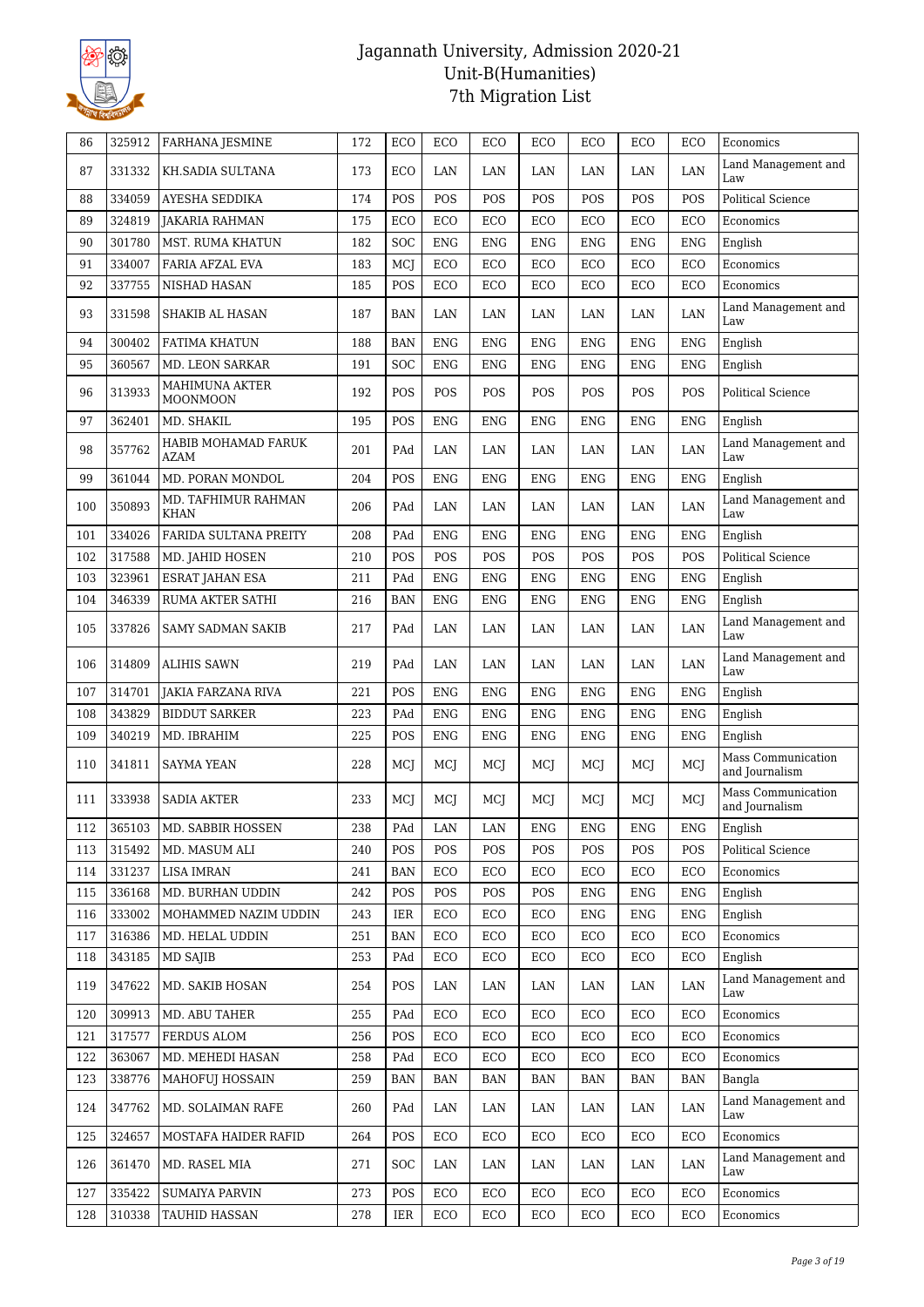

| 129 | 302640 | <b>RAJU AHMED</b>                      | 284 | SOC        | ECO        | ECO        | ECO        | ECO        | ECO        | ECO        | Economics                                   |
|-----|--------|----------------------------------------|-----|------------|------------|------------|------------|------------|------------|------------|---------------------------------------------|
| 130 | 332027 | <b>IBNUL YASIN</b>                     | 286 | SOC        | ECO        | ECO        | ECO        | ECO        | ECO        | ECO        | Economics                                   |
| 131 | 324051 | <b>BARNA AKTER</b>                     | 288 | <b>BAN</b> | ECO        | ECO        | ECO        | ECO        | ECO        | ECO        | Economics                                   |
| 132 | 353058 | MOHSINA AFROZ                          | 289 | SW         | LAN        | LAN        | LAN        | LAN        | LAN        | LAN        | Land Management and<br>Law                  |
| 133 | 361409 | MD. TORIKUL ISLAM                      | 292 | <b>BAN</b> | LAN        | LAN        | LAN        | LAN        | LAN        | LAN        | Land Management and<br>Law                  |
| 134 | 311027 | MORIOM ISLAM TINNI                     | 294 | <b>BAN</b> | <b>BAN</b> | <b>BAN</b> | <b>BAN</b> | <b>BAN</b> | <b>BAN</b> | <b>BAN</b> | Bangla                                      |
| 135 | 326126 | MOST. MARUFA KHATUN                    | 301 | SOC        | LAN        | LAN        | LAN        | LAN        | LAN        | LAN        | Land Management and<br>Law                  |
| 136 | 341486 | SAYED MD. SHAKIB                       | 302 | IER        | LAN        | LAN        | LAN        | LAN        | LAN        | LAN        | Land Management and<br>Law                  |
| 137 | 342764 | <b>OMAR FARUK</b>                      | 303 | MCJ        | LAN        | LAN        | LAN        | LAN        | LAN        | LAN        | Land Management and<br>Law                  |
| 138 | 358126 | MST. NISHAT TASMIN NISHE               | 305 | <b>BAN</b> | LAN        | LAN        | LAN        | LAN        | LAN        | LAN        | Land Management and<br>Law                  |
| 139 | 347152 | <b>NAZMUS SAKIB</b>                    | 311 | MCJ        | LAN        | LAN        | LAN        | LAN        | LAN        | LAN        | Land Management and<br>Law                  |
| 140 | 335647 | MEHEDI HASAN                           | 313 | SOC        | LAN        | LAN        | LAN        | LAN        | LAN        | LAN        | Land Management and<br>Law                  |
| 141 | 308720 | SADIA SULTANA                          | 315 | IS         | ECO        | ECO        | ECO        | ECO        | ECO        | ECO        | Economics                                   |
| 142 | 358089 | TANUSHREE MUKHERJEE                    | 316 | PHI        | PAd        | PAd        | PAd        | PAd        | PAd        | PAd        | Public Administration                       |
| 143 | 362160 | RAMIZ MOLLA                            | 317 | <b>BAN</b> | PAd        | PAd        | PAd        | PAd        | PAd        | PAd        | Public Administration                       |
| 144 | 336648 | <b>MUNZILA AKTER</b>                   | 319 | <b>BAN</b> | POS        | POS        | POS        | POS        | POS        | POS        | Political Science                           |
| 145 | 354737 | MD. NAYAN MOLLA                        | 320 | SOC        | LAN        | LAN        | LAN        | LAN        | LAN        | LAN        | Land Management and<br>Law                  |
| 146 | 354136 | ABDULLAH AL JUBAIR                     | 321 | SOC        | POS        | POS        | POS        | POS        | POS        | POS        | <b>Political Science</b>                    |
| 147 | 366962 | RAKIBUL HASAN                          | 322 | <b>BAN</b> | LAN        | LAN        | LAN        | LAN        | LAN        | LAN        | Land Management and<br>Law                  |
| 148 | 315076 | MD. RASEL BABU                         | 323 | <b>BAN</b> | <b>BAN</b> | <b>BAN</b> | <b>BAN</b> | <b>BAN</b> | <b>BAN</b> | <b>BAN</b> | Bangla                                      |
| 149 | 313172 | MD. SOHAG MIA                          | 325 | SOC        | ECO        | LAN        | LAN        | LAN        | LAN        | LAN        | Land Management and<br>Law                  |
| 150 | 336540 | <b>SABRIN SULTANA</b>                  | 327 | SOC        | <b>SOC</b> | SOC        | <b>SOC</b> | <b>SOC</b> | <b>SOC</b> | SOC        | Sociology                                   |
| 151 | 366556 | <b>ASHA MONI</b>                       | 328 | SOC        | PAd        | PAd        | LAN        | LAN        | LAN        | LAN        | Land Management and<br>Law                  |
| 152 | 330320 | FORHAD ALI                             | 329 | MCJ        | ECO        | ECO        | ECO        | ECO        | ECO        | ECO        | Economics                                   |
| 153 | 321226 | MD. NAYEM HOSSAIN                      | 332 | <b>BAN</b> | <b>BAN</b> | BAN        | BAN        | <b>BAN</b> | BAN        | BAN        | Bangla                                      |
| 154 | 317950 | B. M. MAHMUD AL FAHAD<br><b>HRIDOY</b> | 333 | MCJ        | ECO        | ECO        | ECO        | LAN        | LAN        | LAN        | Land Management and<br>Law                  |
| 155 | 313735 | MST. MASUMA AKTER                      | 334 | SOC        | <b>SOC</b> | SOC        | <b>SOC</b> | <b>SOC</b> | <b>SOC</b> | SOC        | Sociology                                   |
| 156 | 334789 | MAHFUZA AKTER MUKTI                    | 335 | SOC        | ECO        | ECO        | ECO        | ECO        | ECO        | ECO        | Economics                                   |
| 157 | 343162 | MD. EKRAM HOSSAIN                      | 337 | MCJ        | ECO        | ECO        | ECO        | ECO        | ECO        | ECO        | Economics                                   |
| 158 | 318819 | MD. SHAHIN MIA                         | 338 | SOC        | ECO        | ECO        | ECO        | ECO        | ECO        | ECO        | Economics                                   |
| 159 | 338691 | <b>SANJIDUR RAHMAN</b>                 | 340 | <b>BAN</b> | <b>BAN</b> | <b>BAN</b> | <b>BAN</b> | <b>BAN</b> | <b>BAN</b> | <b>BAN</b> | Bangla                                      |
| 160 | 346237 | <b>SAMIA AKTHER</b>                    | 341 | SOC        | <b>POS</b> | ECO        | ECO        | ECO        | ECO        | ECO        | Economics                                   |
| 161 | 334928 | NAJMA KHANAM                           | 343 | SW         | SW         | SW         | SW         | ECO        | ECO        | ECO        | Economics                                   |
| 162 | 345066 | MD. RAKIBUL HASAN                      | 344 | <b>BAN</b> | POS        | POS        | POS        | POS        | POS        | POS        | Political Science                           |
| 163 | 313324 | MOST. WAKIMU SIDDIKA                   | 346 | IER        | IER        | IER        | IER        | IER        | IER        | IER        | Institute of Education<br>and Research(IER) |
| 164 | 308623 | B. M. MAHMUDUL HASAN<br>MILON          | 347 | SOC        | POS        | POS        | POS        | ECO        | ECO        | ECO        | Economics                                   |
| 165 | 366433 | TAUHIDA OMAR                           | 349 | SOC        | PAd        | PAd        | PAd        | LAN        | LAN        | LAN        | Land Management and<br>Law                  |
| 166 | 345927 | PUJA RANI SAHA                         | 350 | MCJ        | PAd        | PAd        | PAd        | PAd        | PAd        | PAd        | Public Administration                       |
| 167 | 312133 | ANAS MOLLAH                            | 351 | HIS        | <b>POS</b> | POS        | POS        | POS        | POS        | POS        | Political Science                           |
| 168 | 300849 | MST. SHEULY KHATUN                     | 352 | <b>BAN</b> | <b>BAN</b> | <b>BAN</b> | <b>BAN</b> | ECO        | ECO        | ECO        | Economics                                   |
| 169 | 344886 | <b>NAZIM UDDIN</b>                     | 354 | BAN        | BAN        | <b>BAN</b> | BAN        | BAN        | ECO        | ECO        | Economics                                   |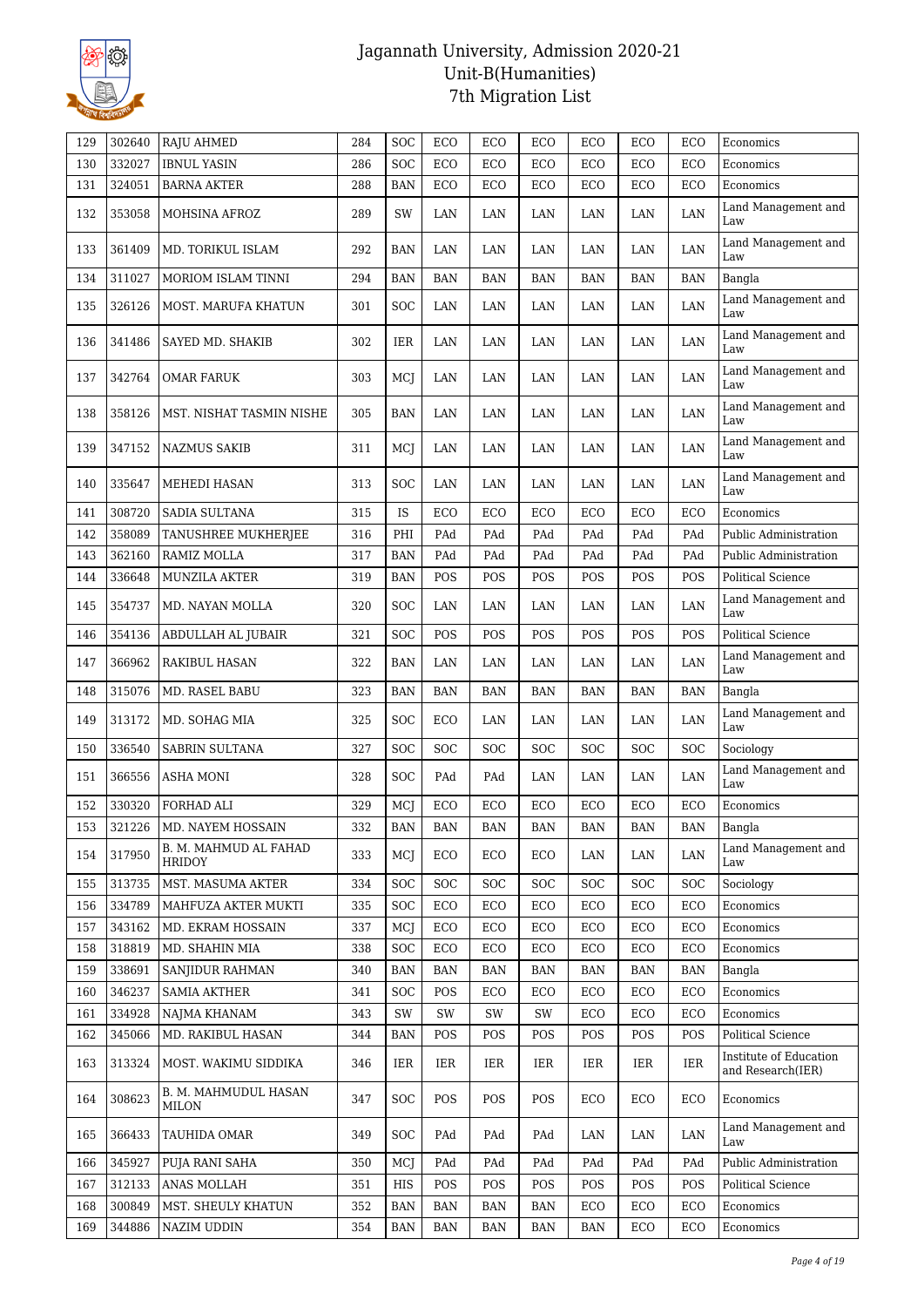

| 170 | 334191 | <b>FARZANA RAHMAN</b>                    | 356 | <b>ANT</b> | PAd        | PAd        | PAd        | PAd        | PAd        | ECO        | Economics                                   |
|-----|--------|------------------------------------------|-----|------------|------------|------------|------------|------------|------------|------------|---------------------------------------------|
| 171 | 324919 | SHOFIKUL ISLAM                           | 361 | <b>SOC</b> | PAd        | PAd        | PAd        | PAd        | PAd        | PAd        | Economics                                   |
| 172 | 303362 | MEHEDI HASAN                             | 363 | <b>BAN</b> | <b>BAN</b> | <b>BAN</b> | <b>BAN</b> | <b>BAN</b> | <b>BAN</b> | <b>BAN</b> | Bangla                                      |
| 173 | 305774 | <b>SANZIDUR RAHMAN</b>                   | 366 | <b>IHC</b> | POS        | POS        | POS        | POS        | POS        | POS        | Political Science                           |
| 174 | 365597 | MD. SHAMEEM HASAN                        | 368 | <b>IHC</b> | POS        | POS        | POS        | POS        | POS        | POS        | <b>Political Science</b>                    |
| 175 | 339877 | MD. ARAFAT                               | 369 | MCI        | MCJ        | MCJ        | MCJ        | MCJ        | MCI        | MCJ        | Mass Communication<br>and Journalism        |
| 176 | 337503 | MD. SAKILE                               | 370 | MCI        | PAd        | PAd        | PAd        | PAd        | PAd        | PAd        | <b>Public Administration</b>                |
| 177 | 326660 | PRIYA MONDOL                             | 371 | <b>SOC</b> | POS        | POS        | POS        | <b>POS</b> | POS        | POS        | Political Science                           |
| 178 | 333911 | <b>AMENA AKTHER MOU</b>                  | 373 | SW         | SW         | SW         | SW         | SW         | SW         | SW         | Social Work                                 |
| 179 | 324667 | RAYHAN CHOWDHURY                         | 374 | <b>SOC</b> | <b>SOC</b> | SOC        | <b>SOC</b> | SOC        | <b>SOC</b> | SOC        | Sociology                                   |
| 180 | 301868 | <b>SHAKIBUR RAHMAN</b><br><b>SHOUROV</b> | 377 | <b>SOC</b> | POS        | POS        | POS        | POS        | POS        | POS        | Political Science                           |
| 181 | 343553 | <b>NAJMUS SAHADAT</b>                    | 379 | MCI        | MCJ        | MCI        | MCJ        | MCJ        | <b>MCI</b> | MCI        | Mass Communication<br>and Journalism        |
| 182 | 303626 | <b>NAIMUR HASSAN</b>                     | 384 | <b>BAN</b> | POS        | POS        | POS        | POS        | POS        | POS        | <b>Political Science</b>                    |
| 183 | 322469 | MD. SAGOR ISLAM                          | 385 | <b>SOC</b> | PAd        | PAd        | PAd        | PAd        | PAd        | PAd        | Public Administration                       |
| 184 | 303312 | PROJUKTI VASKOR                          | 387 | MCJ        | MCJ        | MCI        | MCJ        | MCJ        | MCJ        | MCJ        | Mass Communication<br>and Journalism        |
| 185 | 357952 | <b>JARIN TASNIM</b>                      | 389 | <b>SOC</b> | SOC        | SOC        | <b>SOC</b> | SOC        | SOC        | SOC        | Sociology                                   |
| 186 | 348146 | <b>SRIJON PAUL</b>                       | 390 | SW         | PAd        | PAd        | PAd        | PAd        | PAd        | PAd        | Public Administration                       |
| 187 | 331583 | <b>ABDUL HASIM</b>                       | 393 | <b>SOC</b> | POS        | POS        | POS        | POS        | POS        | POS        | Political Science                           |
| 188 | 303484 | MD. HASAN ISLAM                          | 397 | MCI        | MCJ        | MCJ        | MCI        | MCI        | MCI        | MCI        | Mass Communication<br>and Journalism        |
| 189 | 332763 | MOHAMMAD RAKIBUL<br><b>HASNAT</b>        | 400 | SOC        | <b>SOC</b> | <b>SOC</b> | <b>SOC</b> | <b>SOC</b> | <b>SOC</b> | SOC        | Sociology                                   |
| 190 | 303333 | ABDULLAH AL MAMUN                        | 403 | <b>BAN</b> | PAd        | PAd        | PAd        | PAd        | PAd        | PAd        | Public Administration                       |
| 191 | 300506 | <b>SUMONA RAHMAN</b>                     | 404 | IS         | PAd        | PAd        | PAd        | PAd        | PAd        | PAd        | Public Administration                       |
| 192 | 343991 | MD. SAYED                                | 405 | <b>BAN</b> | POS        | POS        | POS        | POS        | POS        | POS        | Political Science                           |
| 193 | 327478 | <b>WAFA SARTAJ</b>                       | 406 | <b>HIS</b> | POS        | POS        | POS        | POS        | POS        | POS        | <b>Political Science</b>                    |
| 194 | 320366 | <b>SHARMIN KHATUN</b>                    | 407 | <b>SOC</b> | POS        | POS        | POS        | POS        | POS        | POS        | Political Science                           |
| 195 | 302251 | MD. SHAHARIER EMON                       | 408 | <b>BAN</b> | PAd        | PAd        | PAd        | PAd        | PAd        | PAd        | Public Administration                       |
| 196 | 300051 | <b>FAUZIA FARIA</b>                      | 409 | <b>BAN</b> | PAd        | PAd        | PAd        | PAd        | PAd        | PAd        | Public Administration                       |
| 197 | 333944 | <b>JANNATUL FERDOUS</b><br>SUMAYA        | 410 | IER        | IER        | IER        | IER        | IER        | IER        | IER        | Institute of Education<br>and Research(IER) |
| 198 | 353695 | MD. ABU JAHID                            | 412 | <b>SOC</b> | <b>SOC</b> | SOC        | <b>SOC</b> | SOC        | <b>SOC</b> | SOC        | Sociology                                   |
| 199 | 327683 | MD. BYAZED HASAN                         | 413 | <b>BAN</b> | BAN        | BAN        | BAN        | BAN        | BAN        | BAN        | Bangla                                      |
| 200 | 365144 | SERABON ISLAM RAHAT                      | 414 | <b>BAN</b> | BAN        | <b>BAN</b> | <b>BAN</b> | BAN        | <b>BAN</b> | <b>BAN</b> | Bangla                                      |
| 201 | 303307 | <b>SHANTO KUMAR</b>                      | 416 | <b>SOC</b> | POS        | POS        | POS        | POS        | POS        | POS        | <b>Political Science</b>                    |
| 202 | 341125 | <b>RIFAT MIA</b>                         | 417 | IER        | POS        | POS        | POS        | POS        | POS        | POS        | Political Science                           |
| 203 | 318537 | <b>ANWAR HOSSAN</b>                      | 418 | <b>SOC</b> | PAd        | PAd        | PAd        | PAd        | PAd        | PAd        | Public Administration                       |
| 204 | 321953 | MD. SOHEL RANA                           | 419 | <b>BAN</b> | <b>POS</b> | <b>POS</b> | POS        | POS        | <b>POS</b> | POS        | Political Science                           |
| 205 | 362792 | MD. KAWSER HOSSAIN                       | 420 | <b>SOC</b> | <b>SOC</b> | SOC        | <b>SOC</b> | <b>SOC</b> | SOC        | SOC        | Sociology                                   |
| 206 | 326517 | MST. JAKIA JANNAT                        | 424 | BAN        | BAN        | BAN        | BAN        | BAN        | <b>BAN</b> | <b>BAN</b> | Bangla                                      |
| 207 | 348247 | KHAIRUL ISLAM                            | 425 | MCJ        | PAd        | PAd        | PAd        | PAd        | PAd        | PAd        | Public Administration                       |
| 208 | 314602 | MST. GULSHAN AKHTER                      | 428 | <b>SOC</b> | POS        | POS        | POS        | POS        | <b>POS</b> | POS        | Political Science                           |
| 209 | 331002 | <b>ROKEYA</b>                            | 433 | SW         | POS        | POS        | POS        | POS        | POS        | POS        | Political Science                           |
| 210 | 350360 | MD. RIKUB MIA                            | 436 | IER        | PAd        | PAd        | PAd        | PAd        | PAd        | PAd        | Public Administration                       |
| 211 | 362511 | MD MEHEDI HASAN                          | 437 | <b>SOC</b> | POS        | POS        | POS        | POS        | POS        | POS        | Political Science                           |
| 212 | 314556 | MD. HANIF HASAN                          | 438 | <b>SOC</b> | PAd        | PAd        | PAd        | PAd        | PAd        | PAd        | Public Administration                       |
| 213 | 341168 | <b>RUBEL DAS</b>                         | 441 | <b>SOC</b> | PAd        | PAd        | PAd        | PAd        | PAd        | PAd        | Public Administration                       |
| 214 | 308415 | SUMAIYA SULTANA                          | 442 | IER        | IER        | IER        | IER        | IER        | IER        | IER        | Institute of Education<br>and Research(IER) |
| 215 | 316435 | MD. FOJLE RABBI                          | 443 | IHC        | BAN        | BAN        | BAN        | BAN        | <b>BAN</b> | BAN        | Bangla                                      |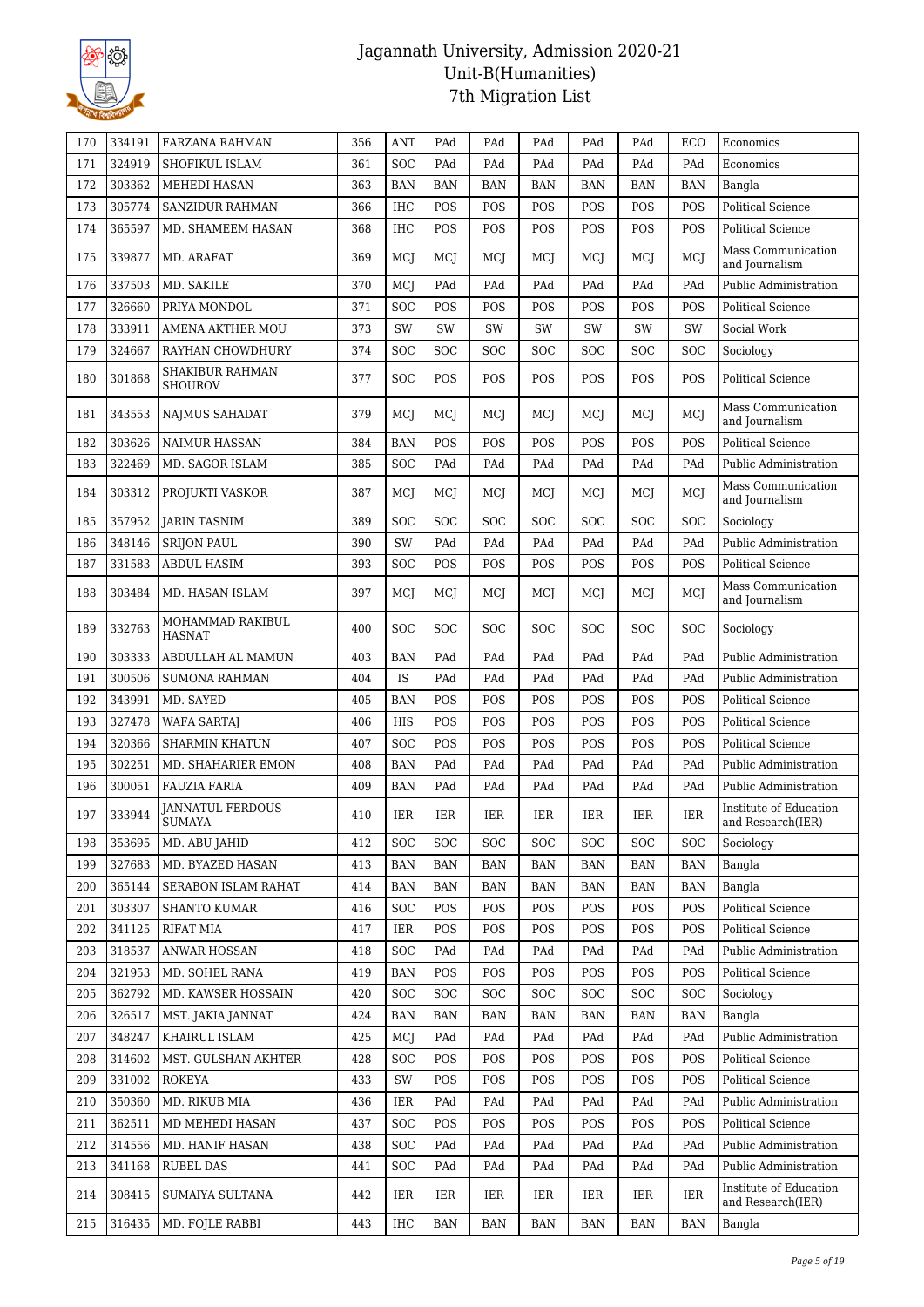

| 216 | 318511 | TANVIR AHMED                          | 446 | HIS        | POS        | POS        | POS        | POS                     | POS        | POS        | Political Science                           |
|-----|--------|---------------------------------------|-----|------------|------------|------------|------------|-------------------------|------------|------------|---------------------------------------------|
| 217 | 309843 | MD. SHAHINUR RAHMAN                   | 449 | <b>SW</b>  | POS        | POS        | POS        | POS                     | POS        | POS        | Political Science                           |
| 218 | 363828 | <b>MARUFA AKTER</b>                   | 455 | <b>IHC</b> | POS        | POS        | POS        | POS                     | POS        | POS        | Political Science                           |
| 219 | 326026 | MST. PAPIYA SULTANA                   | 456 | MCJ        | <b>BAN</b> | <b>BAN</b> | <b>BAN</b> | BAN                     | <b>BAN</b> | <b>BAN</b> | Bangla                                      |
| 220 | 323743 | SABIKUN NAHAR OISHI                   | 457 | IML        | IML        | IML        | IML        | IML                     | IML        | <b>IML</b> | Institute of Modern<br>Language(IML)        |
| 221 | 356689 | SHAHIDA ALAM SARKER<br><b>SEEMTHY</b> | 458 | SW         | SW         | SW         | SW         | SW                      | SW         | SW         | Social Work                                 |
| 222 | 345804 | SUMAIYA SULTANA PRITY                 | 459 | <b>HIS</b> | PAd        | PAd        | PAd        | PAd                     | PAd        | PAd        | Public Administration                       |
| 223 | 358210 | MOST. UMMA TASNIM                     | 460 | IER        | PAd        | PAd        | PAd        | PAd                     | PAd        | PAd        | Public Administration                       |
| 224 | 335094 | KHADIZA AKTER                         | 461 | HIS        | POS        | POS        | POS        | POS                     | POS        | POS        | <b>Political Science</b>                    |
| 225 | 331047 | TASNUVA JAHAN MIM                     | 463 | <b>IER</b> | IER        | IER        | IER        | IER                     | IER        | IER        | Institute of Education<br>and Research(IER) |
| 226 | 318410 | JAMAN MIA                             | 466 | SW         | POS        | POS        | POS        | POS                     | POS        | POS        | <b>Political Science</b>                    |
| 227 | 362430 | MD.SHAKIL ALAM                        | 467 | MCJ        | POS        | POS        | POS        | POS                     | POS        | POS        | Political Science                           |
| 228 | 366499 | SHILA AKTER SONITA                    | 468 | SW         | PAd        | PAd        | PAd        | PAd                     | PAd        | PAd        | Public Administration                       |
| 229 | 324845 | ALI AHAMMED                           | 469 | MCJ        | PAd        | PAd        | PAd        | PAd                     | PAd        | PAd        | Public Administration                       |
| 230 | 302576 | MD. HASANUZZAMAN HERO                 | 470 | SW         | POS        | POS        | POS        | POS                     | POS        | POS        | Political Science                           |
| 231 | 317133 | MD. TAMIM PRAMANIK                    | 471 | <b>IHC</b> | <b>IHC</b> | IHC        | <b>IHC</b> | <b>IHC</b>              | <b>IHC</b> | <b>IHC</b> | Islamic History and<br>Culture              |
| 232 | 325331 | <b>TANVIR AHMED</b>                   | 473 | MCJ        | MCJ        | MCJ        | MCJ        | MCJ                     | MCI        | MCJ        | Mass Communication<br>and Journalism        |
| 233 | 301396 | MST. SIRAJUM MONIRA                   | 475 | SW         | SW         | SW         | SW         | SW                      | SW         | SW         | Social Work                                 |
| 234 | 335811 | <b>AYRIN HAQUE</b>                    | 476 | <b>IHC</b> | POS        | POS        | POS        | POS                     | POS        | POS        | <b>Political Science</b>                    |
| 235 | 337709 | MOFIJUL ISLAM                         | 477 | MCJ        | PAd        | PAd        | PAd        | PAd                     | PAd        | PAd        | Public Administration                       |
| 236 | 323926 | <b>BOKULY AKTER</b>                   | 478 | MCJ        | <b>BAN</b> | <b>BAN</b> | <b>BAN</b> | <b>BAN</b>              | <b>BAN</b> | <b>BAN</b> | Bangla                                      |
| 237 | 310047 | HABIBUR RAHAMN                        | 481 | MCJ        | PAd        | PAd        | PAd        | $\mathop{\mathrm{PAd}}$ | PAd        | PAd        | Public Administration                       |
| 238 | 300332 | MISS.RITU KHATUN                      | 482 | MCJ        | SOC        | SOC        | <b>SOC</b> | SOC                     | <b>SOC</b> | SOC        | Sociology                                   |
| 239 | 320585 | NOORUNNAHAR AKTER                     | 483 | SW         | POS        | POS        | POS        | POS                     | POS        | POS        | Political Science                           |
| 240 | 303027 | MD. RONY ISLAM                        | 486 | <b>HIS</b> | POS        | POS        | POS        | POS                     | POS        | POS        | <b>Political Science</b>                    |
| 241 | 348244 | MD. ASHIK MIAH                        | 487 | <b>IHC</b> | PAd        | PAd        | PAd        | PAd                     | PAd        | PAd        | Public Administration                       |
| 242 | 336365 | MD. ARIF HOSSAIN                      | 489 | SW         | POS        | POS        | POS        | POS                     | POS        | POS        | <b>Political Science</b>                    |
| 243 | 317988 | FAHIM FOYSAL                          | 492 | MCJ        | PAd        | PAd        | PAd        | PAd                     | PAd        | PAd        | Public Administration                       |
| 244 | 347700 | SHAHAZADA                             | 493 | SW         | POS        | POS        | POS        | POS                     | POS        | POS        | <b>Political Science</b>                    |
| 245 | 363903 | <b>KAZI SADIA</b>                     | 497 | SW         | BAN        | BAN        | BAN        | BAN                     | BAN        | BAN        | Bangla                                      |
| 246 | 311213 | AYESHA AKTER SWOPNA                   | 499 | SW         | PAd        | PAd        | PAd        | PAd                     | PAd        | PAd        | Public Administration                       |
| 247 | 353609 | <b>S.M.TASIN SAMI</b>                 | 501 | SW         | POS        | POS        | POS        | POS                     | POS        | POS        | Political Science                           |
| 248 | 347530 | DELUAR HOSSEN                         | 505 | SW         | POS        | POS        | POS        | POS                     | POS        | POS        | Political Science                           |
| 249 | 331074 | FARIAH SULTANA AYSHI                  | 507 | ANT        | PAd        | PAd        | PAd        | PAd                     | PAd        | PAd        | Public Administration                       |
| 250 | 361670 | SHAHRIN SHABNAM CHAITY                | 508 | PHI        | POS        | POS        | POS        | POS                     | POS        | POS        | Political Science                           |
| 251 | 336618 | MD. SHAH ALAM                         | 512 | SW         | <b>SOC</b> | POS        | POS        | POS                     | POS        | POS        | Political Science                           |
| 252 | 321375 | MD. MONNJORUL ISLAM                   | 513 | SW         | PAd        | PAd        | PAd        | PAd                     | PAd        | PAd        | Public Administration                       |
| 253 | 302451 | <b>MD.SAJIB HOSSEN</b>                | 514 | HIS        | <b>BAN</b> | BAN        | BAN        | BAN                     | BAN        | BAN        | Bangla                                      |
| 254 | 346345 | DIPA AKTER                            | 518 | HIS        | BAN        | BAN        | BAN        | BAN                     | BAN        | BAN        | Bangla                                      |
| 255 | 347868 | SHUHAG MIA                            | 519 | HIS        | <b>BAN</b> | BAN        | BAN        | BAN                     | <b>BAN</b> | <b>BAN</b> | Bangla                                      |
| 256 | 329623 | MD. TAMIM HOSSAIN                     | 520 | HIS        | HIS        | POS        | POS        | POS                     | POS        | POS        | Political Science                           |
| 257 | 363802 | <b>SURAIYA SHARA</b>                  | 522 | IHC        | PAd        | PAd        | PAd        | PAd                     | PAd        | PAd        | Public Administration                       |
| 258 | 334036 | SADIA ALAM TANIA                      | 524 | HIS        | PAd        | PAd        | PAd        | PAd                     | PAd        | PAd        | Public Administration                       |
| 259 | 309388 | MD JAKIR HOSSEN                       | 525 | SW         | BAN        | BAN        | BAN        | BAN                     | BAN        | <b>BAN</b> | Bangla                                      |
| 260 | 325489 | <b>NAIM AKON</b>                      | 530 | SW         | <b>SOC</b> | SOC        | SOC        | SOC                     | <b>SOC</b> | SOC        | Sociology                                   |
| 261 | 348573 | MD. JUNAYED                           | 531 | HIS        | BAN        | BAN        | BAN        | BAN                     | BAN        | BAN        | Bangla                                      |
| 262 | 317106 | PAPUN CHANDRA ADHIKARI                | 532 | HIS        | BAN        | BAN        | BAN        | BAN                     | BAN        | BAN        | Bangla                                      |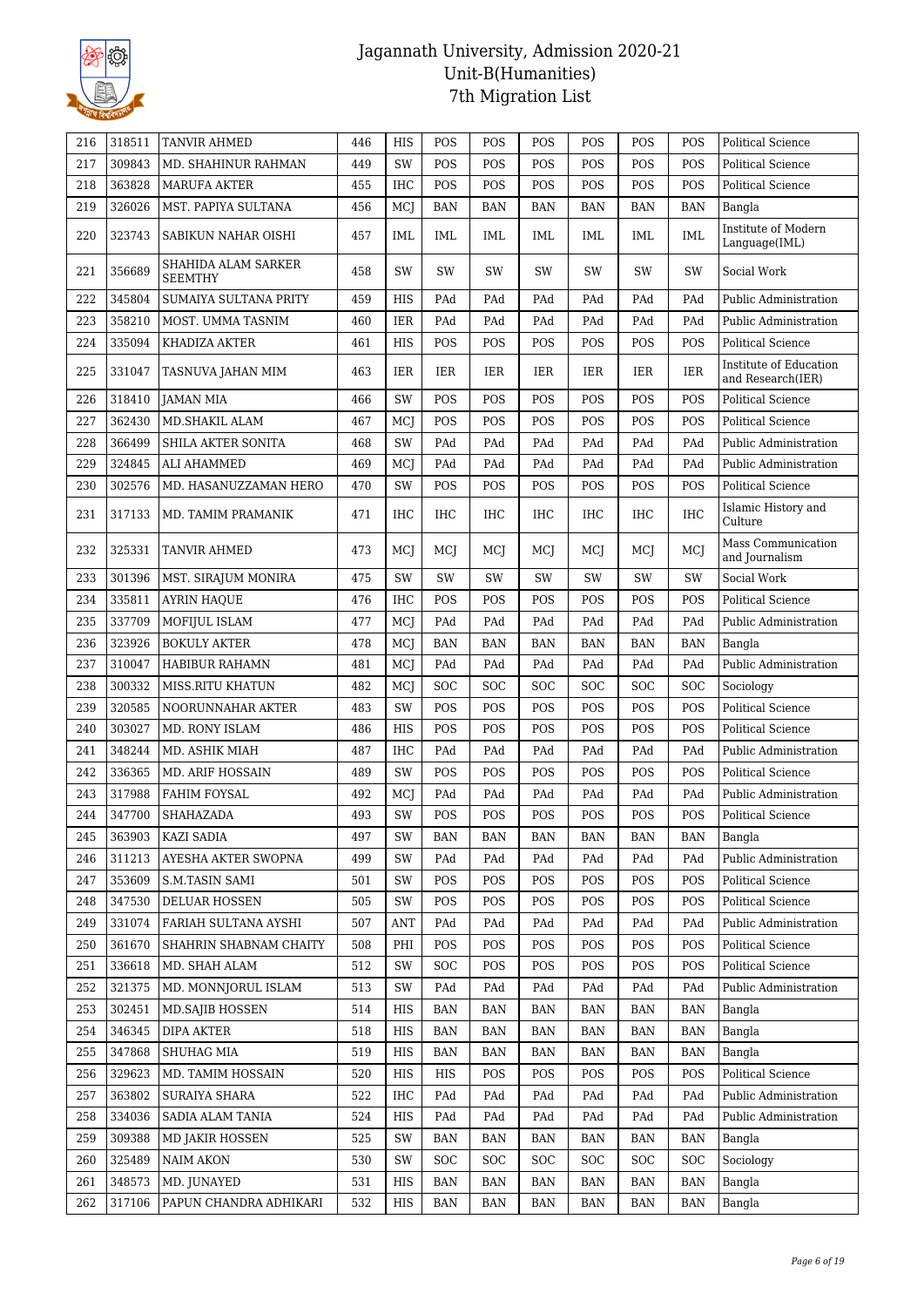

| 263 | 362216 | <b>RAZIA KHATUN</b>                   | 543 | <b>HIS</b>   | MCJ        | MCI        | MCI        | MCI        | MCI        | <b>MCI</b> | Mass Communication<br>and Journalism        |
|-----|--------|---------------------------------------|-----|--------------|------------|------------|------------|------------|------------|------------|---------------------------------------------|
| 264 | 303480 | KH. MD. SHAJU                         | 545 | SW           | PAd        | POS        | POS        | POS        | <b>POS</b> | POS        | <b>Political Science</b>                    |
| 265 | 321359 | <b>MASUM MIA</b>                      | 546 | SW           | <b>MCJ</b> | PAd        | PAd        | PAd        | PAd        | PAd        | Public Administration                       |
| 266 | 341669 | SUMAIYA AKTER ANIKA                   | 550 | SW           | MCJ        | MCJ        | MCJ        | MCJ        | MCI        | MCI        | Mass Communication<br>and Journalism        |
| 267 | 356547 | MST. MAHMUDA AKTER                    | 552 | <b>SW</b>    | <b>SOC</b> | POS        | POS        | POS        | POS        | POS        | <b>Political Science</b>                    |
| 268 | 358041 | <b>MST SATU JAHAN</b>                 | 554 | <b>HIS</b>   | <b>IER</b> | PAd        | PAd        | POS        | POS        | POS        | <b>Political Science</b>                    |
| 269 | 324769 | ABDULLAH AL AMIN SHOHAG               | 556 | <b>ANT</b>   | MCJ        | MCJ        | PAd        | PAd        | PAd        | PAd        | Public Administration                       |
| 270 | 348921 | <b>AITUL ISLAM</b>                    | 558 | HIS          | <b>BAN</b> | <b>BAN</b> | PAd        | PAd        | PAd        | PAd        | Public Administration                       |
| 271 | 361558 | <b>ASHPIA AKTER</b>                   | 559 | <b>ANT</b>   | <b>IER</b> | IER        | <b>IER</b> | POS        | POS        | POS        | <b>Political Science</b>                    |
| 272 | 365398 | MD.FAHAD                              | 564 | <b>IHC</b>   | MCJ        | MCJ        | MCJ        | MCJ        | MCI        | MCJ        | Mass Communication<br>and Journalism        |
| 273 | 325145 | <b>NAHID HASAN</b>                    | 566 | <b>HIS</b>   | <b>HIS</b> | <b>HIS</b> | <b>HIS</b> | POS        | POS        | POS        | <b>Political Science</b>                    |
| 274 | 320076 | MD. HABIBUR RAHMAN                    | 568 | HIS          | <b>SOC</b> | SOC        | <b>SOC</b> | SOC        | SOC        | SOC        | Sociology                                   |
| 275 | 313365 | MST. MAHABUBA AKTER<br><b>MANISHA</b> | 569 | <b>SW</b>    | SOC        | SOC        | <b>SOC</b> | SOC        | POS        | POS        | <b>Political Science</b>                    |
| 276 | 326996 | MST. SADIA KHATUN                     | 571 | <b>HIS</b>   | <b>BAN</b> | <b>BAN</b> | <b>BAN</b> | <b>BAN</b> | <b>BAN</b> | <b>BAN</b> | Bangla                                      |
| 277 | 321463 | MD. SHAMIM                            | 574 | SW           | SOC        | <b>SOC</b> | <b>SOC</b> | SOC        | SOC        | SOC        | Sociology                                   |
| 278 | 337181 | MD. MOJAHID                           | 579 | HIS          | MCJ        | MCJ        | MCI        | MCJ        | MCI        | MCI        | Mass Communication<br>and Journalism        |
| 279 | 331805 | YASIN AHMED                           | 582 | <b>HIS</b>   | MCJ        | MCJ        | MCI        | MCJ        | MCI        | MCJ        | Mass Communication<br>and Journalism        |
| 280 | 315786 | MD. TARAK ANAM RIMON                  | 583 | <b>HIS</b>   | SOC        | SOC        | SOC        | SOC        | SOC        | SOC        | Sociology                                   |
| 281 | 356021 | <b>SADIA SULTANA</b>                  | 588 | HIS          | <b>BAN</b> | <b>BAN</b> | BAN        | BAN        | <b>BAN</b> | <b>BAN</b> | Bangla                                      |
| 282 | 334014 | MST. SADIA AFRIN                      | 590 | SW           | <b>BAN</b> | <b>BAN</b> | <b>BAN</b> | <b>BAN</b> | <b>BAN</b> | <b>BAN</b> | Bangla                                      |
| 283 | 355990 | MST. NUSRAT JAHAN                     | 591 | <b>HIS</b>   | IER        | IER        | IER        | IER        | IER        | <b>IER</b> | Institute of Education<br>and Research(IER) |
| 284 | 346473 | HUMYRA KABIR TRISHA                   | 592 | <b>HIS</b>   | SOC        | SOC        | <b>SOC</b> | SOC        | <b>SOC</b> | SOC        | Sociology                                   |
| 285 | 347442 | <b>HRIDOY MIA</b>                     | 593 | <b>HIS</b>   | HIS        | HIS        | <b>HIS</b> | PAd        | PAd        | PAd        | Public Administration                       |
| 286 | 309343 | MD. ASHRAFUZZAMAN                     | 594 | $_{\rm HIS}$ | IER        | IER        | <b>IER</b> | IER        | IER        | IER        | Institute of Education<br>and Research(IER) |
| 287 | 303032 | MD.RAKIBUL ISLAM                      | 596 | <b>HIS</b>   | MCJ        | MCJ        | MCI        | MCI        | MCI        | MCJ        | Mass Communication<br>and Journalism        |
| 288 | 335500 | <b>SUMIYA AKTER</b>                   | 601 | <b>ANT</b>   | MCJ        | MCJ        | MCJ        | MCJ        | MCI        | MCJ        | Mass Communication<br>and Journalism        |
| 289 | 315656 | MD. MOFIJUL HAQUE                     | 603 | HIS          | <b>SOC</b> | SOC        | <b>SOC</b> | PAd        | PAd        | PAd        | Public Administration                       |
| 290 | 348091 | MD. ABDULLAH AL MASUM                 | 604 | HIS          | MCJ        | MCI        | MCI        | PAd        | PAd        | PAd        | Public Administration                       |
| 291 | 335224 | SYEDA SHOALA NASRIN                   | 605 | <b>ANT</b>   | MCI        | MCJ        | MCI        | MCI        | MCJ        | MCJ        | Mass Communication<br>and Journalism        |
| 292 | 357684 | MD. SAZZAD HOSSAIN                    | 609 | <b>IS</b>    | <b>SOC</b> | SOC        | <b>SOC</b> | SOC        | <b>SOC</b> | SOC        | Sociology                                   |
| 293 | 346559 | <b>SATI AKTER</b>                     | 610 | HIS          | SW         | SW         | SW         | PAd        | PAd        | PAd        | Public Administration                       |
| 294 | 312669 | MD. TARIKUL ISLAM                     | 614 | ANT          | MCJ        | MCI        | MCJ        | MCI        | MCJ        | MCJ        | Mass Communication<br>and Journalism        |
| 295 | 305294 | <b>HASAN AHMED</b>                    | 615 | PHI          | <b>SOC</b> | SOC        | <b>SOC</b> | SOC        | <b>SOC</b> | SOC        | Sociology                                   |
| 296 | 334179 | SANJIDA AFRIN MOON                    | 616 | <b>IS</b>    | <b>BAN</b> | BAN        | <b>BAN</b> | BAN        | PAd        | PAd        | Public Administration                       |
| 297 | 323709 | SHAIRA ISLAM LIPU                     | 618 | <b>ANT</b>   | MCJ        | MCJ        | MCJ        | MCJ        | MCI        | PAd        | Public Administration                       |
| 298 | 366839 | SHAHADAT HOSEN                        | 622 | IML          | IER        | IER        | IER        | IER        | IER        | IER        | Public Administration                       |
| 299 | 334062 | <b>REZWANA KHAN</b>                   | 623 | IS           | IER        | IER        | IER        | IER        | IER        | IER        | Institute of Education<br>and Research(IER) |
|     |        |                                       |     |              | <b>BAN</b> | BAN        | <b>BAN</b> | BAN        | <b>BAN</b> | <b>BAN</b> | Bangla                                      |
| 300 | 357971 | <b>JOIY MONI</b>                      | 626 | <b>ANT</b>   |            |            |            |            |            |            |                                             |
| 301 | 323883 | <b>JANNATUL MEEM</b>                  | 628 | PHI          | MCJ        | MCJ        | MCJ        | MCJ        | MCJ        | MCJ        | Mass Communication<br>and Journalism        |
| 302 | 364921 | MD. TAOHID ISLAM                      | 630 | PHI          | MCJ        | MCJ        | MCJ        | MCJ        | MCJ        | MCJ        | Public Administration                       |
| 303 | 338065 | MD. SHARIFUL ISLAM                    | 631 | <b>IHC</b>   | <b>BAN</b> | <b>BAN</b> | <b>BAN</b> | <b>BAN</b> | <b>BAN</b> | <b>BAN</b> | Bangla                                      |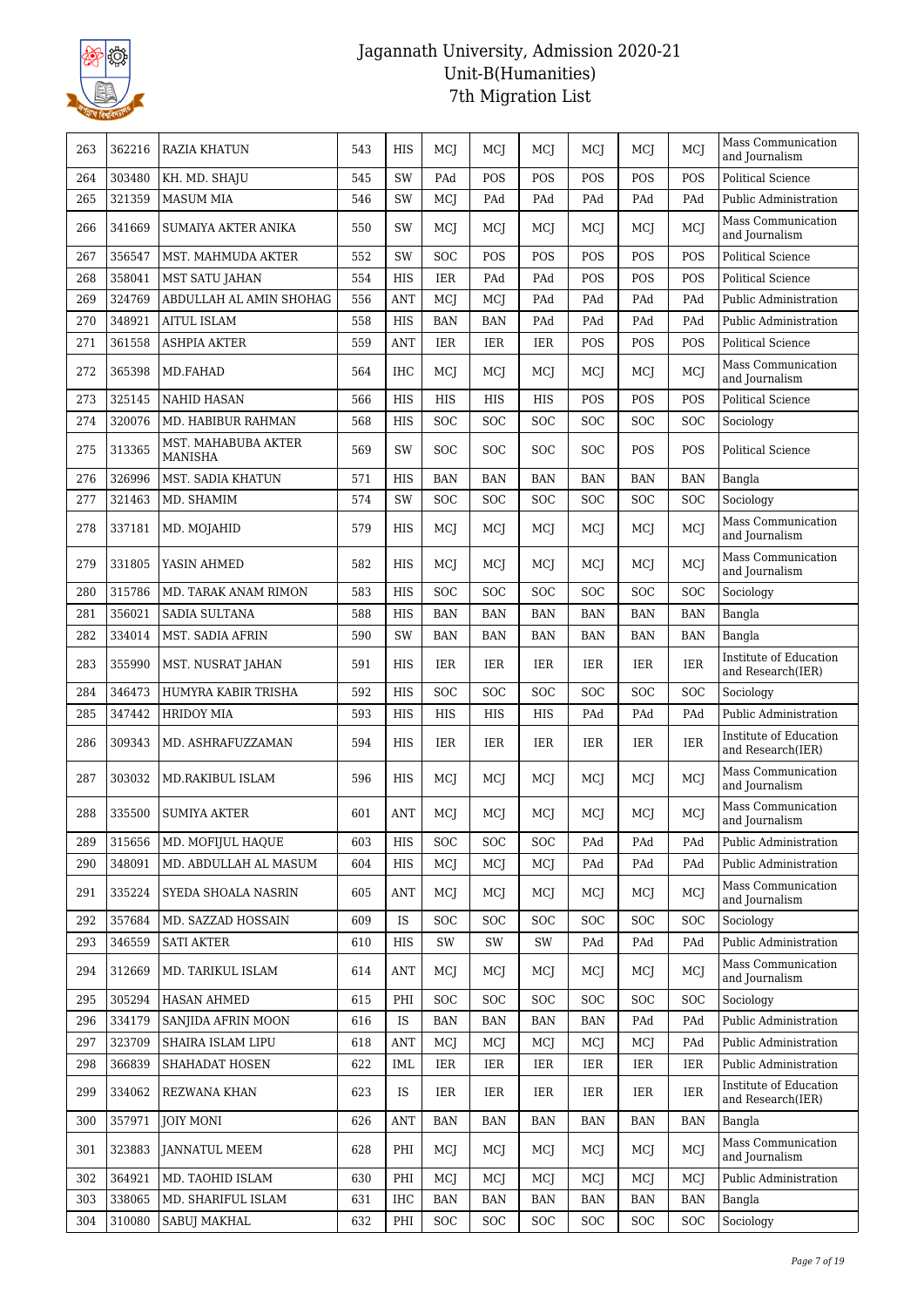

| 305 | 308281 | <b>ATHAI GOLDER</b>               | 634 | ANT        | <b>IER</b> | IER                  | IER        | <b>IER</b>           | <b>IER</b>           | <b>IER</b> | Institute of Education<br>and Research(IER) |
|-----|--------|-----------------------------------|-----|------------|------------|----------------------|------------|----------------------|----------------------|------------|---------------------------------------------|
| 306 | 341969 | <b>IRIN AKTER RIYA</b>            | 635 | <b>IS</b>  | MCJ        | MCJ                  | MCJ        | MCJ                  | MCJ                  | MCJ        | Mass Communication<br>and Journalism        |
| 307 | 357650 | MD. RAKIB HASSAN                  | 642 | IML        | MCJ        | MCJ                  | MCI        | MCJ                  | MCJ                  | <b>MCJ</b> | Mass Communication<br>and Journalism        |
| 308 | 359571 | <b>MRITTIKA ROY</b>               | 643 | PHI        | <b>IER</b> | <b>IER</b>           | IER        | IER                  | IER                  | <b>IER</b> | Public Administration                       |
| 309 | 317527 | MD. SWOPON HOSEN                  | 644 | <b>IHC</b> | SOC        | SOC                  | <b>SOC</b> | SOC                  | SOC                  | <b>SOC</b> | Sociology                                   |
| 310 | 322161 | MD. SHAHIN                        | 645 | <b>IML</b> | SOC        | SOC                  | <b>SOC</b> | <b>SOC</b>           | SOC                  | <b>SOC</b> | Sociology                                   |
| 311 | 334018 | <b>AFROJA AKTER</b>               | 653 | IS         | IS         | IS                   | IS         | <b>IS</b>            | IS                   | IS         | <b>Islamic Studies</b>                      |
| 312 | 323909 | FATEMA ALAM                       | 655 | <b>IHC</b> | <b>BAN</b> | <b>BAN</b>           | <b>BAN</b> | <b>BAN</b>           | <b>BAN</b>           | <b>BAN</b> | Bangla                                      |
| 313 | 334297 | <b>LAMIA AKTER</b>                | 656 | <b>IHC</b> | <b>BAN</b> | <b>BAN</b>           | <b>BAN</b> | <b>BAN</b>           | <b>BAN</b>           | <b>BAN</b> | Bangla                                      |
| 314 | 308864 | <b>ASIF NAWAJ</b>                 | 659 | <b>ANT</b> | SOC        | SOC                  | SOC        | <b>SOC</b>           | SOC                  | <b>SOC</b> | Sociology                                   |
| 315 | 300604 | MST .MAHFUZA KHATUN               | 660 | <b>IHC</b> | <b>BAN</b> | <b>BAN</b>           | <b>BAN</b> | <b>BAN</b>           | <b>BAN</b>           | <b>BAN</b> | Bangla                                      |
| 316 | 321278 | UMMUL KHAIR MAHBUBA               | 663 | PHI        | <b>BAN</b> | <b>BAN</b>           | <b>BAN</b> | <b>BAN</b>           | <b>BAN</b>           | <b>BAN</b> | Bangla                                      |
| 317 | 347710 | MOSTAFA KAMAL                     | 664 | <b>IHC</b> | <b>BAN</b> | <b>BAN</b>           | <b>BAN</b> | <b>BAN</b>           | <b>BAN</b>           | <b>BAN</b> | Bangla                                      |
| 318 | 305229 | RAKIBUL HASAN RABBI               | 668 | PHI        | MCJ        | MCJ                  | MCI        | MCI                  | MCJ                  | MCJ        | Mass Communication<br>and Journalism        |
| 319 | 301201 | <b>SUNJIDA SHOVA</b>              | 670 | <b>ANT</b> | <b>BAN</b> | <b>BAN</b>           | <b>BAN</b> | <b>BAN</b>           | <b>BAN</b>           | <b>BAN</b> | Bangla                                      |
| 320 | 307881 | MD. ASIF ALI                      | 671 | <b>IHC</b> | MCJ        | MCJ                  | MCI        | MCI                  | MCJ                  | MCI        | Mass Communication<br>and Journalism        |
| 321 | 354964 | MD. AL- MAMUN                     | 672 | <b>IHC</b> | <b>SOC</b> | SOC                  | SOC        | <b>SOC</b>           | SOC                  | <b>SOC</b> | Sociology                                   |
| 322 | 303877 | SERI TAPOS KUMER BISSWAS          | 673 | <b>ANT</b> | MCI        | MCJ                  | MCJ        | MCJ                  | MCJ                  | MCJ        | Mass Communication<br>and Journalism        |
| 323 | 338196 | MD. NAZIM HOSSAIN                 | 674 | PHI        | MCI        | MCI                  | MCI        | MCI                  | MCI                  | <b>MCI</b> | Mass Communication<br>and Journalism        |
| 324 | 328304 | MD. SABBIR HOSSAIN                | 676 | PHI        | SOC        | <b>SOC</b>           | <b>SOC</b> | <b>SOC</b>           | <b>SOC</b>           | <b>SOC</b> | Sociology                                   |
| 325 | 327834 | MD. ZESHAN HOSSEN ZEM             | 678 | PHI        | MCI        | MCJ                  | MCI        | MCJ                  | MCJ                  | MCI        | Mass Communication<br>and Journalism        |
| 326 | 324929 | MD. RASHEDUZZAMAN<br><b>LIMON</b> | 679 | <b>ANT</b> | <b>IER</b> | IER                  | IER        | <b>IER</b>           | <b>IER</b>           | <b>IER</b> | Institute of Education<br>and Research(IER) |
| 327 | 346685 | <b>HABIBA AKTER</b>               | 681 | <b>IHC</b> | <b>HIS</b> | <b>HIS</b>           | <b>HIS</b> | <b>HIS</b>           | <b>HIS</b>           | <b>HIS</b> | History                                     |
| 328 | 345932 | TASNIA KHANAM SATU                | 685 | <b>IHC</b> | <b>BAN</b> | <b>BAN</b>           | <b>BAN</b> | <b>BAN</b>           | <b>BAN</b>           | <b>BAN</b> | Bangla                                      |
| 329 | 300084 | MST. MITHILA AKTER RIYA           | 687 | <b>IHC</b> | SOC        | SOC                  | <b>SOC</b> | <b>SOC</b>           | SOC                  | <b>SOC</b> | Sociology                                   |
| 330 | 327397 | <b>BOBY RANI</b>                  | 691 | <b>ANT</b> | <b>BAN</b> | <b>BAN</b>           | <b>BAN</b> | <b>BAN</b>           | <b>BAN</b>           | <b>BAN</b> | Bangla                                      |
| 331 | 314832 | MD. RIAJUL ISLAM                  | 692 | $\rm IHC$  | SOC        | $\operatorname{SOC}$ | SOC        | $\operatorname{SOC}$ | $\operatorname{SOC}$ | SOC        | Sociology                                   |
| 332 | 309209 | MD.ZAHIDUL ISLAM                  | 693 | PHI        | <b>SOC</b> | SOC                  | <b>SOC</b> | SOC                  | <b>SOC</b>           | <b>SOC</b> | Sociology                                   |
| 333 | 321718 | SHAMSUL ALAM                      | 694 | <b>IHC</b> | <b>SOC</b> | SOC                  | <b>SOC</b> | <b>SOC</b>           | SOC                  | <b>SOC</b> | Sociology                                   |
| 334 | 339898 | ALL MARUF-UZ-ZAMAN                | 695 | <b>ANT</b> | MCI        | MCI                  | MCI        | MCI                  | MCJ                  | MCJ        | Mass Communication<br>and Journalism        |
| 335 | 358123 | <b>NOWRIN AKHTER</b>              | 698 | IS         | <b>SOC</b> | <b>SOC</b>           | <b>SOC</b> | <b>SOC</b>           | <b>SOC</b>           | <b>SOC</b> | Sociology                                   |
| 336 | 308552 | SADIYA SULTANA                    | 701 | ANT        | IER        | IER                  | IER        | IER                  | <b>IER</b>           | IER        | Institute of Education<br>and Research(IER) |
| 337 | 352596 | SAKERUL ISLAM                     | 702 | IML        | MCI        | MCJ                  | MCI        | MCJ                  | MCJ                  | MCI        | Mass Communication<br>and Journalism        |
| 338 | 303546 | MD ROFIQUZZAMAN NILOY             | 703 | PHI        | <b>SOC</b> | SOC                  | SOC        | <b>SOC</b>           | SOC                  | SOC        | Sociology                                   |
| 339 | 356056 | <b>FLORA ISLAM</b>                | 705 | IHC        | MCJ        | MCI                  | MCI        | MCI                  | MCI                  | MCI        | Mass Communication<br>and Journalism        |
| 340 | 327251 | ROKSANA PARVIN                    | 709 | <b>IHC</b> | <b>BAN</b> | <b>BAN</b>           | <b>BAN</b> | <b>BAN</b>           | <b>BAN</b>           | <b>BAN</b> | Bangla                                      |
| 341 | 352743 | SANJIDA PIYASH                    | 711 | <b>ANT</b> | SOC        | SOC                  | SOC        | <b>SOC</b>           | SOC                  | SOC        | Sociology                                   |
| 342 | 352862 | PURNIMA RANI ROKHIT               | 716 | <b>ANT</b> | <b>SOC</b> | <b>SOC</b>           | <b>SOC</b> | <b>SOC</b>           | <b>SOC</b>           | <b>SOC</b> | Sociology                                   |
| 343 | 311565 | <b>MITU AKTER</b>                 | 718 | <b>ANT</b> | BAN        | <b>BAN</b>           | <b>BAN</b> | BAN                  | BAN                  | <b>BAN</b> | Bangla                                      |
| 344 | 337551 | TAIMUR KHAN MOBIN                 | 720 | PHI        | MCI        | MCJ                  | MCJ        | MCI                  | MCJ                  | MCI        | Mass Communication<br>and Journalism        |
| 345 | 353190 | SHAMIMA AKTER PUSPO               | 721 | <b>ANT</b> | SOC        | <b>SOC</b>           | SOC        | SOC                  | <b>SOC</b>           | <b>SOC</b> | Sociology                                   |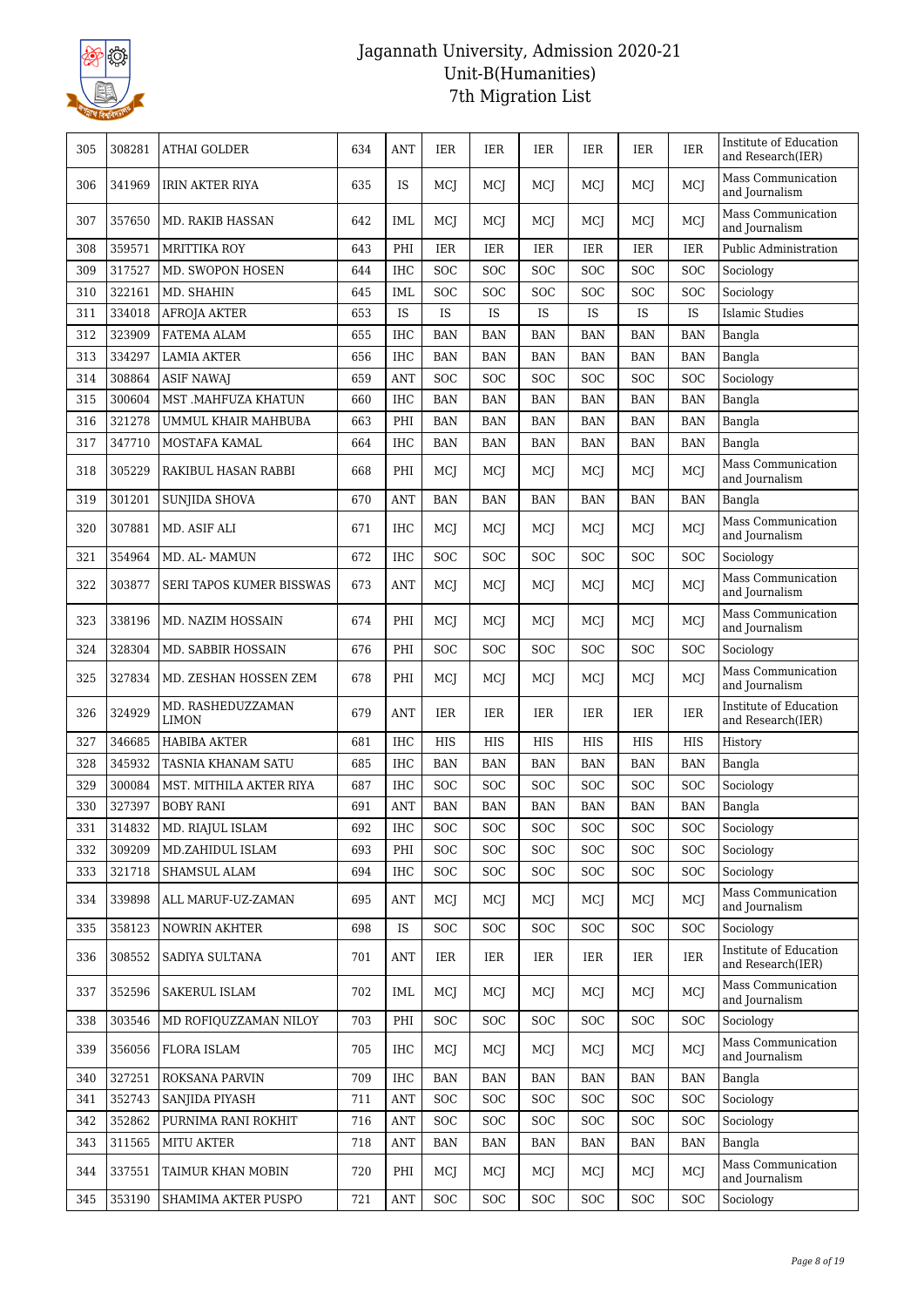

| 346 | 334953 | <b>BARNALI SAHA</b>             | 727 | ANT        | MCJ        | MCJ        | MCJ        | MCJ        | MCJ        | MCI        | Mass Communication<br>and Journalism        |
|-----|--------|---------------------------------|-----|------------|------------|------------|------------|------------|------------|------------|---------------------------------------------|
| 347 | 355268 | MD. HASIBUL HASAN PRINCE        | 730 | IHC        | <b>BAN</b> | <b>BAN</b> | <b>BAN</b> | <b>BAN</b> | <b>BAN</b> | <b>BAN</b> | Bangla                                      |
| 348 | 358797 | RAZIA AKTER RIMU                | 731 | <b>IML</b> | <b>SOC</b> | <b>SOC</b> | SOC        | SOC        | SOC        | SOC        | Sociology                                   |
| 349 | 302983 | MD. TARIKUL ISLAM               | 733 | <b>IHC</b> | IER        | IER        | IER        | IER        | IER        | IER        | Institute of Education<br>and Research(IER) |
| 350 | 329126 | MD. EYASIN HOSSAIN              | 735 | <b>IHC</b> | MCJ        | MCJ        | MCI        | MCI        | MCJ        | MCJ        | Mass Communication<br>and Journalism        |
| 351 | 318149 | MD. AINUL ISLAM                 | 736 | <b>IHC</b> | MCJ        | MCJ        | MCI        | MCJ        | MCI        | MCI        | Mass Communication<br>and Journalism        |
| 352 | 321787 | <b>IMRAN SIKDER</b>             | 737 | IHC        | <b>BAN</b> | BAN        | <b>BAN</b> | <b>BAN</b> | <b>BAN</b> | <b>BAN</b> | Bangla                                      |
| 353 | 308775 | ASMA UL HUSNA                   | 738 | ANT        | MCJ        | MCJ        | MCJ        | MCJ        | MCJ        | MCJ        | Mass Communication<br>and Journalism        |
| 354 | 346852 | RAHELI YESMIN PANNA             | 740 | <b>IML</b> | IML        | IML        | IML        | IML        | IML        | <b>IML</b> | Institute of Modern<br>Language(IML)        |
| 355 | 364895 | MD. RASEL                       | 741 | ANT        | IER        | IER        | IER        | <b>IER</b> | IER        | <b>IER</b> | Institute of Education<br>and Research(IER) |
| 356 | 357955 | MST. HALIMA YESMIN              | 742 | IS         | <b>BAN</b> | <b>BAN</b> | BAN        | <b>BAN</b> | <b>BAN</b> | <b>BAN</b> | Bangla                                      |
| 357 | 342135 | <b>RANI AKTER</b>               | 744 | <b>IHC</b> | <b>BAN</b> | <b>BAN</b> | <b>BAN</b> | <b>BAN</b> | <b>BAN</b> | <b>BAN</b> | Bangla                                      |
| 358 | 324528 | <b>SHAMIMA AKTER</b>            | 746 | PHI        | SOC        | SOC        | SOC        | <b>SOC</b> | SOC        | SOC        | Sociology                                   |
| 359 | 324358 | MD. FAYSAL RAHMAN               | 747 | IHC        | <b>BAN</b> | <b>BAN</b> | <b>BAN</b> | <b>BAN</b> | <b>BAN</b> | <b>BAN</b> | Bangla                                      |
| 360 | 366431 | FARAH LAMISA SRISTY             | 748 | PHI        | PHI        | PHI        | PHI        | PHI        | PHI        | PHI        | Philosophy                                  |
| 361 | 330154 | NASIR UDDIN MOHAMMAD<br>ZABIR   | 749 | IML        | <b>BAN</b> | <b>BAN</b> | <b>BAN</b> | <b>BAN</b> | <b>BAN</b> | <b>BAN</b> | Bangla                                      |
| 362 | 321493 | ANTOR KUMAR SHORMA              | 751 | PHI        | IER        | IER        | IER        | <b>IER</b> | IER        | IER        | Institute of Education<br>and Research(IER) |
| 363 | 336768 | JAHANGIR ALAM RAJ               | 752 | <b>IHC</b> | MCJ        | MCJ        | MCI        | MCI        | MCI        | MCJ        | Mass Communication<br>and Journalism        |
| 364 | 300225 | SHIRINA KHATUN                  | 754 | <b>IHC</b> | SOC        | <b>SOC</b> | SOC        | <b>SOC</b> | <b>SOC</b> | <b>SOC</b> | Sociology                                   |
| 365 | 315205 | RAM CHANDRA RAY                 | 755 | PHI        | MCJ        | MCJ        | MCI        | MCJ        | MCI        | MCI        | Mass Communication<br>and Journalism        |
| 366 | 300090 | MST AYESHA ISLAM                | 756 | PHI        | <b>MCI</b> | MCI        | MCI        | <b>MCI</b> | MCI        | MCJ        | Mass Communication<br>and Journalism        |
| 367 | 324790 | <b>AYUBUR RAHMAN</b>            | 757 | <b>IHC</b> | <b>MCI</b> | MCI        | MCI        | MCJ        | MCJ        | MCJ        | Mass Communication<br>and Journalism        |
| 368 | 362082 | <b>DOLA AKTER</b>               | 758 | IS         | SW         | <b>SW</b>  | SW         | SW         | SW         | SW         | Social Work                                 |
| 369 | 329529 | MD. NOWAZ SHARIF                | 759 | IS         | MCJ        | MCJ        | MCJ        | MCJ        | MCJ        | MCJ        | Mass Communication<br>and Journalism        |
| 370 | 328406 | TAUFIO IMROZ                    | 760 | ANT        | <b>SOC</b> | <b>SOC</b> | <b>SOC</b> | <b>SOC</b> | <b>SOC</b> | <b>SOC</b> | Sociology                                   |
| 371 | 327368 | ABU MUSA MD. SAFIULLAH<br>SAYEM | 761 | IHC        | BAN        | <b>BAN</b> | <b>BAN</b> | BAN        | <b>BAN</b> | <b>BAN</b> | Bangla                                      |
| 372 | 318000 | MD. ABDUR RAZZAK                | 764 | IHC        | SW         | SW         | SW         | SW         | SW         | SW         | Social Work                                 |
| 373 | 357584 | MD. ZAKIR HOSSAIN               | 766 | PHI        | <b>SOC</b> | <b>SOC</b> | <b>SOC</b> | <b>SOC</b> | <b>SOC</b> | <b>SOC</b> | Sociology                                   |
| 374 | 338406 | MAHMUDUL HASAN                  | 769 | ANT        | MCJ        | MCJ        | MCJ        | MCJ        | MCJ        | MCJ        | Mass Communication<br>and Journalism        |
| 375 | 358324 | MOST. AFIYA KHATUN              | 770 | <b>IHC</b> | <b>SOC</b> | <b>SOC</b> | <b>SOC</b> | <b>SOC</b> | <b>SOC</b> | <b>SOC</b> | Sociology                                   |
| 376 | 339270 | <b>MAHTHIR SUN</b>              | 771 | PHI        | MCJ        | MCJ        | MCJ        | MCJ        | MCJ        | MCJ        | Mass Communication<br>and Journalism        |
| 377 | 342397 | HIRAMONI AKTER                  | 773 | IHC        | BAN        | BAN        | <b>BAN</b> | <b>BAN</b> | <b>BAN</b> | <b>BAN</b> | Bangla                                      |
| 378 | 308324 | <b>JESIA KHATUN</b>             | 775 | <b>ANT</b> | <b>SOC</b> | <b>SOC</b> | <b>SOC</b> | <b>SOC</b> | <b>SOC</b> | <b>SOC</b> | Sociology                                   |
| 379 | 324698 | <b>MONIR HOSSEN</b>             | 776 | ANT        | MCJ        | MCJ        | MCJ        | MCJ        | MCJ        | MCJ        | Mass Communication<br>and Journalism        |
| 380 | 332656 | <b>IVAN TAHSEEB</b>             | 783 | PHI        | MCJ        | MCJ        | MCI        | MCJ        | MCJ        | MCJ        | Mass Communication<br>and Journalism        |
| 381 | 317386 | <b>ABDUS SAMAD</b>              | 788 | ANT        | <b>SOC</b> | <b>SOC</b> | <b>SOC</b> | <b>SOC</b> | <b>SOC</b> | <b>SOC</b> | Sociology                                   |
| 382 | 333975 | <b>SAMIA AKTER</b>              | 789 | IS         | MCJ        | MCJ        | MCJ        | MCJ        | MCJ        | MCJ        | Mass Communication<br>and Journalism        |
| 383 | 315198 | MD. ZAHID HASAN                 | 793 | PHI        | <b>BAN</b> | BAN        | <b>BAN</b> | BAN        | BAN        | <b>BAN</b> | Bangla                                      |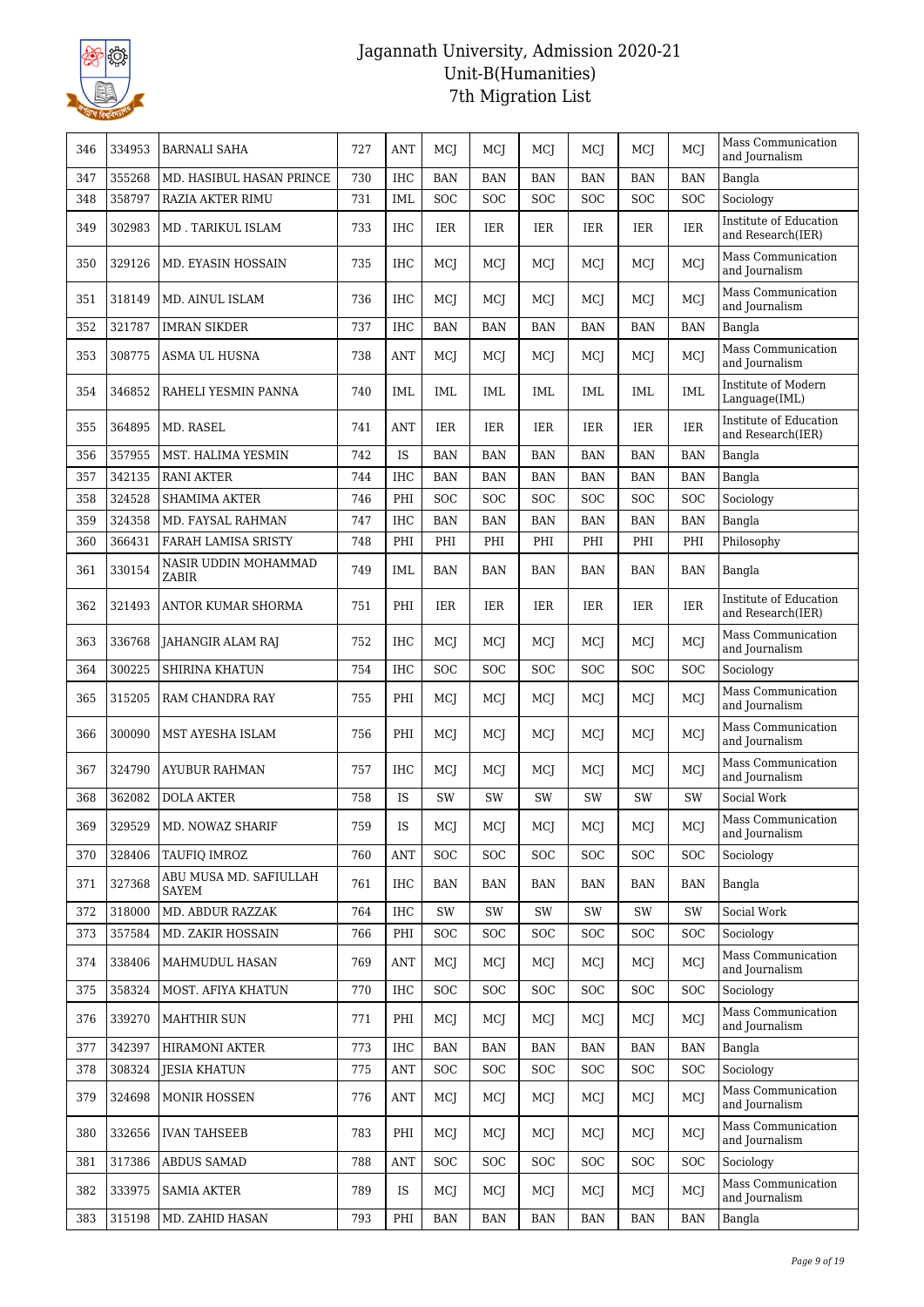

| Institute of Education<br>302567<br><b>MD RUBEL HOSEN</b><br>IER<br>385<br>797<br><b>IS</b><br>IER<br>IER<br>IER<br>IER<br>IER<br>and Research(IER)<br>Institute of Education<br>IER<br>386<br>335469<br>NAFISA TASNIM<br>798<br><b>ANT</b><br>IER<br>IER<br>IER<br>IER<br>IER<br>and Research(IER)<br>312902<br><b>SHIMA AKTER</b><br>799<br>PHI<br>387<br><b>BAN</b><br><b>BAN</b><br><b>BAN</b><br><b>BAN</b><br><b>BAN</b><br><b>BAN</b><br>Bangla<br><b>BANOSRI SARKER</b><br>388<br>346417<br>804<br>PHI<br><b>BAN</b><br><b>BAN</b><br>BAN<br><b>BAN</b><br><b>BAN</b><br><b>BAN</b><br>Bangla<br><b>HIS</b><br>389<br>315041<br><b>ISTIAK AHAMMOD</b><br>811<br>PHI<br>HIS<br>HIS<br>HIS<br><b>HIS</b><br>HIS<br>History<br>Mass Communication<br>MCJ<br>390<br>351849<br>MOHAMMED IBRAHIM<br>817<br>IS<br>MCJ<br>MCJ<br>MCI<br>MCJ<br>MCJ<br>and Journalism<br>Mass Communication<br>PHI<br>MCJ<br>MCJ<br>391<br>332668<br>819<br>MCI<br>MCJ<br>MCJ<br>MCJ<br>MAHEDI HASAN<br>and Journalism<br>300119<br><b>IS</b><br><b>SOC</b><br><b>SOC</b><br>392<br>SABRINA SULTANA TISHA<br>820<br><b>SOC</b><br>SOC<br><b>SOC</b><br>SOC<br>Sociology<br>Mass Communication<br>MCJ<br>393<br>354733<br>MOSFIQUR RAHMAN EMON<br>821<br>PHI<br>MCI<br>MCJ<br>MCI<br>MCI<br>MCJ<br>and Journalism<br>320352<br>SOC<br>394<br>MOST. JUBAIDA SIDDIKA<br>822<br>PHI<br><b>SOC</b><br>SOC<br><b>SOC</b><br>SOC<br><b>SOC</b><br>Sociology<br>395<br>341686<br><b>AYESHA AKTHER</b><br>IS<br>SOC<br>SOC<br>SOC<br>SOC<br>SOC<br>SOC<br>Sociology<br>825<br>364048<br>PHI<br><b>BAN</b><br><b>BAN</b><br>396<br><b>MARIUM MUNIA</b><br>826<br><b>BAN</b><br><b>BAN</b><br><b>BAN</b><br><b>BAN</b><br>Bangla<br>352701<br>827<br><b>IS</b><br>397<br><b>DOLA KHATUN</b><br><b>BAN</b><br><b>BAN</b><br>BAN<br><b>BAN</b><br><b>BAN</b><br><b>BAN</b><br>Bangla<br>Mass Communication<br>398<br>331053<br>IS<br>MCJ<br>829<br>MCJ<br>MCJ<br>MCI<br>MCJ<br>MCJ<br>SUMAIYA JANNAT MOHIMA<br>and Journalism<br>317691<br>399<br>MD. SAHINUR RAHMAN<br>832<br>IS<br>HIS<br>BAN<br><b>BAN</b><br>Bangla<br>HIS<br>BAN<br>BAN<br>Mass Communication<br>400<br>363137<br>MD. JUNAET SHEIKH<br>836<br><b>IS</b><br><b>MCJ</b><br>MCJ<br>MCI<br>MCJ<br>MCJ<br>MCI<br>and Journalism<br>362866<br>IS<br>401<br>MAHMUDUZZAMAN PAVEL<br>837<br>HIS<br>HIS<br><b>BAN</b><br><b>BAN</b><br><b>BAN</b><br><b>BAN</b><br>Bangla<br>402<br>300754<br>IS<br>SOC<br>SOC<br>SOC<br>SOC<br>SOC<br><b>SOC</b><br>Sociology<br>PANNA KHATUN<br>841<br>344699<br>IS<br>403<br>MD IMRAN HOSSAIN<br>842<br><b>ANT</b><br><b>ANT</b><br>ANT<br><b>BAN</b><br><b>BAN</b><br><b>BAN</b><br>Bangla<br>Mass Communication<br>404<br>300374<br>MST. JANNATUL FARDOUS<br>844<br><b>IS</b><br>MCJ<br>MCJ<br>MCI<br>MCJ<br>MCJ<br>MCI<br>and Journalism<br>308765<br><b>NASRIN KHATUN</b><br><b>IS</b><br><b>HIS</b><br>405<br>845<br>HIS<br>HIS<br><b>BAN</b><br><b>BAN</b><br><b>BAN</b><br>Bangla<br>Mass Communication<br>303387<br>406<br>846<br>IS<br><b>SOC</b><br>MCI<br>MCJ<br>MCJ<br>M.A. MALEK<br>MCJ<br>MCI<br>and Journalism<br>Islamic History and<br>IS<br><b>IHC</b><br>407<br>336776<br>850<br>IHC<br>IHC<br><b>IHC</b><br><b>IHC</b><br><b>IHC</b><br>NAIMUR RAHMAN ANIK<br>Culture<br>Mass Communication<br>408<br>339862<br>MD. SHAHIN<br>851<br>HIS<br><b>HIS</b><br>MCI<br>MCI<br>MCJ<br>MCI<br>and Journalism<br>SOC<br>409<br>344366<br>852<br>SOC<br>SOC<br>SOC<br>SOC<br><b>SOC</b><br>Sociology<br><b>TAEBA KHATUN</b><br>Mass Communication<br>311939<br>MCJ<br>MCJ<br>410<br><b>BORKAT ULLAH</b><br>855<br><b>SOC</b><br>SOC<br>MCI<br>MCJ<br>and Journalism<br><b>SOC</b><br>411<br>362757<br>856<br>SW<br>SOC<br><b>SOC</b><br>SOC<br><b>SOC</b><br>Sociology<br>MD. HASSAN MAHMUD<br>Mass Communication<br>412<br>340366<br>858<br>SW<br>SOC<br>MCJ<br>MCJ<br>MCJ<br>OMAR FARUK<br>MCJ<br>and Journalism<br>338317<br><b>SOC</b><br><b>SOC</b><br>SOC<br><b>SOC</b><br>413<br>MD IKBAL HOSSEN<br>862<br>HIS<br>SOC<br>Sociology<br>Mass Communication<br>358115<br>863<br>HIS<br>HIS<br>HIS<br>MCJ<br>414<br>LATA AKHTER<br>MCI<br>MCJ<br>and Journalism<br>359034<br>PARISHA KHATUN<br>864<br>SW<br>SOC<br><b>SOC</b><br><b>SOC</b><br>SOC<br><b>SOC</b><br>Sociology<br>415<br>Mass Communication<br>416<br>342979<br>MD. TANJIL AHAMMAD<br>865<br>IML<br>SOC<br><b>SOC</b><br>MCJ<br>MCI<br>MCJ<br>and Journalism<br>Institute of Education<br><b>IER</b><br>417<br>311970<br>UMMA HABIBA NOUSHIN<br>867<br>SW<br>IER<br>IER<br>IER<br>IER<br>and Research(IER)<br>356566<br>418<br>MST. AHASANUN NAHAR<br>868<br>SW<br>SOC<br><b>SOC</b><br><b>BAN</b><br><b>BAN</b><br>Bangla<br>BAN<br>334807<br>Sociology<br>419<br>TAJNOOR BHUIYAN<br>870<br>SW<br>SW<br><b>SOC</b><br><b>SOC</b><br>SOC<br><b>SOC</b><br>Institute of Modern<br>420<br>335215<br>TANIA<br>872<br>IML<br>IML<br>IML<br>IML<br>IML<br>IML<br>Language(IML)<br>421<br>303155<br>YEASIN ALI<br>882<br>$\mathrm{SW}$<br>$\mathrm{SW}$<br>SW<br>SW<br>SW<br>SW<br>Social Work<br>301679<br>SOC<br>422<br>MISS NISRAT JAHAN LIZA<br>883<br>HIS<br>HIS<br><b>SOC</b><br>SOC<br><b>SOC</b><br>Sociology<br>423<br>366473<br><b>JANNATUL NAZNIN</b><br>885<br>SW<br>SW<br>SW<br><b>SOC</b><br><b>SOC</b><br><b>SOC</b><br>Sociology | 384 | 300440 | <b>TAJKIA AKTER</b> | 794 | IS | <b>BAN</b> | <b>BAN</b> | BAN | BAN | BAN | <b>BAN</b> | Bangla |
|----------------------------------------------------------------------------------------------------------------------------------------------------------------------------------------------------------------------------------------------------------------------------------------------------------------------------------------------------------------------------------------------------------------------------------------------------------------------------------------------------------------------------------------------------------------------------------------------------------------------------------------------------------------------------------------------------------------------------------------------------------------------------------------------------------------------------------------------------------------------------------------------------------------------------------------------------------------------------------------------------------------------------------------------------------------------------------------------------------------------------------------------------------------------------------------------------------------------------------------------------------------------------------------------------------------------------------------------------------------------------------------------------------------------------------------------------------------------------------------------------------------------------------------------------------------------------------------------------------------------------------------------------------------------------------------------------------------------------------------------------------------------------------------------------------------------------------------------------------------------------------------------------------------------------------------------------------------------------------------------------------------------------------------------------------------------------------------------------------------------------------------------------------------------------------------------------------------------------------------------------------------------------------------------------------------------------------------------------------------------------------------------------------------------------------------------------------------------------------------------------------------------------------------------------------------------------------------------------------------------------------------------------------------------------------------------------------------------------------------------------------------------------------------------------------------------------------------------------------------------------------------------------------------------------------------------------------------------------------------------------------------------------------------------------------------------------------------------------------------------------------------------------------------------------------------------------------------------------------------------------------------------------------------------------------------------------------------------------------------------------------------------------------------------------------------------------------------------------------------------------------------------------------------------------------------------------------------------------------------------------------------------------------------------------------------------------------------------------------------------------------------------------------------------------------------------------------------------------------------------------------------------------------------------------------------------------------------------------------------------------------------------------------------------------------------------------------------------------------------------------------------------------------------------------------------------------------------------------------------------------------------------------------------------------------------------------------------------------------------------------------------------------------------------------------------------------------------------------------------------------------------------------------------------------------------------------------------------------------------------------------------------------------------------------------------------------------------------------------------------------------------------------------------------------------------------------------------------------------------------------------------------------------------------------------------------------------------------------------------------------------------------------------------------------------------------------------------------------------------------------------------------------------------------------------------------------------------------------------------------------------------------------------------|-----|--------|---------------------|-----|----|------------|------------|-----|-----|-----|------------|--------|
|                                                                                                                                                                                                                                                                                                                                                                                                                                                                                                                                                                                                                                                                                                                                                                                                                                                                                                                                                                                                                                                                                                                                                                                                                                                                                                                                                                                                                                                                                                                                                                                                                                                                                                                                                                                                                                                                                                                                                                                                                                                                                                                                                                                                                                                                                                                                                                                                                                                                                                                                                                                                                                                                                                                                                                                                                                                                                                                                                                                                                                                                                                                                                                                                                                                                                                                                                                                                                                                                                                                                                                                                                                                                                                                                                                                                                                                                                                                                                                                                                                                                                                                                                                                                                                                                                                                                                                                                                                                                                                                                                                                                                                                                                                                                                                                                                                                                                                                                                                                                                                                                                                                                                                                                                                                                                        |     |        |                     |     |    |            |            |     |     |     |            |        |
|                                                                                                                                                                                                                                                                                                                                                                                                                                                                                                                                                                                                                                                                                                                                                                                                                                                                                                                                                                                                                                                                                                                                                                                                                                                                                                                                                                                                                                                                                                                                                                                                                                                                                                                                                                                                                                                                                                                                                                                                                                                                                                                                                                                                                                                                                                                                                                                                                                                                                                                                                                                                                                                                                                                                                                                                                                                                                                                                                                                                                                                                                                                                                                                                                                                                                                                                                                                                                                                                                                                                                                                                                                                                                                                                                                                                                                                                                                                                                                                                                                                                                                                                                                                                                                                                                                                                                                                                                                                                                                                                                                                                                                                                                                                                                                                                                                                                                                                                                                                                                                                                                                                                                                                                                                                                                        |     |        |                     |     |    |            |            |     |     |     |            |        |
|                                                                                                                                                                                                                                                                                                                                                                                                                                                                                                                                                                                                                                                                                                                                                                                                                                                                                                                                                                                                                                                                                                                                                                                                                                                                                                                                                                                                                                                                                                                                                                                                                                                                                                                                                                                                                                                                                                                                                                                                                                                                                                                                                                                                                                                                                                                                                                                                                                                                                                                                                                                                                                                                                                                                                                                                                                                                                                                                                                                                                                                                                                                                                                                                                                                                                                                                                                                                                                                                                                                                                                                                                                                                                                                                                                                                                                                                                                                                                                                                                                                                                                                                                                                                                                                                                                                                                                                                                                                                                                                                                                                                                                                                                                                                                                                                                                                                                                                                                                                                                                                                                                                                                                                                                                                                                        |     |        |                     |     |    |            |            |     |     |     |            |        |
|                                                                                                                                                                                                                                                                                                                                                                                                                                                                                                                                                                                                                                                                                                                                                                                                                                                                                                                                                                                                                                                                                                                                                                                                                                                                                                                                                                                                                                                                                                                                                                                                                                                                                                                                                                                                                                                                                                                                                                                                                                                                                                                                                                                                                                                                                                                                                                                                                                                                                                                                                                                                                                                                                                                                                                                                                                                                                                                                                                                                                                                                                                                                                                                                                                                                                                                                                                                                                                                                                                                                                                                                                                                                                                                                                                                                                                                                                                                                                                                                                                                                                                                                                                                                                                                                                                                                                                                                                                                                                                                                                                                                                                                                                                                                                                                                                                                                                                                                                                                                                                                                                                                                                                                                                                                                                        |     |        |                     |     |    |            |            |     |     |     |            |        |
|                                                                                                                                                                                                                                                                                                                                                                                                                                                                                                                                                                                                                                                                                                                                                                                                                                                                                                                                                                                                                                                                                                                                                                                                                                                                                                                                                                                                                                                                                                                                                                                                                                                                                                                                                                                                                                                                                                                                                                                                                                                                                                                                                                                                                                                                                                                                                                                                                                                                                                                                                                                                                                                                                                                                                                                                                                                                                                                                                                                                                                                                                                                                                                                                                                                                                                                                                                                                                                                                                                                                                                                                                                                                                                                                                                                                                                                                                                                                                                                                                                                                                                                                                                                                                                                                                                                                                                                                                                                                                                                                                                                                                                                                                                                                                                                                                                                                                                                                                                                                                                                                                                                                                                                                                                                                                        |     |        |                     |     |    |            |            |     |     |     |            |        |
|                                                                                                                                                                                                                                                                                                                                                                                                                                                                                                                                                                                                                                                                                                                                                                                                                                                                                                                                                                                                                                                                                                                                                                                                                                                                                                                                                                                                                                                                                                                                                                                                                                                                                                                                                                                                                                                                                                                                                                                                                                                                                                                                                                                                                                                                                                                                                                                                                                                                                                                                                                                                                                                                                                                                                                                                                                                                                                                                                                                                                                                                                                                                                                                                                                                                                                                                                                                                                                                                                                                                                                                                                                                                                                                                                                                                                                                                                                                                                                                                                                                                                                                                                                                                                                                                                                                                                                                                                                                                                                                                                                                                                                                                                                                                                                                                                                                                                                                                                                                                                                                                                                                                                                                                                                                                                        |     |        |                     |     |    |            |            |     |     |     |            |        |
|                                                                                                                                                                                                                                                                                                                                                                                                                                                                                                                                                                                                                                                                                                                                                                                                                                                                                                                                                                                                                                                                                                                                                                                                                                                                                                                                                                                                                                                                                                                                                                                                                                                                                                                                                                                                                                                                                                                                                                                                                                                                                                                                                                                                                                                                                                                                                                                                                                                                                                                                                                                                                                                                                                                                                                                                                                                                                                                                                                                                                                                                                                                                                                                                                                                                                                                                                                                                                                                                                                                                                                                                                                                                                                                                                                                                                                                                                                                                                                                                                                                                                                                                                                                                                                                                                                                                                                                                                                                                                                                                                                                                                                                                                                                                                                                                                                                                                                                                                                                                                                                                                                                                                                                                                                                                                        |     |        |                     |     |    |            |            |     |     |     |            |        |
|                                                                                                                                                                                                                                                                                                                                                                                                                                                                                                                                                                                                                                                                                                                                                                                                                                                                                                                                                                                                                                                                                                                                                                                                                                                                                                                                                                                                                                                                                                                                                                                                                                                                                                                                                                                                                                                                                                                                                                                                                                                                                                                                                                                                                                                                                                                                                                                                                                                                                                                                                                                                                                                                                                                                                                                                                                                                                                                                                                                                                                                                                                                                                                                                                                                                                                                                                                                                                                                                                                                                                                                                                                                                                                                                                                                                                                                                                                                                                                                                                                                                                                                                                                                                                                                                                                                                                                                                                                                                                                                                                                                                                                                                                                                                                                                                                                                                                                                                                                                                                                                                                                                                                                                                                                                                                        |     |        |                     |     |    |            |            |     |     |     |            |        |
|                                                                                                                                                                                                                                                                                                                                                                                                                                                                                                                                                                                                                                                                                                                                                                                                                                                                                                                                                                                                                                                                                                                                                                                                                                                                                                                                                                                                                                                                                                                                                                                                                                                                                                                                                                                                                                                                                                                                                                                                                                                                                                                                                                                                                                                                                                                                                                                                                                                                                                                                                                                                                                                                                                                                                                                                                                                                                                                                                                                                                                                                                                                                                                                                                                                                                                                                                                                                                                                                                                                                                                                                                                                                                                                                                                                                                                                                                                                                                                                                                                                                                                                                                                                                                                                                                                                                                                                                                                                                                                                                                                                                                                                                                                                                                                                                                                                                                                                                                                                                                                                                                                                                                                                                                                                                                        |     |        |                     |     |    |            |            |     |     |     |            |        |
|                                                                                                                                                                                                                                                                                                                                                                                                                                                                                                                                                                                                                                                                                                                                                                                                                                                                                                                                                                                                                                                                                                                                                                                                                                                                                                                                                                                                                                                                                                                                                                                                                                                                                                                                                                                                                                                                                                                                                                                                                                                                                                                                                                                                                                                                                                                                                                                                                                                                                                                                                                                                                                                                                                                                                                                                                                                                                                                                                                                                                                                                                                                                                                                                                                                                                                                                                                                                                                                                                                                                                                                                                                                                                                                                                                                                                                                                                                                                                                                                                                                                                                                                                                                                                                                                                                                                                                                                                                                                                                                                                                                                                                                                                                                                                                                                                                                                                                                                                                                                                                                                                                                                                                                                                                                                                        |     |        |                     |     |    |            |            |     |     |     |            |        |
|                                                                                                                                                                                                                                                                                                                                                                                                                                                                                                                                                                                                                                                                                                                                                                                                                                                                                                                                                                                                                                                                                                                                                                                                                                                                                                                                                                                                                                                                                                                                                                                                                                                                                                                                                                                                                                                                                                                                                                                                                                                                                                                                                                                                                                                                                                                                                                                                                                                                                                                                                                                                                                                                                                                                                                                                                                                                                                                                                                                                                                                                                                                                                                                                                                                                                                                                                                                                                                                                                                                                                                                                                                                                                                                                                                                                                                                                                                                                                                                                                                                                                                                                                                                                                                                                                                                                                                                                                                                                                                                                                                                                                                                                                                                                                                                                                                                                                                                                                                                                                                                                                                                                                                                                                                                                                        |     |        |                     |     |    |            |            |     |     |     |            |        |
|                                                                                                                                                                                                                                                                                                                                                                                                                                                                                                                                                                                                                                                                                                                                                                                                                                                                                                                                                                                                                                                                                                                                                                                                                                                                                                                                                                                                                                                                                                                                                                                                                                                                                                                                                                                                                                                                                                                                                                                                                                                                                                                                                                                                                                                                                                                                                                                                                                                                                                                                                                                                                                                                                                                                                                                                                                                                                                                                                                                                                                                                                                                                                                                                                                                                                                                                                                                                                                                                                                                                                                                                                                                                                                                                                                                                                                                                                                                                                                                                                                                                                                                                                                                                                                                                                                                                                                                                                                                                                                                                                                                                                                                                                                                                                                                                                                                                                                                                                                                                                                                                                                                                                                                                                                                                                        |     |        |                     |     |    |            |            |     |     |     |            |        |
|                                                                                                                                                                                                                                                                                                                                                                                                                                                                                                                                                                                                                                                                                                                                                                                                                                                                                                                                                                                                                                                                                                                                                                                                                                                                                                                                                                                                                                                                                                                                                                                                                                                                                                                                                                                                                                                                                                                                                                                                                                                                                                                                                                                                                                                                                                                                                                                                                                                                                                                                                                                                                                                                                                                                                                                                                                                                                                                                                                                                                                                                                                                                                                                                                                                                                                                                                                                                                                                                                                                                                                                                                                                                                                                                                                                                                                                                                                                                                                                                                                                                                                                                                                                                                                                                                                                                                                                                                                                                                                                                                                                                                                                                                                                                                                                                                                                                                                                                                                                                                                                                                                                                                                                                                                                                                        |     |        |                     |     |    |            |            |     |     |     |            |        |
|                                                                                                                                                                                                                                                                                                                                                                                                                                                                                                                                                                                                                                                                                                                                                                                                                                                                                                                                                                                                                                                                                                                                                                                                                                                                                                                                                                                                                                                                                                                                                                                                                                                                                                                                                                                                                                                                                                                                                                                                                                                                                                                                                                                                                                                                                                                                                                                                                                                                                                                                                                                                                                                                                                                                                                                                                                                                                                                                                                                                                                                                                                                                                                                                                                                                                                                                                                                                                                                                                                                                                                                                                                                                                                                                                                                                                                                                                                                                                                                                                                                                                                                                                                                                                                                                                                                                                                                                                                                                                                                                                                                                                                                                                                                                                                                                                                                                                                                                                                                                                                                                                                                                                                                                                                                                                        |     |        |                     |     |    |            |            |     |     |     |            |        |
|                                                                                                                                                                                                                                                                                                                                                                                                                                                                                                                                                                                                                                                                                                                                                                                                                                                                                                                                                                                                                                                                                                                                                                                                                                                                                                                                                                                                                                                                                                                                                                                                                                                                                                                                                                                                                                                                                                                                                                                                                                                                                                                                                                                                                                                                                                                                                                                                                                                                                                                                                                                                                                                                                                                                                                                                                                                                                                                                                                                                                                                                                                                                                                                                                                                                                                                                                                                                                                                                                                                                                                                                                                                                                                                                                                                                                                                                                                                                                                                                                                                                                                                                                                                                                                                                                                                                                                                                                                                                                                                                                                                                                                                                                                                                                                                                                                                                                                                                                                                                                                                                                                                                                                                                                                                                                        |     |        |                     |     |    |            |            |     |     |     |            |        |
|                                                                                                                                                                                                                                                                                                                                                                                                                                                                                                                                                                                                                                                                                                                                                                                                                                                                                                                                                                                                                                                                                                                                                                                                                                                                                                                                                                                                                                                                                                                                                                                                                                                                                                                                                                                                                                                                                                                                                                                                                                                                                                                                                                                                                                                                                                                                                                                                                                                                                                                                                                                                                                                                                                                                                                                                                                                                                                                                                                                                                                                                                                                                                                                                                                                                                                                                                                                                                                                                                                                                                                                                                                                                                                                                                                                                                                                                                                                                                                                                                                                                                                                                                                                                                                                                                                                                                                                                                                                                                                                                                                                                                                                                                                                                                                                                                                                                                                                                                                                                                                                                                                                                                                                                                                                                                        |     |        |                     |     |    |            |            |     |     |     |            |        |
|                                                                                                                                                                                                                                                                                                                                                                                                                                                                                                                                                                                                                                                                                                                                                                                                                                                                                                                                                                                                                                                                                                                                                                                                                                                                                                                                                                                                                                                                                                                                                                                                                                                                                                                                                                                                                                                                                                                                                                                                                                                                                                                                                                                                                                                                                                                                                                                                                                                                                                                                                                                                                                                                                                                                                                                                                                                                                                                                                                                                                                                                                                                                                                                                                                                                                                                                                                                                                                                                                                                                                                                                                                                                                                                                                                                                                                                                                                                                                                                                                                                                                                                                                                                                                                                                                                                                                                                                                                                                                                                                                                                                                                                                                                                                                                                                                                                                                                                                                                                                                                                                                                                                                                                                                                                                                        |     |        |                     |     |    |            |            |     |     |     |            |        |
|                                                                                                                                                                                                                                                                                                                                                                                                                                                                                                                                                                                                                                                                                                                                                                                                                                                                                                                                                                                                                                                                                                                                                                                                                                                                                                                                                                                                                                                                                                                                                                                                                                                                                                                                                                                                                                                                                                                                                                                                                                                                                                                                                                                                                                                                                                                                                                                                                                                                                                                                                                                                                                                                                                                                                                                                                                                                                                                                                                                                                                                                                                                                                                                                                                                                                                                                                                                                                                                                                                                                                                                                                                                                                                                                                                                                                                                                                                                                                                                                                                                                                                                                                                                                                                                                                                                                                                                                                                                                                                                                                                                                                                                                                                                                                                                                                                                                                                                                                                                                                                                                                                                                                                                                                                                                                        |     |        |                     |     |    |            |            |     |     |     |            |        |
|                                                                                                                                                                                                                                                                                                                                                                                                                                                                                                                                                                                                                                                                                                                                                                                                                                                                                                                                                                                                                                                                                                                                                                                                                                                                                                                                                                                                                                                                                                                                                                                                                                                                                                                                                                                                                                                                                                                                                                                                                                                                                                                                                                                                                                                                                                                                                                                                                                                                                                                                                                                                                                                                                                                                                                                                                                                                                                                                                                                                                                                                                                                                                                                                                                                                                                                                                                                                                                                                                                                                                                                                                                                                                                                                                                                                                                                                                                                                                                                                                                                                                                                                                                                                                                                                                                                                                                                                                                                                                                                                                                                                                                                                                                                                                                                                                                                                                                                                                                                                                                                                                                                                                                                                                                                                                        |     |        |                     |     |    |            |            |     |     |     |            |        |
|                                                                                                                                                                                                                                                                                                                                                                                                                                                                                                                                                                                                                                                                                                                                                                                                                                                                                                                                                                                                                                                                                                                                                                                                                                                                                                                                                                                                                                                                                                                                                                                                                                                                                                                                                                                                                                                                                                                                                                                                                                                                                                                                                                                                                                                                                                                                                                                                                                                                                                                                                                                                                                                                                                                                                                                                                                                                                                                                                                                                                                                                                                                                                                                                                                                                                                                                                                                                                                                                                                                                                                                                                                                                                                                                                                                                                                                                                                                                                                                                                                                                                                                                                                                                                                                                                                                                                                                                                                                                                                                                                                                                                                                                                                                                                                                                                                                                                                                                                                                                                                                                                                                                                                                                                                                                                        |     |        |                     |     |    |            |            |     |     |     |            |        |
|                                                                                                                                                                                                                                                                                                                                                                                                                                                                                                                                                                                                                                                                                                                                                                                                                                                                                                                                                                                                                                                                                                                                                                                                                                                                                                                                                                                                                                                                                                                                                                                                                                                                                                                                                                                                                                                                                                                                                                                                                                                                                                                                                                                                                                                                                                                                                                                                                                                                                                                                                                                                                                                                                                                                                                                                                                                                                                                                                                                                                                                                                                                                                                                                                                                                                                                                                                                                                                                                                                                                                                                                                                                                                                                                                                                                                                                                                                                                                                                                                                                                                                                                                                                                                                                                                                                                                                                                                                                                                                                                                                                                                                                                                                                                                                                                                                                                                                                                                                                                                                                                                                                                                                                                                                                                                        |     |        |                     |     |    |            |            |     |     |     |            |        |
|                                                                                                                                                                                                                                                                                                                                                                                                                                                                                                                                                                                                                                                                                                                                                                                                                                                                                                                                                                                                                                                                                                                                                                                                                                                                                                                                                                                                                                                                                                                                                                                                                                                                                                                                                                                                                                                                                                                                                                                                                                                                                                                                                                                                                                                                                                                                                                                                                                                                                                                                                                                                                                                                                                                                                                                                                                                                                                                                                                                                                                                                                                                                                                                                                                                                                                                                                                                                                                                                                                                                                                                                                                                                                                                                                                                                                                                                                                                                                                                                                                                                                                                                                                                                                                                                                                                                                                                                                                                                                                                                                                                                                                                                                                                                                                                                                                                                                                                                                                                                                                                                                                                                                                                                                                                                                        |     |        |                     |     |    |            |            |     |     |     |            |        |
|                                                                                                                                                                                                                                                                                                                                                                                                                                                                                                                                                                                                                                                                                                                                                                                                                                                                                                                                                                                                                                                                                                                                                                                                                                                                                                                                                                                                                                                                                                                                                                                                                                                                                                                                                                                                                                                                                                                                                                                                                                                                                                                                                                                                                                                                                                                                                                                                                                                                                                                                                                                                                                                                                                                                                                                                                                                                                                                                                                                                                                                                                                                                                                                                                                                                                                                                                                                                                                                                                                                                                                                                                                                                                                                                                                                                                                                                                                                                                                                                                                                                                                                                                                                                                                                                                                                                                                                                                                                                                                                                                                                                                                                                                                                                                                                                                                                                                                                                                                                                                                                                                                                                                                                                                                                                                        |     |        |                     |     |    |            |            |     |     |     |            |        |
|                                                                                                                                                                                                                                                                                                                                                                                                                                                                                                                                                                                                                                                                                                                                                                                                                                                                                                                                                                                                                                                                                                                                                                                                                                                                                                                                                                                                                                                                                                                                                                                                                                                                                                                                                                                                                                                                                                                                                                                                                                                                                                                                                                                                                                                                                                                                                                                                                                                                                                                                                                                                                                                                                                                                                                                                                                                                                                                                                                                                                                                                                                                                                                                                                                                                                                                                                                                                                                                                                                                                                                                                                                                                                                                                                                                                                                                                                                                                                                                                                                                                                                                                                                                                                                                                                                                                                                                                                                                                                                                                                                                                                                                                                                                                                                                                                                                                                                                                                                                                                                                                                                                                                                                                                                                                                        |     |        |                     |     |    |            |            |     |     |     |            |        |
|                                                                                                                                                                                                                                                                                                                                                                                                                                                                                                                                                                                                                                                                                                                                                                                                                                                                                                                                                                                                                                                                                                                                                                                                                                                                                                                                                                                                                                                                                                                                                                                                                                                                                                                                                                                                                                                                                                                                                                                                                                                                                                                                                                                                                                                                                                                                                                                                                                                                                                                                                                                                                                                                                                                                                                                                                                                                                                                                                                                                                                                                                                                                                                                                                                                                                                                                                                                                                                                                                                                                                                                                                                                                                                                                                                                                                                                                                                                                                                                                                                                                                                                                                                                                                                                                                                                                                                                                                                                                                                                                                                                                                                                                                                                                                                                                                                                                                                                                                                                                                                                                                                                                                                                                                                                                                        |     |        |                     |     |    |            |            |     |     |     |            |        |
|                                                                                                                                                                                                                                                                                                                                                                                                                                                                                                                                                                                                                                                                                                                                                                                                                                                                                                                                                                                                                                                                                                                                                                                                                                                                                                                                                                                                                                                                                                                                                                                                                                                                                                                                                                                                                                                                                                                                                                                                                                                                                                                                                                                                                                                                                                                                                                                                                                                                                                                                                                                                                                                                                                                                                                                                                                                                                                                                                                                                                                                                                                                                                                                                                                                                                                                                                                                                                                                                                                                                                                                                                                                                                                                                                                                                                                                                                                                                                                                                                                                                                                                                                                                                                                                                                                                                                                                                                                                                                                                                                                                                                                                                                                                                                                                                                                                                                                                                                                                                                                                                                                                                                                                                                                                                                        |     |        |                     |     |    |            |            |     |     |     |            |        |
|                                                                                                                                                                                                                                                                                                                                                                                                                                                                                                                                                                                                                                                                                                                                                                                                                                                                                                                                                                                                                                                                                                                                                                                                                                                                                                                                                                                                                                                                                                                                                                                                                                                                                                                                                                                                                                                                                                                                                                                                                                                                                                                                                                                                                                                                                                                                                                                                                                                                                                                                                                                                                                                                                                                                                                                                                                                                                                                                                                                                                                                                                                                                                                                                                                                                                                                                                                                                                                                                                                                                                                                                                                                                                                                                                                                                                                                                                                                                                                                                                                                                                                                                                                                                                                                                                                                                                                                                                                                                                                                                                                                                                                                                                                                                                                                                                                                                                                                                                                                                                                                                                                                                                                                                                                                                                        |     |        |                     |     |    |            |            |     |     |     |            |        |
|                                                                                                                                                                                                                                                                                                                                                                                                                                                                                                                                                                                                                                                                                                                                                                                                                                                                                                                                                                                                                                                                                                                                                                                                                                                                                                                                                                                                                                                                                                                                                                                                                                                                                                                                                                                                                                                                                                                                                                                                                                                                                                                                                                                                                                                                                                                                                                                                                                                                                                                                                                                                                                                                                                                                                                                                                                                                                                                                                                                                                                                                                                                                                                                                                                                                                                                                                                                                                                                                                                                                                                                                                                                                                                                                                                                                                                                                                                                                                                                                                                                                                                                                                                                                                                                                                                                                                                                                                                                                                                                                                                                                                                                                                                                                                                                                                                                                                                                                                                                                                                                                                                                                                                                                                                                                                        |     |        |                     |     |    |            |            |     |     |     |            |        |
|                                                                                                                                                                                                                                                                                                                                                                                                                                                                                                                                                                                                                                                                                                                                                                                                                                                                                                                                                                                                                                                                                                                                                                                                                                                                                                                                                                                                                                                                                                                                                                                                                                                                                                                                                                                                                                                                                                                                                                                                                                                                                                                                                                                                                                                                                                                                                                                                                                                                                                                                                                                                                                                                                                                                                                                                                                                                                                                                                                                                                                                                                                                                                                                                                                                                                                                                                                                                                                                                                                                                                                                                                                                                                                                                                                                                                                                                                                                                                                                                                                                                                                                                                                                                                                                                                                                                                                                                                                                                                                                                                                                                                                                                                                                                                                                                                                                                                                                                                                                                                                                                                                                                                                                                                                                                                        |     |        |                     |     |    |            |            |     |     |     |            |        |
|                                                                                                                                                                                                                                                                                                                                                                                                                                                                                                                                                                                                                                                                                                                                                                                                                                                                                                                                                                                                                                                                                                                                                                                                                                                                                                                                                                                                                                                                                                                                                                                                                                                                                                                                                                                                                                                                                                                                                                                                                                                                                                                                                                                                                                                                                                                                                                                                                                                                                                                                                                                                                                                                                                                                                                                                                                                                                                                                                                                                                                                                                                                                                                                                                                                                                                                                                                                                                                                                                                                                                                                                                                                                                                                                                                                                                                                                                                                                                                                                                                                                                                                                                                                                                                                                                                                                                                                                                                                                                                                                                                                                                                                                                                                                                                                                                                                                                                                                                                                                                                                                                                                                                                                                                                                                                        |     |        |                     |     |    |            |            |     |     |     |            |        |
|                                                                                                                                                                                                                                                                                                                                                                                                                                                                                                                                                                                                                                                                                                                                                                                                                                                                                                                                                                                                                                                                                                                                                                                                                                                                                                                                                                                                                                                                                                                                                                                                                                                                                                                                                                                                                                                                                                                                                                                                                                                                                                                                                                                                                                                                                                                                                                                                                                                                                                                                                                                                                                                                                                                                                                                                                                                                                                                                                                                                                                                                                                                                                                                                                                                                                                                                                                                                                                                                                                                                                                                                                                                                                                                                                                                                                                                                                                                                                                                                                                                                                                                                                                                                                                                                                                                                                                                                                                                                                                                                                                                                                                                                                                                                                                                                                                                                                                                                                                                                                                                                                                                                                                                                                                                                                        |     |        |                     |     |    |            |            |     |     |     |            |        |
|                                                                                                                                                                                                                                                                                                                                                                                                                                                                                                                                                                                                                                                                                                                                                                                                                                                                                                                                                                                                                                                                                                                                                                                                                                                                                                                                                                                                                                                                                                                                                                                                                                                                                                                                                                                                                                                                                                                                                                                                                                                                                                                                                                                                                                                                                                                                                                                                                                                                                                                                                                                                                                                                                                                                                                                                                                                                                                                                                                                                                                                                                                                                                                                                                                                                                                                                                                                                                                                                                                                                                                                                                                                                                                                                                                                                                                                                                                                                                                                                                                                                                                                                                                                                                                                                                                                                                                                                                                                                                                                                                                                                                                                                                                                                                                                                                                                                                                                                                                                                                                                                                                                                                                                                                                                                                        |     |        |                     |     |    |            |            |     |     |     |            |        |
|                                                                                                                                                                                                                                                                                                                                                                                                                                                                                                                                                                                                                                                                                                                                                                                                                                                                                                                                                                                                                                                                                                                                                                                                                                                                                                                                                                                                                                                                                                                                                                                                                                                                                                                                                                                                                                                                                                                                                                                                                                                                                                                                                                                                                                                                                                                                                                                                                                                                                                                                                                                                                                                                                                                                                                                                                                                                                                                                                                                                                                                                                                                                                                                                                                                                                                                                                                                                                                                                                                                                                                                                                                                                                                                                                                                                                                                                                                                                                                                                                                                                                                                                                                                                                                                                                                                                                                                                                                                                                                                                                                                                                                                                                                                                                                                                                                                                                                                                                                                                                                                                                                                                                                                                                                                                                        |     |        |                     |     |    |            |            |     |     |     |            |        |
|                                                                                                                                                                                                                                                                                                                                                                                                                                                                                                                                                                                                                                                                                                                                                                                                                                                                                                                                                                                                                                                                                                                                                                                                                                                                                                                                                                                                                                                                                                                                                                                                                                                                                                                                                                                                                                                                                                                                                                                                                                                                                                                                                                                                                                                                                                                                                                                                                                                                                                                                                                                                                                                                                                                                                                                                                                                                                                                                                                                                                                                                                                                                                                                                                                                                                                                                                                                                                                                                                                                                                                                                                                                                                                                                                                                                                                                                                                                                                                                                                                                                                                                                                                                                                                                                                                                                                                                                                                                                                                                                                                                                                                                                                                                                                                                                                                                                                                                                                                                                                                                                                                                                                                                                                                                                                        |     |        |                     |     |    |            |            |     |     |     |            |        |
|                                                                                                                                                                                                                                                                                                                                                                                                                                                                                                                                                                                                                                                                                                                                                                                                                                                                                                                                                                                                                                                                                                                                                                                                                                                                                                                                                                                                                                                                                                                                                                                                                                                                                                                                                                                                                                                                                                                                                                                                                                                                                                                                                                                                                                                                                                                                                                                                                                                                                                                                                                                                                                                                                                                                                                                                                                                                                                                                                                                                                                                                                                                                                                                                                                                                                                                                                                                                                                                                                                                                                                                                                                                                                                                                                                                                                                                                                                                                                                                                                                                                                                                                                                                                                                                                                                                                                                                                                                                                                                                                                                                                                                                                                                                                                                                                                                                                                                                                                                                                                                                                                                                                                                                                                                                                                        |     |        |                     |     |    |            |            |     |     |     |            |        |
|                                                                                                                                                                                                                                                                                                                                                                                                                                                                                                                                                                                                                                                                                                                                                                                                                                                                                                                                                                                                                                                                                                                                                                                                                                                                                                                                                                                                                                                                                                                                                                                                                                                                                                                                                                                                                                                                                                                                                                                                                                                                                                                                                                                                                                                                                                                                                                                                                                                                                                                                                                                                                                                                                                                                                                                                                                                                                                                                                                                                                                                                                                                                                                                                                                                                                                                                                                                                                                                                                                                                                                                                                                                                                                                                                                                                                                                                                                                                                                                                                                                                                                                                                                                                                                                                                                                                                                                                                                                                                                                                                                                                                                                                                                                                                                                                                                                                                                                                                                                                                                                                                                                                                                                                                                                                                        |     |        |                     |     |    |            |            |     |     |     |            |        |
|                                                                                                                                                                                                                                                                                                                                                                                                                                                                                                                                                                                                                                                                                                                                                                                                                                                                                                                                                                                                                                                                                                                                                                                                                                                                                                                                                                                                                                                                                                                                                                                                                                                                                                                                                                                                                                                                                                                                                                                                                                                                                                                                                                                                                                                                                                                                                                                                                                                                                                                                                                                                                                                                                                                                                                                                                                                                                                                                                                                                                                                                                                                                                                                                                                                                                                                                                                                                                                                                                                                                                                                                                                                                                                                                                                                                                                                                                                                                                                                                                                                                                                                                                                                                                                                                                                                                                                                                                                                                                                                                                                                                                                                                                                                                                                                                                                                                                                                                                                                                                                                                                                                                                                                                                                                                                        |     |        |                     |     |    |            |            |     |     |     |            |        |
|                                                                                                                                                                                                                                                                                                                                                                                                                                                                                                                                                                                                                                                                                                                                                                                                                                                                                                                                                                                                                                                                                                                                                                                                                                                                                                                                                                                                                                                                                                                                                                                                                                                                                                                                                                                                                                                                                                                                                                                                                                                                                                                                                                                                                                                                                                                                                                                                                                                                                                                                                                                                                                                                                                                                                                                                                                                                                                                                                                                                                                                                                                                                                                                                                                                                                                                                                                                                                                                                                                                                                                                                                                                                                                                                                                                                                                                                                                                                                                                                                                                                                                                                                                                                                                                                                                                                                                                                                                                                                                                                                                                                                                                                                                                                                                                                                                                                                                                                                                                                                                                                                                                                                                                                                                                                                        |     |        |                     |     |    |            |            |     |     |     |            |        |
|                                                                                                                                                                                                                                                                                                                                                                                                                                                                                                                                                                                                                                                                                                                                                                                                                                                                                                                                                                                                                                                                                                                                                                                                                                                                                                                                                                                                                                                                                                                                                                                                                                                                                                                                                                                                                                                                                                                                                                                                                                                                                                                                                                                                                                                                                                                                                                                                                                                                                                                                                                                                                                                                                                                                                                                                                                                                                                                                                                                                                                                                                                                                                                                                                                                                                                                                                                                                                                                                                                                                                                                                                                                                                                                                                                                                                                                                                                                                                                                                                                                                                                                                                                                                                                                                                                                                                                                                                                                                                                                                                                                                                                                                                                                                                                                                                                                                                                                                                                                                                                                                                                                                                                                                                                                                                        |     |        |                     |     |    |            |            |     |     |     |            |        |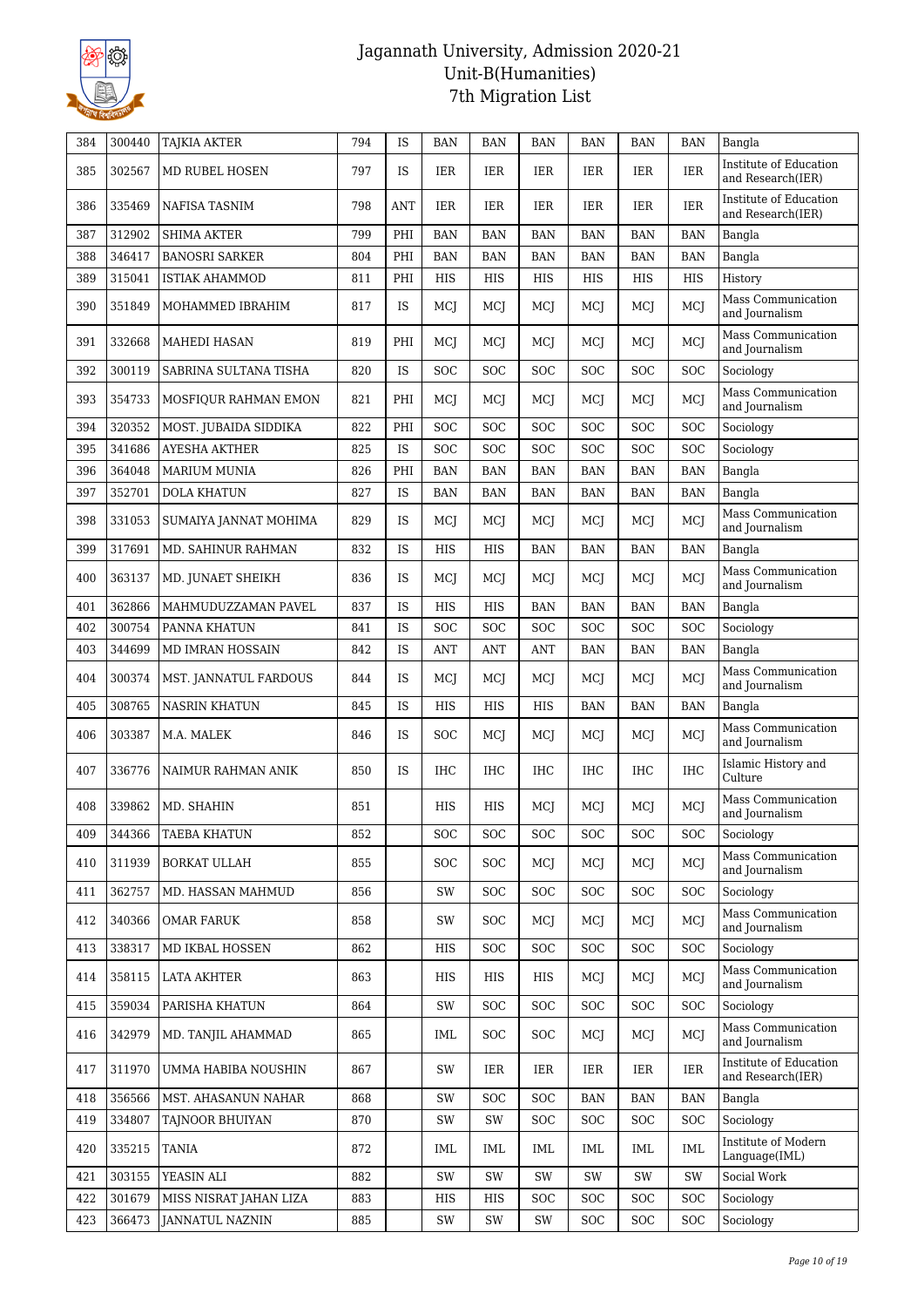

| 424 | 331597 | NAFISA TAKIA ZANNAT           | 886 | SW         | SW         | IER        | IER        | IER        | IER        | Institute of Education<br>and Research(IER) |
|-----|--------|-------------------------------|-----|------------|------------|------------|------------|------------|------------|---------------------------------------------|
| 425 | 313158 | MD. MIZANUR RAHMAN            | 887 | HIS        | HIS        | HIS        | MCJ        | MCI        | MCI        | Mass Communication<br>and Journalism        |
| 426 | 334442 | <b>SWEETY AKTER</b>           | 888 | SW         | SW         | SW         | <b>BAN</b> | <b>BAN</b> | <b>BAN</b> | Bangla                                      |
| 427 | 341881 | SADIA SULTANA KAKON           | 889 | <b>IHC</b> | IHC        | <b>IHC</b> | <b>IHC</b> | IHC        | <b>IHC</b> | Islamic History and<br>Culture              |
| 428 | 301525 | NUSRAT NAHAR SITHI            | 890 | HIS        | <b>HIS</b> | <b>HIS</b> | <b>HIS</b> | <b>HIS</b> | <b>HIS</b> | History                                     |
| 429 | 349281 | <b>MD.AL-KAIUM SIAM</b>       | 891 | HIS        | HIS        | HIS        | <b>BAN</b> | <b>BAN</b> | <b>BAN</b> | Bangla                                      |
| 430 | 347625 | MEZANUR RAHMAN                | 892 | SW         | SW         | SW         | <b>BAN</b> | <b>BAN</b> | <b>BAN</b> | Bangla                                      |
| 431 | 326489 | <b>UMMEA AMINA</b>            | 894 | <b>ANT</b> | ANT        | <b>ANT</b> | <b>IER</b> | IER        | IER        | Institute of Education<br>and Research(IER) |
| 432 | 312578 | MD. JAHID HASAN FAHIM         | 897 | <b>HIS</b> | <b>HIS</b> | <b>HIS</b> | <b>SOC</b> | <b>SOC</b> | <b>SOC</b> | Sociology                                   |
| 433 | 308818 | POPY RANI DAS                 | 899 | SW         | SW         | SW         | <b>SOC</b> | <b>SOC</b> | <b>SOC</b> | Sociology                                   |
| 434 | 358407 | MST. HANUFA HENA RIPA         | 901 | HIS        | HIS        | HIS        | <b>SOC</b> | SOC        | SOC        | Sociology                                   |
| 435 | 334424 | <b>TANZILA KHANOM</b>         | 902 | SW         | SW         | SW         | SW         | SW         | SW         | Social Work                                 |
| 436 | 366781 | <b>MUNNI KHATUN</b>           | 903 | IML        | IML        | IML        | IER        | <b>BAN</b> | <b>BAN</b> | Bangla                                      |
| 437 | 349214 | MD. TOFFAEL HOSSEN            | 904 | SW         | SW         | SW         | SW         | <b>BAN</b> | <b>BAN</b> | Bangla                                      |
| 438 | 360637 | MOST. AKHI AKTER BANNA        | 905 | HIS        | HIS        | <b>HIS</b> | HIS        | HIS        | <b>HIS</b> | History                                     |
| 439 | 356256 | ROKEYA KHATUN                 | 909 | SW         | SW         | SW         | SW         | SW         | SW         | Social Work                                 |
| 440 | 302156 | MD. ARIFUL ISLAM              | 910 | SW         | SW         | SW         | SW         | SW         | SW         | Social Work                                 |
| 441 | 310835 | AFSANA MIMI                   | 913 | HIS        | HIS        | <b>HIS</b> | HIS        | <b>BAN</b> | <b>BAN</b> | Bangla                                      |
| 442 | 341717 | <b>SUMAIYA TABASSUM TARIN</b> | 914 | <b>IHC</b> | <b>IHC</b> | <b>IHC</b> | <b>IHC</b> | <b>IHC</b> | <b>IHC</b> | Bangla                                      |
| 443 | 335896 | MITUL HOSSAIN                 | 915 | SW         | SW         | SW         | SOC        | SOC        | <b>SOC</b> | Sociology                                   |
| 444 | 360356 | MD. JONY KHANDOKAR            | 916 | SW         | SW         | SW         | SW         | SW         | SW         | Social Work                                 |
| 445 | 346451 | ARPITA CHAKRABORTY            | 917 | <b>IML</b> | IML        | <b>IML</b> | <b>IER</b> | IER        | IER        | Institute of Education<br>and Research(IER) |
| 446 | 302915 | MD. TAJMIM ALAM               | 920 | SW         | SW         | SW         | <b>SOC</b> | <b>SOC</b> | <b>SOC</b> | Sociology                                   |
| 447 | 334198 | <b>SANJIDA AKTER</b>          | 921 | <b>IHC</b> | <b>IHC</b> | IHC        | <b>IHC</b> | IHC        | <b>IHC</b> | Islamic History and<br>Culture              |
| 448 | 346159 | FARJANA KHATUN                | 922 | SW         | SW         | SW         | <b>IER</b> | IER        | IER        | Institute of Education<br>and Research(IER) |
| 449 | 303196 | <b>MD ARAFAT HOSSAIN</b>      | 925 | SW         | SW         | SW         | <b>SOC</b> | <b>SOC</b> | <b>SOC</b> | Sociology                                   |
| 450 | 356631 | <b>SADIA NAJNIN</b>           | 927 | HIS        | <b>HIS</b> | <b>HIS</b> | <b>HIS</b> | <b>HIS</b> | <b>HIS</b> | History                                     |
| 451 | 334106 | RAHNUMA NURAIN BUSHRA         | 928 | <b>HIS</b> | <b>HIS</b> | <b>HIS</b> | SOC        | <b>SOC</b> | SOC        | $\operatorname{Sociology}$                  |
| 452 | 317817 | MD. TOUFIQ HASAN              | 929 | SW         | SW         | SW         | SW         | SW         | SW         | Social Work                                 |
| 453 | 341084 | SHAHADAT HOSEN                | 930 | HIS        | HIS        | HIS        | <b>SOC</b> | <b>SOC</b> | <b>SOC</b> | Sociology                                   |
| 454 | 325875 | <b>SAZIB KARMAKAR</b>         | 931 | HIS        | HIS        | HIS        | <b>SOC</b> | <b>SOC</b> | <b>SOC</b> | Sociology                                   |
| 455 | 303091 | MD. JINNATUL ISLAM            | 932 | HIS        | HIS        | HIS        | HIS        | MCI        | MCJ        | Mass Communication<br>and Journalism        |
| 456 | 334213 | <b>MEHRUN NESA</b>            | 936 | SW         | SW         | SW         | SW         | SW         | SW         | Social Work                                 |
| 457 | 316327 | MD. HUMAYUN KABIR             | 939 | SW         | SW         | SW         | SW         | <b>SOC</b> | <b>SOC</b> | Sociology                                   |
| 458 | 338015 | MD. RIAZ UDDIN                | 944 | SW         | SW         | SW         | SW         | <b>SOC</b> | MCJ        | Mass Communication<br>and Journalism        |
| 459 | 365112 | MD. OMAR FARUK KHAN           | 945 | IHC        | IHC        | IHC        | IHC        | IHC        | IHC        | Islamic History and<br>Culture              |
| 460 | 308102 | AMENA KHATUN ASHA             | 951 | SW         | SW         | SW         | SW         | SW         | <b>SOC</b> | Sociology                                   |
| 461 | 328761 | MD. MITHU ALI                 | 952 | SW         | SW         | SW         | SW         | SW         | SW         | Social Work                                 |
| 462 | 318870 | MD. ABU SUFIEN SARKER         | 955 | SW         | SW         | SW         | SW         | SW         | SW         | Social Work                                 |
| 463 | 342292 | FARZANA AKTER                 | 958 | IHC        | IHC        | IHC        | IHC        | IHC        | IHC        | Islamic History and<br>Culture              |
| 464 | 364055 | <b>BRISTI DEVI</b>            | 959 | SW         | SW         | SW         | SW         | SW         | SW         | Social Work                                 |
| 465 | 359267 | SHANTONA BEGUM MISTY          | 960 | HIS        | SW         | SW         | SW         | SW         | SW         | Social Work                                 |
| 466 | 335146 | HAFSAAKTER                    | 961 | IHC        | IHC        | IHC        | IHC        | IHC        | <b>IHC</b> | Islamic History and<br>Culture              |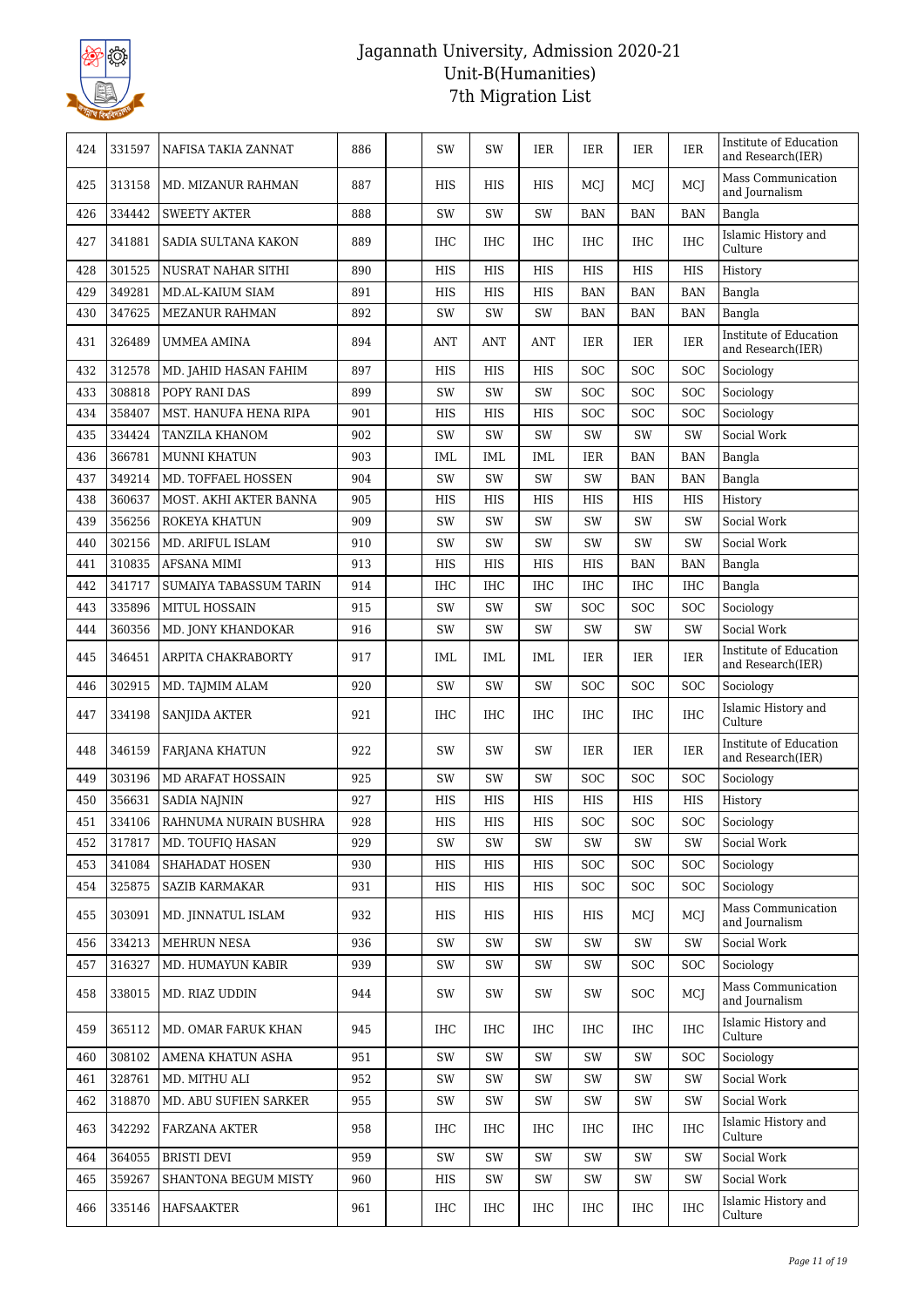

| 467 | 326748 | MD. ROCKY HOSSAIN                  | 963  | HIS        | HIS        | HIS        | HIS        | HIS        | HIS        | History                                     |
|-----|--------|------------------------------------|------|------------|------------|------------|------------|------------|------------|---------------------------------------------|
| 468 | 311288 | FATEMA AKTER JOTHI                 | 966  | <b>ANT</b> | <b>ANT</b> | <b>ANT</b> | <b>ANT</b> | <b>ANT</b> | <b>ANT</b> | Anthropology                                |
| 469 | 302219 | MD EKRAMUL HAQUE                   | 970  | HIS        | HIS        | HIS        | HIS        | <b>HIS</b> | HIS        | History                                     |
| 470 | 302702 | MD TUSHER ALI                      | 971  | PHI        | PHI        | PHI        | PHI        | PHI        | PHI        | Philosophy                                  |
| 471 | 362404 | MD. NAYEM                          | 972  | HIS        | HIS        | <b>HIS</b> | <b>HIS</b> | <b>HIS</b> | HIS        | History                                     |
| 472 | 303531 | <b>AKIDUL MOLLIK</b>               | 973  | IHC        | IHC        | IHC        | <b>IHC</b> | <b>IHC</b> | <b>IHC</b> | Islamic History and<br>Culture              |
| 473 | 364834 | MD.ENAMUL HAQUE                    | 974  | PHI        | SW         | SW         | SW         | IER        | <b>IER</b> | Institute of Education<br>and Research(IER) |
| 474 | 346073 | TOMA RANI SHIL                     | 977  | HIS        | HIS        | HIS        | HIS        | <b>HIS</b> | HIS        | History                                     |
| 475 | 313193 | MD. SHADIN AHMED JOY               | 981  | <b>IHC</b> | IHC        | <b>IHC</b> | <b>IHC</b> | <b>IHC</b> | <b>IHC</b> | Islamic History and<br>Culture              |
| 476 | 318259 | MD. SHAHIN ALAM                    | 986  | HIS        | SW         | SW         | <b>SW</b>  | SW         | SW         | Social Work                                 |
| 477 | 359523 | MD. SHOHIDUL ISLAM                 | 990  | HIS        | HIS        | HIS        | HIS        | HIS        | HIS        | History                                     |
| 478 | 329124 | MD. GOLAM RABBANI<br><b>SARKAR</b> | 991  | IML        | IML        | IML        | IML        | IER        | IER        | Mass Communication<br>and Journalism        |
| 479 | 301611 | TANZIM AHMED TUHIN                 | 993  | HIS        | SW         | SW         | SW         | SW         | SW         | Social Work                                 |
| 480 | 334646 | <b>NUSRAT BILLAH</b>               | 994  | <b>IHC</b> | SW         | SW         | SW         | SW         | SW         | Mass Communication<br>and Journalism        |
| 481 | 300186 | MST. JANNATUL FERDAOUS             | 998  | HIS        | HIS        | HIS        | HIS        | HIS        | HIS        | History                                     |
| 482 | 323263 | <b>SOHEL RANA</b>                  | 999  | IML        | SW         | SW         | SW         | SW         | SW         | Social Work                                 |
| 483 | 324263 | AFROJA AKTER ACHOL                 | 1000 | <b>IHC</b> | IHC        | IHC        | <b>IHC</b> | <b>IHC</b> | <b>IHC</b> | Islamic History and<br>Culture              |
| 484 | 356103 | MUSLIMA KHATUN                     | 1001 | <b>IHC</b> | IHC        | IHC        | <b>IHC</b> | <b>IHC</b> | <b>IHC</b> | Islamic History and<br>Culture              |
| 485 | 326409 | UMMA AMARA ISLAM                   | 1004 | <b>ANT</b> | <b>ANT</b> | ANT        | ANT        | ANT        | ANT        | Institute of Education<br>and Research(IER) |
| 486 | 313351 | MOST. RAJINA KHATUN                | 1007 | IML        | SW         | SW         | SW         | SW         | SW         | Social Work                                 |
| 487 | 312479 | MD. NAZMUL SIKDER                  | 1008 | HIS        | SW         | SW         | <b>SW</b>  | SW         | SW         | Social Work                                 |
| 488 | 315495 | MD. SAJEDUR RAHMAN                 | 1009 | <b>ANT</b> | <b>ANT</b> | <b>ANT</b> | <b>ANT</b> | ANT        | ANT        | Anthropology                                |
| 489 | 355606 | <b>EAMIN MIA</b>                   | 1011 | IHC        | IHC        | IHC        | IHC        | IHC        | <b>IHC</b> | Islamic History and<br>Culture              |
| 490 | 339186 | <b>ROBIN</b>                       | 1013 | IML        | SW         | SW         | SW         | SW         | SW         | Social Work                                 |
| 491 | 358866 | RAKTIMA RANI ROY                   | 1016 | HIS        | HIS        | HIS        | HIS        | HIS        | HIS        | Institute of Education<br>and Research(IER) |
| 492 | 364675 | <b>TOUHID AHMED RIKON</b>          | 1017 | <b>HIS</b> | SW         | SW         | SW         | SW         | SW         | Social Work                                 |
| 493 | 346020 | MARGIA ANGUM NIPO                  | 1018 | HIS        | HIS        | HIS        | HIS        | HIS        | HIS        | History                                     |
| 494 | 320507 | <b>ISRAT JAHAN MEEM</b>            | 1019 | <b>IHC</b> | IHC        | IHC        | <b>IHC</b> | <b>IHC</b> | <b>IHC</b> | Islamic History and<br>Culture              |
| 495 | 348696 | MD. NAFIZ MIA                      | 1026 | <b>ANT</b> | SW         | SW         | SW         | SW         | SW         | Social Work                                 |
| 496 | 358276 | UMME AMMARA BITHI                  | 1029 | HIS        | SW         | SW         | SW         | SW         | SW         | Social Work                                 |
| 497 | 334621 | MARIYA AKTER TAMANNA               | 1030 | IML        | IML        | IML        | IML        | IML        | IML        | Institute of Education<br>and Research(IER) |
| 498 | 345114 | MD. NAEEM MIA                      | 1031 | ANT        | SW         | SW         | SW         | SW         | SW         | Social Work                                 |
| 499 | 357136 | MD. MAMUN HOSSAIN                  | 1033 | PHI        | PHI        | PHI        | PHI        | PHI        | PHI        | Philosophy                                  |
| 500 | 326154 | SONDHI KUNDU                       | 1034 | PHI        | SW         | SW         | SW         | SW         | SW         | Social Work                                 |
| 501 | 309180 | <b>TAJUL ISLAM TASIN</b>           | 1037 | <b>ANT</b> | SW         | SW         | SW         | SW         | SW         | Social Work                                 |
| 502 | 309285 | MD. EASIN ALI                      | 1040 | IHC        | SW         | SW         | SW         | SW         | SW         | Social Work                                 |
| 503 | 358205 | SHARMILI SHARMIN                   | 1042 | PHI        | SW         | SW         | SW         | SW         | SW         | Social Work                                 |
| 504 | 300278 | SHATHI SAHA                        | 1043 | <b>IHC</b> | SW         | SW         | SW         | SW         | SW         | Social Work                                 |
| 505 | 308034 | JANNATI NAIMA JIM                  | 1045 | <b>ANT</b> | HIS        | HIS        | HIS        | HIS        | HIS        | History                                     |
| 506 | 361069 | EBRAHIM                            | 1046 | IHC        | HIS        | HIS        | HIS        | HIS        | HIS        | History                                     |
| 507 | 336716 | <b>JONAID AHAMMED</b>              | 1047 | ANT        | SW         | SW         | SW         | SW         | SW         | Institute of Education<br>and Research(IER) |
| 508 | 354963 | MD. ASADUZZAMAN                    | 1050 | <b>IHC</b> | HIS        | HIS        | HIS        | HIS        | HIS        | History                                     |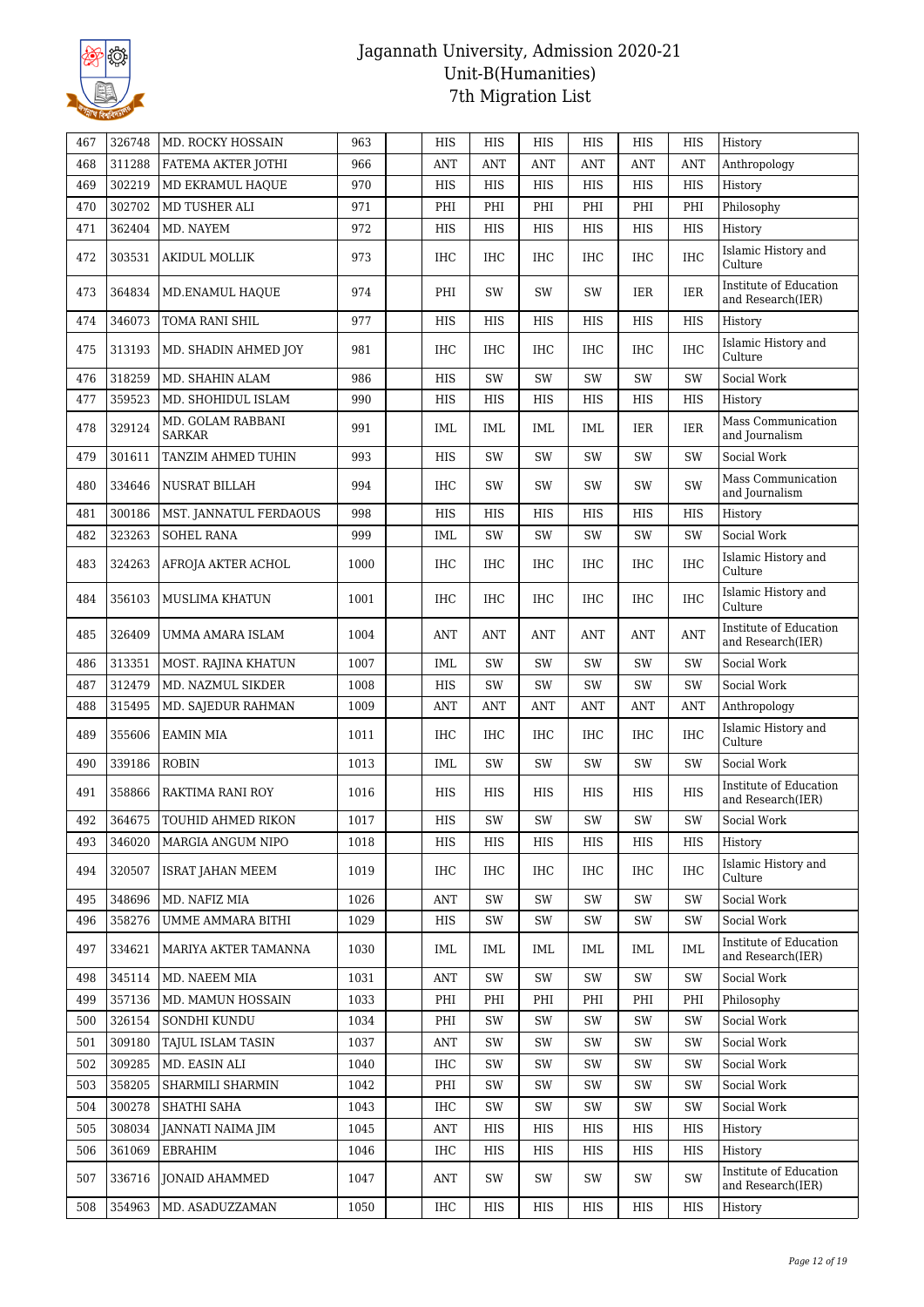

| 509 | 328616 | MD. SAJIB HOSSAIN                         | 1052 | <b>IHC</b> | IHC        | IHC        | <b>IHC</b> | <b>IHC</b> | <b>IHC</b> | Islamic History and<br>Culture       |
|-----|--------|-------------------------------------------|------|------------|------------|------------|------------|------------|------------|--------------------------------------|
| 510 | 359334 | <b>MAKSUDA BINTE</b><br><b>MOSTAFIZUR</b> | 1054 | <b>IHC</b> | IHC        | <b>IHC</b> | <b>IHC</b> | <b>IHC</b> | <b>IHC</b> | Islamic History and<br>Culture       |
| 511 | 318045 | MD. ABDUR RAZZAK                          | 1056 | <b>IHC</b> | IHC        | <b>IHC</b> | <b>IHC</b> | <b>IHC</b> | <b>IHC</b> | Islamic History and<br>Culture       |
| 512 | 362672 | MD. OMAR ALI LASKER                       | 1057 | IS         | HIS        | HIS        | HIS        | HIS        | HIS        | History                              |
| 513 | 334529 | <b>JAHANARA PARVEEN ZINIA</b>             | 1058 | <b>IHC</b> | HIS        | HIS        | HIS        | HIS        | HIS        | History                              |
| 514 | 328200 | <b>HALIMA</b>                             | 1059 | PHI        | HIS        | <b>HIS</b> | <b>HIS</b> | HIS        | <b>HIS</b> | History                              |
| 515 | 320603 | SANJIDA BILKIS SIMA                       | 1060 | PHI        | PHI        | PHI        | PHI        | PHI        | PHI        | Philosophy                           |
| 516 | 340303 | MD. MEHEDI HASAN                          | 1061 | PHI        | SW         | SW         | SW         | SW         | SW         | Social Work                          |
| 517 | 328708 | MD. MAHMUD HASAN                          | 1063 | <b>IHC</b> | SW         | SW         | SW         | SW         | SW         | Social Work                          |
| 518 | 327971 | MOHAMMOD ALI                              | 1064 | <b>IHC</b> | <b>HIS</b> | <b>HIS</b> | HIS        | HIS        | HIS        | History                              |
| 519 | 342847 | <b>JUI RANI BANIK</b>                     | 1069 | <b>ANT</b> | SW         | SW         | SW         | SW         | SW         | Social Work                          |
| 520 | 353968 | MD. MEHEDI HASAN SIKDAR                   | 1070 | <b>IHC</b> | HIS        | HIS        | HIS        | HIS        | HIS        | History                              |
| 521 | 366629 | <b>SAMANTA ISLAM SETU</b>                 | 1071 | PHI        | PHI        | SW         | <b>SW</b>  | <b>SW</b>  | SW         | Social Work                          |
| 522 | 335086 | SHINHA AKTER TUSIN                        | 1075 | <b>ANT</b> | HIS        | SW         | SW         | SW         | SW         | Social Work                          |
| 523 | 352676 | ORNIA SULTANA ONTI                        | 1077 | <b>IHC</b> | HIS        | HIS        | HIS        | HIS        | HIS        | History                              |
| 524 | 311567 | MD. MAHBUBUR RAHMAN                       | 1080 | <b>IHC</b> | <b>HIS</b> | SW         | SW         | <b>SW</b>  | SW         | Social Work                          |
| 525 | 325995 | <b>SALIMA NABI</b>                        | 1081 | <b>IHC</b> | IML        | SW         | SW         | <b>SW</b>  | SW         | Social Work                          |
| 526 | 328010 | MD. SUZAN RANA                            | 1086 | <b>ANT</b> | <b>HIS</b> | SW         | SW         | SW         | SW         | Social Work                          |
| 527 | 337030 | HOSSAIN AHMMED APU                        | 1088 | PHI        | HIS        | HIS        | HIS        | HIS        | HIS        |                                      |
|     | 356903 |                                           |      |            |            | SW         |            | <b>SW</b>  | SW         | History                              |
| 528 | 320770 | MD. SAKIBUL ISLAM<br><b>LABONI AKTER</b>  | 1090 | PHI<br>IS  | PHI        |            | SW         |            |            | Social Work                          |
| 529 |        |                                           | 1091 |            | HIS        | HIS        | SW         | SW         | SW         | Social Work                          |
| 530 | 313824 | MST. ROKSANA AKTHER<br>TRISHNA            | 1092 | PHI        | HIS        | HIS        | HIS        | HIS        | HIS        | History                              |
| 531 | 346445 | TUMPA AKTER                               | 1093 | <b>ANT</b> | HIS        | <b>HIS</b> | SW         | SW         | SW         | Social Work                          |
| 532 | 358964 | MST. MORSHEDA KHATUN                      | 1095 | <b>ANT</b> | <b>ANT</b> | <b>ANT</b> | <b>ANT</b> | ANT        | ANT        | Anthropology                         |
| 533 | 320576 | MST. RIMA                                 | 1096 | IS         | HIS        | <b>HIS</b> | SW         | SW         | SW         | Social Work                          |
| 534 | 361808 | <b>SETU KHANAM</b>                        | 1098 | <b>IHC</b> | HIS        | HIS        | HIS        | HIS        | HIS        | History                              |
| 535 | 351060 | MD. EPON HOSSAIN                          | 1100 | IHC        | IHC        | IHC        | <b>IHC</b> | <b>IHC</b> | IHC        | Islamic History and<br>Culture       |
| 536 | 327231 | MD. SANOWAR HOSSAIN<br>TOPU               | 1101 | <b>ANT</b> | <b>ANT</b> | <b>ANT</b> | <b>ANT</b> | ANT        | ANT        | Anthropology                         |
| 537 | 357371 | MD. ABDUL JABBER                          | 1104 | PHI        | HIS        | HIS        | HIS        | HIS        | HIS        | History                              |
| 538 | 328409 | MD. LOTIFUL HOSSAIN                       | 1105 | <b>ANT</b> | <b>IML</b> | <b>IML</b> | SW         | SW         | SW         | Social Work                          |
| 539 | 313538 | TOMA RANI ROY                             | 1106 | PHI        | HIS        | HIS        | HIS        | HIS        | HIS        | History                              |
| 540 | 334262 | KAMRUN NAHAR                              | 1107 | <b>ANT</b> | <b>ANT</b> | <b>ANT</b> | ANT        | <b>ANT</b> | <b>ANT</b> | Anthropology                         |
| 541 | 334267 | SEMU AKTER ANONNA                         | 1111 | <b>ANT</b> | HIS        | HIS        | HIS        | HIS        | HIS        | History                              |
| 542 | 361234 | MD. SUMON MIA                             | 1112 | IS         | HIS        | HIS        | HIS        | HIS        | HIS        | History                              |
| 543 | 366931 | MD. SUNAHAR ALI                           | 1115 | IHC        | HIS        | HIS        | SW         | SW         | SW         | Social Work                          |
| 544 | 300223 | MST. IRIN AKTER MIM                       | 1117 | PHI        | HIS        | HIS        | HIS        | HIS        | HIS        | History                              |
| 545 | 337918 | MD. JUBEAR KARIM                          | 1118 | PHI        | IML        | IML        | IML        | IML        | IML        | Institute of Modern<br>Language(IML) |
| 546 | 335252 | <b>FARJANA AKTER</b>                      | 1120 | IHC        | HIS        | HIS        | SW         | SW         | SW         | Social Work                          |
| 547 | 325967 | MST. UMME MABUDA                          | 1123 | PHI        | HIS        | HIS        | SW         | SW         | SW         | Social Work                          |
| 548 | 311221 | <b>MUNNI AKTER</b>                        | 1125 | <b>ANT</b> | <b>ANT</b> | <b>ANT</b> | SW         | SW         | SW         | Social Work                          |
| 549 | 346945 | PRASENJEET DEBNATH                        | 1126 | PHI        | HIS        | HIS        | SW         | SW         | SW         | Social Work                          |
| 550 | 352929 | PRIYANKA BISWAS                           | 1128 | PHI        | PHI        | PHI        | PHI        | PHI        | PHI        | Philosophy                           |
| 551 | 334009 | <b>HAPPY AKTER</b>                        | 1129 | PHI        | PHI        | PHI        | PHI        | PHI        | PHI        | Philosophy                           |
| 552 | 309040 | ABU SALEH                                 | 1131 | IHC        | IHC        | IHC        | IHC        | IHC        | IHC        | Islamic History and<br>Culture       |
| 553 | 308365 | <b>NAZIA NOURIN</b>                       | 1133 | IHC        | IHC        | IHC        | IHC        | IHC        | IHC        | Islamic History and<br>Culture       |
|     |        |                                           |      |            |            |            |            |            |            |                                      |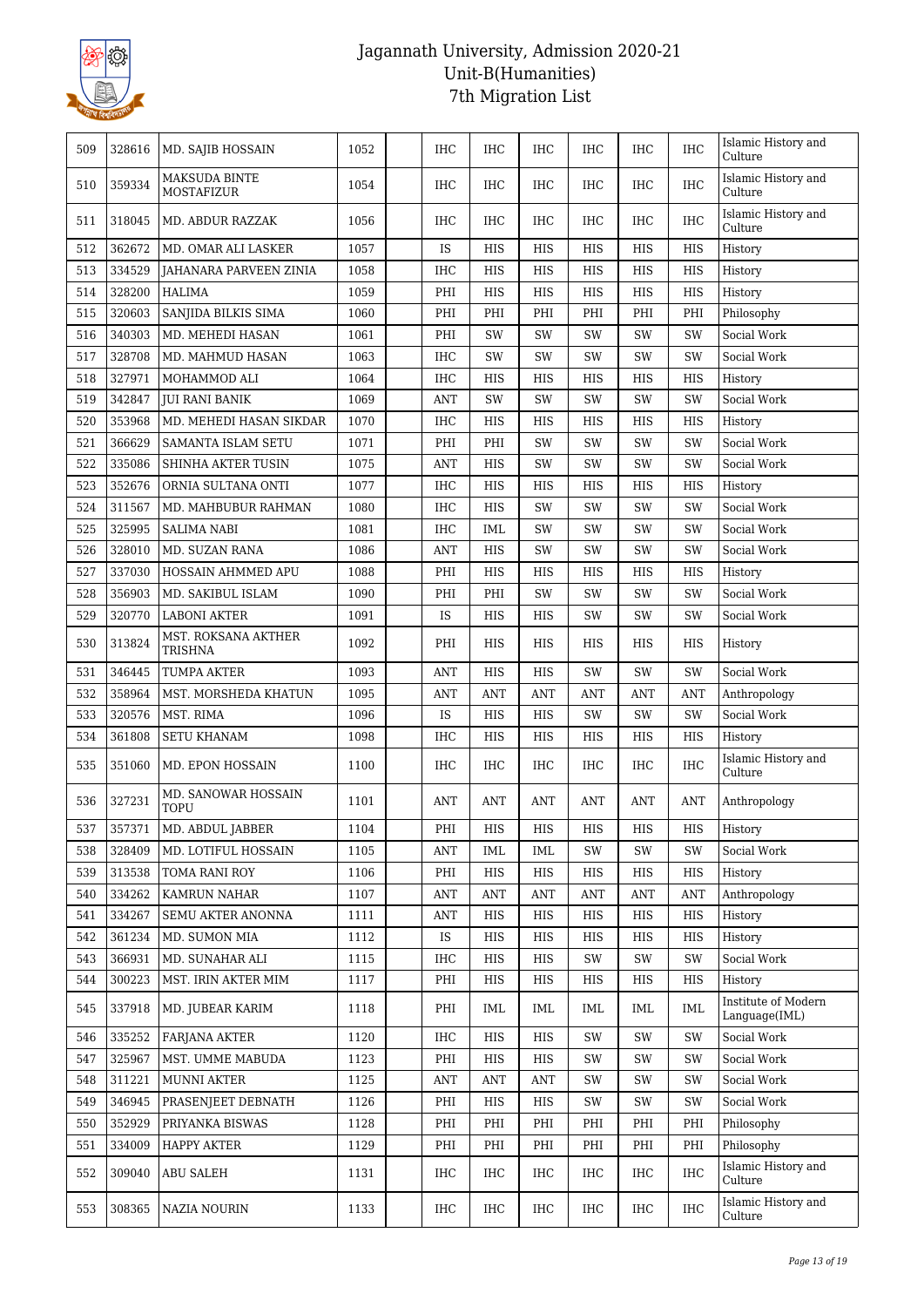

| 554 | 346855 | <b>MAFIA AKTER</b>        | 1136 | <b>ANT</b> | <b>ANT</b> | <b>ANT</b> | <b>ANT</b> | ANT        | ANT        | Anthropology                         |
|-----|--------|---------------------------|------|------------|------------|------------|------------|------------|------------|--------------------------------------|
| 555 | 301116 | <b>SHARMIN AKTER</b>      | 1137 | PHI        | PHI        | PHI        | PHI        | PHI        | PHI        | Philosophy                           |
| 556 | 306383 | <b>OALID ISLAM</b>        | 1138 | PHI        | HIS        | HIS        | HIS        | HIS        | HIS        | History                              |
| 557 | 337398 | OASAMBIR AHMED FAHIM      | 1145 | <b>ANT</b> | <b>ANT</b> | <b>ANT</b> | SW         | SW         | SW         | Social Work                          |
| 558 | 318877 | MD. MILON AHMED           | 1149 | <b>IHC</b> | HIS        | HIS        | SW         | SW         | SW         | Social Work                          |
| 559 | 345355 | <b>BULBUL AHMED</b>       | 1151 | PHI        | HIS        | HIS        | HIS        | SW         | SW         | Social Work                          |
| 560 | 355756 | MD. SHAIN MIA             | 1152 | <b>IHC</b> | HIS        | HIS        | HIS        | HIS        | HIS        | History                              |
| 561 | 351299 | MD. SHAHIN ALAM           | 1161 | <b>ANT</b> | <b>ANT</b> | <b>ANT</b> | <b>ANT</b> | <b>ANT</b> | <b>ANT</b> | Anthropology                         |
| 562 | 345455 | <b>ROJ HOSSAIN</b>        | 1163 | IS         | IHC        | HIS        | HIS        | HIS        | HIS        | History                              |
| 563 | 334672 | SABIHA KHANDAKAR          | 1166 | PHI        | PHI        | PHI        | PHI        | SW         | SW         | Social Work                          |
| 564 | 334657 | <b>RASME AKTER</b>        | 1169 | <b>ANT</b> | <b>ANT</b> | <b>ANT</b> | <b>ANT</b> | SW         | SW         | Social Work                          |
| 565 | 325756 | AHAMMAD ALI               | 1172 | PHI        | PHI        | HIS        | <b>HIS</b> | HIS        | HIS        | History                              |
| 566 | 361430 | MD. SOHEL RANA SUJON      | 1173 | PHI        | IHC        | HIS        | HIS        | SW         | SW         | Social Work                          |
| 567 | 324407 | NAFIUL AUNGSHU            | 1175 | <b>ANT</b> | <b>ANT</b> | <b>ANT</b> | <b>ANT</b> | SW         | SW         | Social Work                          |
| 568 | 331056 | <b>RIMA AKTER</b>         | 1179 | IS         | PHI        | PHI        | PHI        | PHI        | SW         | Social Work                          |
| 569 | 353363 | MD. SHAHARIAR EMON        | 1182 | IS         | PHI        | PHI        | PHI        | PHI        | PHI        | Philosophy                           |
| 570 | 334152 | <b>AFSANA AKTHER</b>      | 1184 | <b>ANT</b> | <b>ANT</b> | HIS        | <b>HIS</b> | HIS        | <b>HIS</b> | Social Work                          |
| 571 | 301537 | SHAKIL HOSSAIN            | 1185 | IS         | PHI        | PHI        | PHI        | PHI        | PHI        | Philosophy                           |
| 572 | 345972 | ZARIN NUDAR               | 1186 | IS         | IHC        | HIS        | HIS        | HIS        | HIS        | Social Work                          |
| 573 | 311928 | <b>SHORIF HOSEN</b>       | 1187 | <b>ANT</b> | <b>ANT</b> | <b>ANT</b> | HIS        | HIS        | HIS        | History                              |
| 574 | 358437 | <b>SUMI AKTER</b>         | 1190 | <b>ANT</b> | <b>ANT</b> | ANT        | <b>HIS</b> | <b>HIS</b> | HIS        | Social Work                          |
| 575 | 331116 | <b>AFRINA ANWAR</b>       | 1192 | <b>ANT</b> | PHI        | PHI        | PHI        | PHI        | PHI        | Philosophy                           |
| 576 | 334400 | <b>SUMYA AKHTER SUME</b>  | 1193 | IS         | IS         | IS         | IS         | IS         | IS         | <b>Islamic Studies</b>               |
| 577 | 349186 | JANNATUL NAIM NISHAD      | 1194 | IS         | IHC        | <b>IHC</b> | <b>HIS</b> | <b>HIS</b> | <b>HIS</b> | History                              |
| 578 | 337193 | <b>MUNJUR HASAN</b>       | 1198 | IS         | IHC        | IHC        | HIS        | HIS        | HIS        | History                              |
| 579 | 334361 | FAHMIDA AFZAL PROVA       | 1201 | IS         | IS         | IS         | HIS        | HIS        | HIS        | History                              |
| 580 | 315791 | TONAY CHANDRA ROY         | 1205 | IS         | ANT        | <b>ANT</b> | <b>HIS</b> | HIS        | HIS        | History                              |
| 581 | 329091 | MD. MAMUN MONDOL          | 1206 | IS         | IHC        | <b>IHC</b> | <b>IHC</b> | <b>IHC</b> | <b>IHC</b> | Islamic History and<br>Culture       |
| 582 | 300980 | <b>MAHJUBA TANIZ</b>      | 1208 | IS         | IS         | IS         | <b>HIS</b> | HIS        | HIS        | History                              |
| 583 | 338378 | MD. ABDULLAH AL- MAMUN    | 1211 | IS         | IHC        | IHC        | HIS        | HIS        | HIS        | History                              |
| 584 | 323296 | AL-NOMAN                  | 1214 | IS         | IHC        | IHC        | $\rm IHC$  | IHC        | IHC        | Islamic History and<br>Culture       |
| 585 | 334894 | <b>SALMA RAHMAN MAHIM</b> | 1216 | IS         | PHI        | PHI        | PHI        | PHI        | PHI        | Philosophy                           |
| 586 | 303343 | MD. RIADUS SALEHIN RIAD   | 1217 | <b>IS</b>  | PHI        | PHI        | <b>HIS</b> | HIS        | <b>HIS</b> | History                              |
| 587 | 335712 | <b>SABIKUN NAHAR</b>      | 1219 | IS         | IHC        | IHC        | <b>IHC</b> | IHC        | <b>IHC</b> | Islamic History and<br>Culture       |
| 588 | 334846 | HUMAYRA EBNATH SUPTE      | 1223 | <b>IS</b>  | PHI        | PHI        | PHI        | PHI        | PHI        | Philosophy                           |
| 589 | 350405 | OBAIDUL ISLAM             | 1224 | IS         | IHC        | IHC        | <b>IHC</b> | <b>IHC</b> | <b>IHC</b> | Islamic History and<br>Culture       |
| 590 | 345706 | AFIA SULTANA AKA          | 1226 | IS         | IHC        | IHC        | <b>IHC</b> | <b>IHC</b> | <b>IHC</b> | Islamic History and<br>Culture       |
| 591 | 327375 | MD. DURUL HODA            | 1227 | IS         | IHC        | IHC        | IHC        | IHC        | IHC        | Islamic History and<br>Culture       |
| 592 | 346260 | HOMIRA KHANOM KRIPA       | 1228 | IS         | IML        | IML        | IML        | IML        | <b>IML</b> | Institute of Modern<br>Language(IML) |
| 593 | 312230 | MD. AKHER AUWAL           | 1229 | IS         | PHI        | PHI        | PHI        | PHI        | PHI        | Philosophy                           |
| 594 | 333992 | ISRAT JAHAN OISHI         | 1230 | <b>IS</b>  | <b>ANT</b> | <b>ANT</b> | HIS        | HIS        | HIS        | History                              |
| 595 | 334069 | RUBINA AKTER              | 1232 | IS         | IHC        | IHC        | IHC        | IHC        | IHC        | Islamic History and<br>Culture       |
| 596 | 335956 | <b>ABDUR RAHMAN</b>       | 1233 | <b>IS</b>  | IHC        | IHC        | HIS        | HIS        | HIS        | History                              |
| 597 | 301542 | MST. SUMAIYA KHATUN       | 1234 | IS         | IHC        | IHC        | <b>IHC</b> | <b>IHC</b> | <b>IHC</b> | Islamic History and<br>Culture       |
| 598 | 352112 | NAIMUL HOSEN              | 1235 | IS         | IHC        | IHC        | HIS        | HIS        | HIS        | History                              |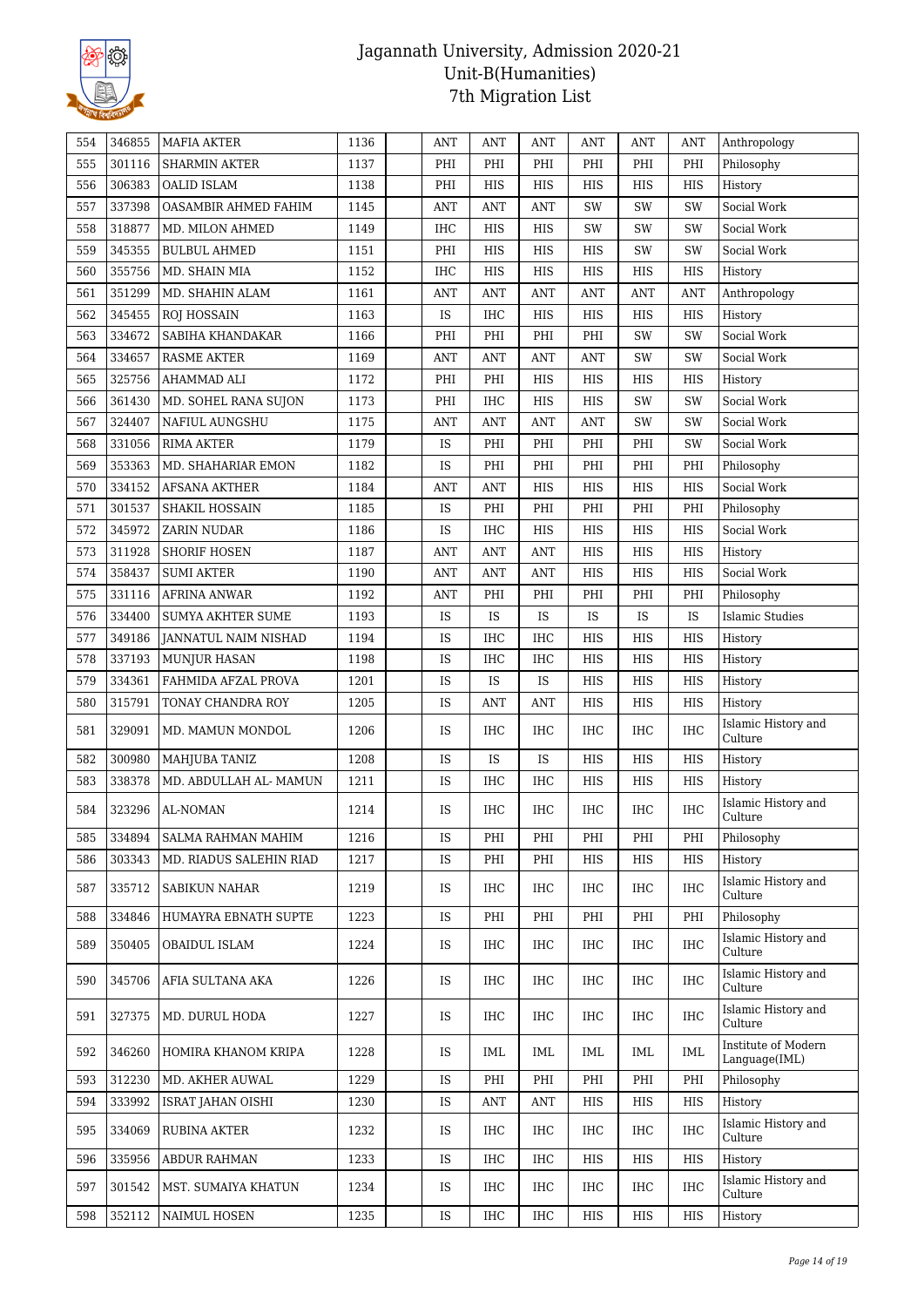

| 599 | 338365 | MD. ASLAM                            | 1236 | <b>IS</b> | PHI        | PHI                              | PHI        | PHI        | PHI        | Philosophy                           |
|-----|--------|--------------------------------------|------|-----------|------------|----------------------------------|------------|------------|------------|--------------------------------------|
| 600 | 312927 | MD. ABU HURAYRA                      | 1240 |           | PHI        | PHI                              | HIS        | HIS        | <b>HIS</b> | History                              |
| 601 | 345935 | MOHONA RAHMAN                        | 1241 |           | <b>IHC</b> | <b>IHC</b>                       | <b>IHC</b> | <b>IHC</b> | <b>IHC</b> | Islamic History and<br>Culture       |
| 602 | 359146 | MUNTAHA AKTAR MITHILA                | 1242 |           | PHI        | PHI                              | <b>HIS</b> | <b>HIS</b> | <b>HIS</b> | History                              |
| 603 | 322147 | MAIMUNA AKTAR                        | 1245 |           | <b>IHC</b> | <b>IHC</b>                       | IHC        | <b>IHC</b> | <b>IHC</b> | Islamic History and<br>Culture       |
| 604 | 329444 | ABDULLAH AL MAMUN                    | 1246 |           | <b>IHC</b> | <b>IHC</b>                       | <b>HIS</b> | HIS        | <b>HIS</b> | History                              |
| 605 | 335239 | RUBIYAT ISLAM MOON                   | 1247 |           | PHI        | PHI                              | PHI        | PHI        | PHI        | Philosophy                           |
| 606 | 341782 | <b>HALIMA AKTER</b>                  | 1248 |           | <b>IHC</b> | <b>IHC</b>                       | <b>HIS</b> | <b>HIS</b> | <b>HIS</b> | History                              |
| 607 | 300659 | MST. ZOBAYDA KHANOM<br><b>SHAMMI</b> | 1249 |           | IS         | <b>IS</b>                        | IS         | IS         | <b>IS</b>  | <b>Islamic Studies</b>               |
| 608 | 302370 | MD. ROKY HOSSAIN                     | 1252 |           | <b>IHC</b> | <b>IHC</b>                       | <b>HIS</b> | <b>HIS</b> | <b>HIS</b> | History                              |
| 609 | 359297 | AYSHA SIDDIKA                        | 1255 |           | <b>IHC</b> | <b>IHC</b>                       | HIS        | <b>HIS</b> | <b>HIS</b> | History                              |
| 610 | 331451 | FAHMIDA AKTER                        | 1256 |           | PHI        | PHI                              | PHI        | PHI        | PHI        | Philosophy                           |
| 611 | 300906 | HRIDITA SULTANA                      | 1257 |           | PHI        | PHI                              | PHI        | PHI        | PHI        | Philosophy                           |
| 612 | 337036 | SHEIKH MAHIR MAHBUB                  | 1258 |           | ANT        | ANT                              | ANT        | <b>ANT</b> | <b>ANT</b> | Anthropology                         |
| 613 | 354138 | RAFAYAT ALAM SAJID                   | 1259 |           | IML        | IML                              | IML        | IML        | IML        | Institute of Modern<br>Language(IML) |
| 614 | 331138 | <b>TASKIA KHAN</b>                   | 1260 |           | <b>IHC</b> | <b>IHC</b>                       | HIS        | HIS        | <b>HIS</b> | History                              |
| 615 | 303062 | MD. ARIFUL ISLAM                     | 1261 |           | PHI        | PHI                              | PHI        | PHI        | PHI        | Philosophy                           |
| 616 | 343857 | RIDOY HOSSAIN BHUIYAN                | 1263 |           | ANT        | ANT                              | ANT        | <b>ANT</b> | ANT        | Anthropology                         |
| 617 | 334249 | RABEYA AKTER RIA                     | 1267 |           | <b>IHC</b> | <b>IHC</b>                       | <b>IHC</b> | <b>IHC</b> | <b>IHC</b> | Islamic History and<br>Culture       |
| 618 | 334151 | TAHMIDA AKTER RITU                   | 1273 |           | PHI        | PHI                              | PHI        | PHI        | PHI        | Philosophy                           |
| 619 | 343140 | NAHID IQUBAL CHOUDURY                | 1274 |           | PHI        | PHI                              | HIS        | HIS        | <b>HIS</b> | History                              |
| 620 | 326112 | ANANNA KUNDU                         | 1275 |           | ANT        | ANT                              | ANT        | <b>ANT</b> | ANT        | Anthropology                         |
| 621 | 300377 | <b>ROKSANA</b>                       | 1278 |           | <b>IHC</b> | <b>IHC</b>                       | HIS        | <b>HIS</b> | HIS        | History                              |
| 622 | 334858 | YEASMIN MAHMUD                       | 1281 |           | IS         | IS                               | IS         | IS         | IS         | Islamic Studies                      |
| 623 | 300289 | SANJIDA AKTER                        | 1287 |           | IHC        | <b>IHC</b>                       | <b>HIS</b> | <b>HIS</b> | <b>HIS</b> | History                              |
| 624 | 334455 | <b>SINTHIA</b>                       | 1291 |           | PHI        | PHI                              | PHI        | PHI        | PHI        | Philosophy                           |
| 625 | 311438 | TAMANNA AKTER                        | 1293 |           | ANT        | $\mathbf{A}\mathbf{N}\mathbf{T}$ | <b>ANT</b> | <b>ANT</b> | <b>ANT</b> | Anthropology                         |
| 626 | 334623 | ZERINA JANNAT                        | 1294 |           | <b>ANT</b> | $\mathbf{A}\mathbf{N}\mathbf{T}$ | <b>ANT</b> | <b>ANT</b> | <b>ANT</b> | Anthropology                         |
| 627 | 361153 | <b>INDROJIT BARMAN</b>               | 1295 |           | PHI        | PHI                              | <b>HIS</b> | HIS        | <b>HIS</b> | History                              |
| 628 | 345987 | ROKSANA AKTER                        | 1296 |           | <b>IHC</b> | IHC                              | IHC        | HIS        | HIS        | History                              |
| 629 | 336269 | SUPROVA AFRIN MITHI                  | 1297 |           | PHI        | IHC.                             | IHC        | IHC        | IHC        | Islamic History and<br>Culture       |
| 630 | 306495 | <b>KAMRUN NAHAR</b>                  | 1298 |           | IS         | IML                              | IML        | IML        | <b>IML</b> | Institute of Modern<br>Language(IML) |
| 631 | 352836 | MARZANA                              | 1299 |           | ANT        | ANT                              | <b>ANT</b> | HIS        | HIS        | History                              |
| 632 | 335323 | <b>SUMAIYA AKTER</b>                 | 1300 |           | IS         | IHC                              | IHC        | HIS        | HIS        | History                              |
| 633 | 345901 | <b>JANNATUL FERDOUSY POLY</b>        | 1301 |           | IS         | IHC                              | IHC        | IHC        | IHC        | Islamic History and<br>Culture       |
| 634 | 302141 | MD. KUTUB UDDIN                      | 1306 |           | PHI        | IHC                              | IHC        | HIS        | HIS        | History                              |
| 635 | 300175 | TOMA AKTER LIZA                      | 1311 |           | ANT        | IML                              | IML        | IML        | IML        | Institute of Modern<br>Language(IML) |
| 636 | 316464 | MD. ABU RAYHAN AL BIRUNI             | 1316 |           | PHI        | <b>IHC</b>                       | <b>IHC</b> | HIS        | HIS        | History                              |
| 637 | 300528 | <b>SADIA AFRIN JIME</b>              | 1318 |           | PHI        | PHI                              | PHI        | PHI        | PHI        | Philosophy                           |
| 638 | 357964 | MOST. HANUFA BIBY                    | 1327 |           | PHI        | PHI                              | PHI        | PHI        | PHI        | Philosophy                           |
| 639 | 356364 | MST. MARZYA ANAM HEYA                | 1332 |           | PHI        | IHC                              | IHC        | IHC        | IHC        | Islamic History and<br>Culture       |
| 640 | 358038 | MOST. SADIA AKTER                    | 1333 |           | PHI        | PHI                              | PHI        | HIS        | HIS        | History                              |
| 641 | 364709 | <b>ABU ANSAR</b>                     | 1334 |           | PHI        | <b>IHC</b>                       | IHC        | HIS        | HIS        | History                              |
| 642 | 311425 | <b>TASMIA</b>                        | 1339 |           | ANT        | IHC                              | IHC        | IHC        | IHC        | Islamic History and<br>Culture       |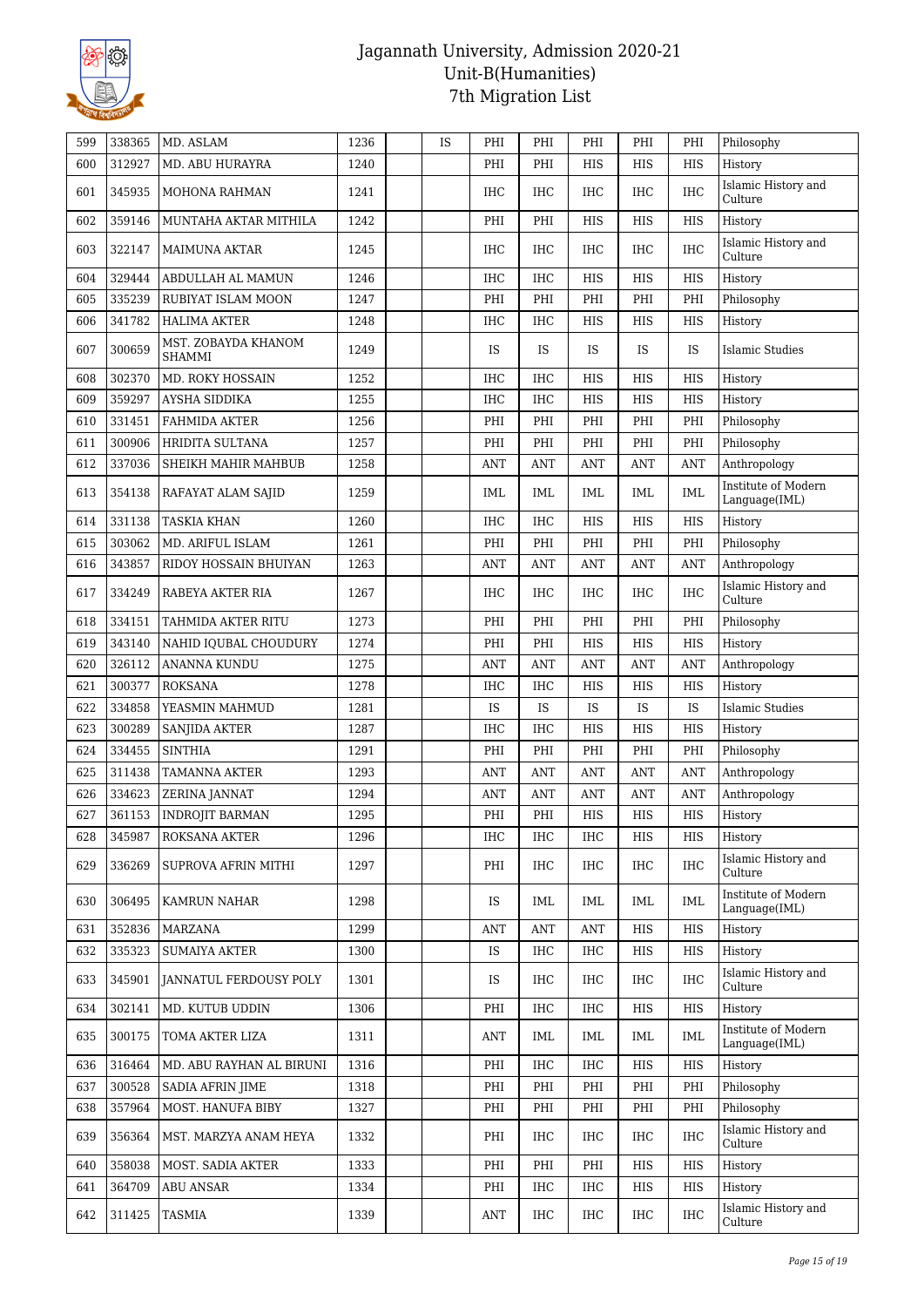

| 643 | 346003 | ZANNATUL NAIMA                            | 1343 |  | <b>ANT</b> | PHI                              | PHI        | HIS        | <b>HIS</b> | History                              |
|-----|--------|-------------------------------------------|------|--|------------|----------------------------------|------------|------------|------------|--------------------------------------|
| 644 | 332887 | <b>MD. SAIFUR RAHMAN</b><br><b>SHIHAB</b> | 1350 |  | ANT        | IHC                              | IHC        | HIS        | HIS        | History                              |
| 645 | 358503 | CHANDRIKA ROY                             | 1354 |  | ANT        | ANT                              | ANT        | <b>ANT</b> | <b>ANT</b> | History                              |
| 646 | 321873 | <b>MD. ATIKUR RAHMAN</b>                  | 1355 |  | IS         | IHC                              | IHC        | IHC        | <b>IHC</b> | Islamic History and<br>Culture       |
| 647 | 343266 | <b>SURAIYA HOQUE</b>                      | 1356 |  | IS         | PHI                              | PHI        | PHI        | PHI        | History                              |
| 648 | 336123 | NAFISA IQBAL AURPA                        | 1358 |  | IS         | IHC                              | IHC        | <b>IHC</b> | <b>IHC</b> | Islamic History and<br>Culture       |
| 649 | 334180 | MEHERUNNESA PRIYA                         | 1361 |  | <b>ANT</b> | <b>ANT</b>                       | <b>ANT</b> | <b>ANT</b> | <b>ANT</b> | Anthropology                         |
| 650 | 346599 | <b>IARIN TASNIM PRAPTI</b>                | 1362 |  | IS         | <b>IHC</b>                       | <b>IHC</b> | IHC        | IHC        | History                              |
| 651 | 360263 | MD. FUAD HASAN                            | 1368 |  | IS         | IS                               | <b>IS</b>  | IS         | IS         | Islamic Studies                      |
| 652 | 313308 | SHABOTI ISLAM                             | 1375 |  | IS         | PHI                              | PHI        | PHI        | PHI        | History                              |
| 653 | 333978 | RAIHANA ISLAM RUPA                        | 1376 |  | IS         | <b>IML</b>                       | <b>IML</b> | IML        | <b>IML</b> | Institute of Modern<br>Language(IML) |
| 654 | 323744 | <b>TAZNIN RAHMAN</b>                      | 1381 |  | IS         | <b>IHC</b>                       | <b>IHC</b> | <b>IHC</b> | <b>IHC</b> | History                              |
| 655 | 331018 | SADIA AFROZ                               | 1383 |  | IS         | IHC                              | IHC        | <b>IHC</b> | <b>IHC</b> | Islamic History and<br>Culture       |
| 656 | 357058 | MD. HRIDAY ALI                            | 1391 |  | IS         | ANT                              | ANT        | <b>ANT</b> | <b>ANT</b> | History                              |
| 657 | 364335 | RABEYA SULTANA HIMI                       | 1409 |  |            | <b>IS</b>                        | <b>IHC</b> | IHC        | <b>IHC</b> | Islamic History and<br>Culture       |
| 658 | 359475 | SADEA AHMED SHILA                         | 1412 |  |            | IS                               | <b>IHC</b> | <b>IHC</b> | <b>IHC</b> | Islamic History and<br>Culture       |
| 659 | 362304 | <b>BIPLOB KUMAR PAUL</b>                  | 1414 |  |            | PHI                              | PHI        | PHI        | PHI        | Philosophy                           |
| 660 | 339855 | HABIBUL BASHAR SUMON                      | 1418 |  |            | ANT                              | <b>ANT</b> | <b>ANT</b> | <b>ANT</b> | Anthropology                         |
| 661 | 346882 | PAPIA AKTER                               | 1419 |  |            | IS                               | IS         | IS         | IS         | Islamic Studies                      |
| 662 | 348330 | MD. RAZAUL HAQUE RISAD                    | 1420 |  |            | PHI                              | IHC        | IHC        | <b>IHC</b> | Islamic History and<br>Culture       |
| 663 | 365331 | MD. ABDULLA AL MAMUN                      | 1422 |  |            | IS                               | <b>IS</b>  | IS         | IS         | <b>Islamic Studies</b>               |
| 664 | 362778 | <b>MAJED MREDHA</b>                       | 1423 |  |            | <b>IS</b>                        | IS         | IS         | <b>IS</b>  | Islamic Studies                      |
| 665 | 331276 | MD. NAYEEM ISLAM                          | 1424 |  |            | PHI                              | <b>IHC</b> | <b>IHC</b> | IHC        | Islamic History and<br>Culture       |
| 666 | 337463 | FAHMIDA JAHAN ANIKA                       | 1431 |  |            | $\mathbf{A}\mathbf{N}\mathbf{T}$ | ANT        | <b>ANT</b> | <b>ANT</b> | Anthropology                         |
| 667 | 346044 | <b>ROKSANA AKTER</b>                      | 1434 |  |            | PHI                              | PHI        | PHI        | PHI        | Philosophy                           |
| 668 | 318843 | MD. AZIZUL HAKIM                          | 1447 |  |            | PHI                              | IHC        | IHC        | <b>IHC</b> | Islamic History and<br>Culture       |
| 669 | 337309 | UPASHI TANCHANGYA                         | 1449 |  |            | <b>ANT</b>                       | <b>ANT</b> | <b>ANT</b> | <b>ANT</b> | Anthropology                         |
| 670 | 339950 | <b>IMRAN HOSSEN IMON</b>                  | 1456 |  |            | PHI                              | PHI        | PHI        | PHI        | Philosophy                           |
| 671 | 337048 | NASIR UDDIN MIA                           | 1462 |  |            | IS                               | <b>IS</b>  | IS         | IS         | <b>Islamic Studies</b>               |
| 672 | 346275 | MST. LUTFUNNAHAR RIMI                     | 1466 |  |            | IS                               | IHC        | IHC        | IHC        | Islamic History and<br>Culture       |
| 673 | 338300 | ZIHADUL KARIM                             | 1472 |  |            | <b>ANT</b>                       | IHC        | IHC        | IHC        | Islamic History and<br>Culture       |
| 674 | 320326 | NAFISA NAHAR LIMA                         | 1474 |  |            | PHI                              | PHI        | PHI        | PHI        | Philosophy                           |
| 675 | 324771 | <b>REDOY BABU</b>                         | 1480 |  |            | ANT                              | PHI        | PHI        | PHI        | Philosophy                           |
| 676 | 361696 | DISHA BAIRAGI                             | 1486 |  |            | ANT                              | IML        | IML        | IML        | Institute of Modern<br>Language(IML) |
| 677 | 325589 | MD. NASIM HOSSAN                          | 1490 |  |            | IS                               | IHC        | IHC        | IHC        | Islamic History and<br>Culture       |
| 678 | 331654 | <b>SUMAIYA AKTER</b>                      | 1491 |  |            | IS                               | IML        | IML        | IML        | Institute of Modern<br>Language(IML) |
| 679 | 327715 | MD. SHAWON HASNAT                         | 1493 |  |            | IS                               | IHC        | IHC        | IHC        | Islamic History and<br>Culture       |
| 680 |        | NISHU AKHTER                              | 1496 |  |            | <b>ANT</b>                       | ANT        | ANT        | ANT        | Anthropology                         |
|     | 334301 |                                           |      |  |            |                                  |            |            |            |                                      |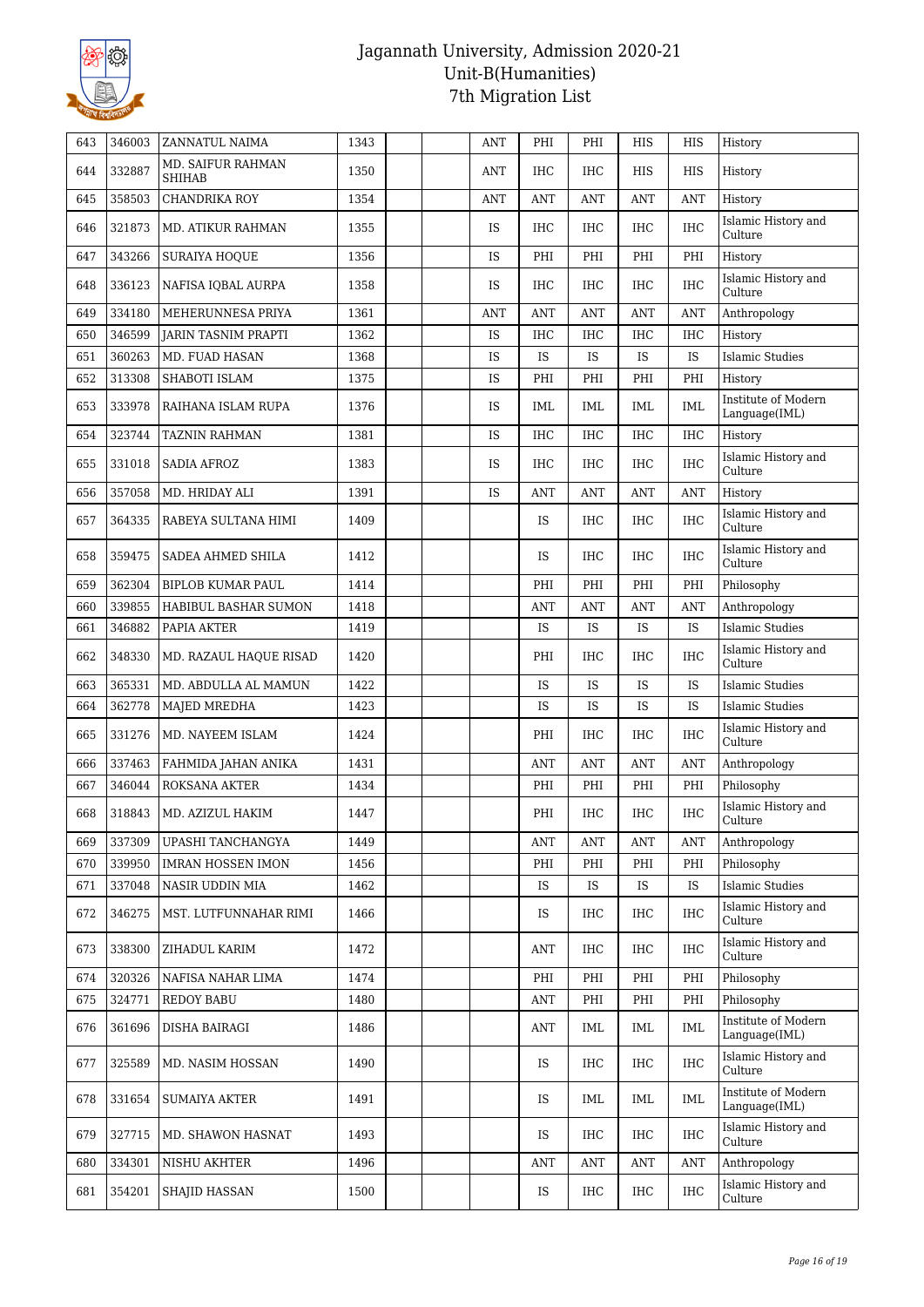

| 682 | 337456 | MD. YEAMIN                          | 1505 |  | <b>IS</b> | <b>IHC</b> | IHC        | <b>IHC</b> | Islamic History and<br>Culture       |
|-----|--------|-------------------------------------|------|--|-----------|------------|------------|------------|--------------------------------------|
| 683 | 361352 | MD. RAFIUL AHSAN                    | 1511 |  | <b>IS</b> | <b>IHC</b> | <b>IHC</b> | <b>IHC</b> | Islamic History and<br>Culture       |
| 684 | 308085 | <b>SAHELI SHEELA</b>                | 1514 |  | IS        | PHI        | PHI        | PHI        | Philosophy                           |
| 685 | 311028 | JANNATUL FARDOUSE<br><b>MOUNOTA</b> | 1518 |  |           | <b>ANT</b> | <b>ANT</b> | <b>ANT</b> | Anthropology                         |
| 686 | 349019 | MAHMUDUL HASAN                      | 1521 |  |           | <b>IHC</b> | <b>IHC</b> | <b>IHC</b> | Islamic History and<br>Culture       |
| 687 | 314996 | MD. IBRAHIM KHALIL                  | 1525 |  |           | <b>IHC</b> | <b>IHC</b> | <b>IHC</b> | Islamic History and<br>Culture       |
| 688 | 327186 | MD. NAHID HASAN                     | 1532 |  |           | <b>IHC</b> | <b>IHC</b> | <b>IHC</b> | Islamic History and<br>Culture       |
| 689 | 348200 | MD AFZAL SHARIF                     | 1542 |  |           | <b>IHC</b> | <b>IHC</b> | IHC        | Islamic History and<br>Culture       |
| 690 | 327358 | MST. FAHMIDA KHANUM                 | 1557 |  |           | ANT        | <b>IHC</b> | <b>IHC</b> | Islamic History and<br>Culture       |
| 691 | 302355 | MD. RASEL AHMED ASIF                | 1562 |  |           | PHI        | PHI        | PHI        | Philosophy                           |
| 692 | 300107 | <b>SUKLA PAUL SATHI</b>             | 1569 |  |           | PHI        | PHI        | PHI        | Philosophy                           |
| 693 | 367107 | MD. MANIK MIA                       | 1572 |  |           | IML        | IML        | <b>IML</b> | Institute of Modern<br>Language(IML) |
| 694 | 342336 | FATEMA TUJ JOHORA JUTY              | 1573 |  |           | IML        | IML        | IML        | Institute of Modern<br>Language(IML) |
| 695 | 301610 | <b>TASKIA KHATUN</b>                | 1575 |  |           | IS         | <b>IHC</b> | <b>IHC</b> | Islamic History and<br>Culture       |
| 696 | 361432 | MD. ABRAR ARABI ISLAM               | 1576 |  |           | PHI        | PHI        | PHI        | Philosophy                           |
| 697 | 327271 | MD. JOSIM UDDIN                     | 1578 |  |           | ANT        | <b>IHC</b> | <b>IHC</b> | Islamic History and<br>Culture       |
| 698 | 331504 | HASAN AL BADHON                     | 1581 |  |           | IS         | IS.        | IS         | <b>Islamic Studies</b>               |
| 699 | 348084 | <b>AHSANUL HAQUE</b>                | 1588 |  |           | PHI        | PHI        | PHI        | Philosophy                           |
| 700 | 300925 | <b>ARIFA KHAN</b>                   | 1592 |  |           | IS         | <b>IHC</b> | <b>IHC</b> | Islamic History and<br>Culture       |
| 701 | 319553 | MD. SHIPON MIA                      | 1595 |  |           | IML        | <b>IHC</b> | <b>IHC</b> | Islamic History and<br>Culture       |
| 702 | 333616 | MASUM BILLAH                        | 1597 |  |           | IS         | IS         | IS         | <b>Islamic Studies</b>               |
| 703 | 352884 | REHENA KHATUN                       | 1608 |  |           | IS         | PHI        | PHI        | Philosophy                           |
| 704 |        | 346594   MAHMUDA AKTER KOLY         | 1611 |  |           | <b>ANT</b> | <b>IHC</b> | <b>IHC</b> | Islamic History and<br>Culture       |
| 705 | 353879 | MD PARVAS RANA PRANTO               | 1613 |  |           | ANT        | PHI        | PHI        | Philosophy                           |
| 706 | 331491 | TAMIM RAHMAN TONOY                  | 1623 |  |           | IS         | <b>IHC</b> | IHC        | Islamic History and<br>Culture       |
| 707 | 316776 | MD. HASAN ALI                       | 1627 |  |           | IS         | PHI        | PHI        | Philosophy                           |
| 708 | 337058 | MIR JAHID HASAN SHAFI               | 1631 |  |           | IS         | PHI        | PHI        | Philosophy                           |
| 709 | 311558 | <b>MD. ANISUR RAHMAN</b>            | 1633 |  |           | IS         | <b>ANT</b> | <b>ANT</b> | Anthropology                         |
| 710 | 345723 | FABIHA ANBAR FLORA                  | 1640 |  |           | IS         | <b>ANT</b> | <b>ANT</b> | Anthropology                         |
| 711 | 318932 | MD. MAHEDI HASSAN<br><b>MAMUN</b>   | 1641 |  |           | IS         | PHI        | PHI        | Philosophy                           |
| 712 | 331141 | ANAMIKA SIDDIKA                     | 1648 |  |           | IS         | <b>ANT</b> | <b>ANT</b> | Anthropology                         |
| 713 | 324763 | MOHAMMAD MASUM BILLAH               | 1651 |  |           |            | IHC        | IHC        | Islamic History and<br>Culture       |
| 714 | 339459 | <b>RAKIB HOSSEN</b>                 | 1655 |  |           |            | IML        | IML        | Institute of Modern<br>Language(IML) |
| 715 | 349439 | <b>ASIF MIA</b>                     | 1665 |  |           |            | PHI        | PHI        | Philosophy                           |
| 716 | 334330 | FARJANA AKTER RANI                  | 1666 |  |           |            | PHI        | IHC        | Islamic History and<br>Culture       |
| 717 | 367016 | SHAKIL MIYA                         | 1669 |  |           |            | ANT        | ANT        | Anthropology                         |
| 718 | 337614 | <b>AFJAL HUSEN</b>                  | 1670 |  |           |            | <b>IS</b>  | IS         | <b>Islamic Studies</b>               |
| 719 | 337128 | MD. SAMRAT KHANDOKAR                | 1674 |  |           |            | PHI        | PHI        | Philosophy                           |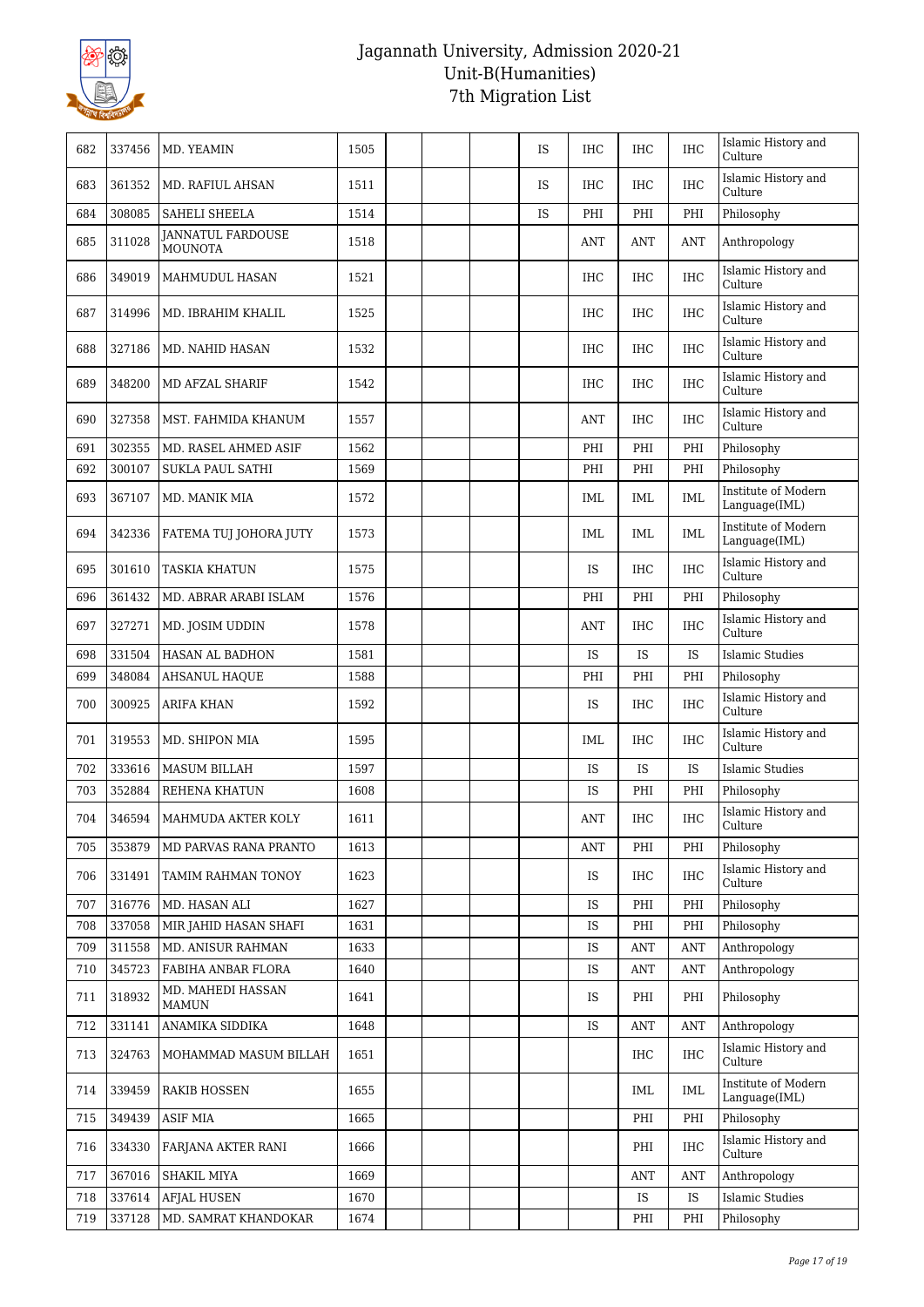

| 720 | 348088 | <b>ARIFUL ISLAM</b>                         | 1675 |  |  | IS         | IS         | <b>Islamic Studies</b>         |
|-----|--------|---------------------------------------------|------|--|--|------------|------------|--------------------------------|
| 721 | 325132 | ROKIB UDDIN JOY                             | 1681 |  |  | PHI        | PHI        | Philosophy                     |
| 722 | 334207 | <b>NUSRAT JAHAN</b>                         | 1685 |  |  | <b>ANT</b> | <b>ANT</b> | Anthropology                   |
| 723 | 345953 | RAINA MASNUN RAISA                          | 1687 |  |  | PHI        | PHI        | Philosophy                     |
| 724 | 361366 | MD. LAICH MIA                               | 1713 |  |  | <b>IS</b>  | IS         | <b>Islamic Studies</b>         |
| 725 | 364191 | <b>AYESHA SHIDDIQUA</b>                     | 1716 |  |  | ANT        | <b>IHC</b> | Islamic History and<br>Culture |
| 726 | 310175 | MD IMDADUL MUNSHI                           | 1724 |  |  | IS         | <b>IHC</b> | Islamic History and<br>Culture |
| 727 | 332839 | MD. MAIN UDDIN                              | 1735 |  |  | IS         | IS         | Islamic Studies                |
| 728 | 328227 | <b>KAJOL KUMAR</b>                          | 1744 |  |  | <b>ANT</b> | PHI        | Philosophy                     |
| 729 | 332157 | MD. TAJUL ISLAM                             | 1745 |  |  | IS.        | <b>IHC</b> | Islamic History and<br>Culture |
| 730 | 311333 | MOST. AYSHA SIDDIKA                         | 1747 |  |  | <b>ANT</b> | <b>IHC</b> | Islamic History and<br>Culture |
| 731 | 323705 | <b>NUSRAT SAYEM</b>                         | 1748 |  |  | <b>ANT</b> | <b>ANT</b> | Anthropology                   |
| 732 | 343549 | <b>AFIFA AKTER</b>                          | 1750 |  |  | IS         | IS         | <b>Islamic Studies</b>         |
| 733 | 320473 | <b>MST. KEYA KHATUN</b>                     | 1758 |  |  | <b>ANT</b> | <b>ANT</b> | Anthropology                   |
| 734 | 358063 | MOST. SHAKILA AKTER                         | 1759 |  |  | <b>ANT</b> | <b>ANT</b> | Anthropology                   |
| 735 | 327401 | <b>SREE SOURAV KUMAR</b><br><b>KARMAKAR</b> | 1760 |  |  | <b>ANT</b> | <b>ANT</b> | Anthropology                   |
| 736 | 352104 | MOHAMMAD AMJAD HOSSAIN<br>FAHIM             | 1775 |  |  |            | IS         | Islamic Studies                |
| 737 | 362505 | SABBIR SHEIKH                               | 1776 |  |  |            | <b>IHC</b> | Islamic History and<br>Culture |
| 738 | 323892 | FERDOUSI AKTER TAMANNA                      | 1778 |  |  |            | PHI        | Philosophy                     |
| 739 | 326069 | <b>TASNUVA TASNIM</b>                       | 1779 |  |  |            | PHI        | Philosophy                     |
| 740 | 340791 | MOHAMMAD ARIF HOSSAIN                       | 1780 |  |  |            | ANT        | Anthropology                   |
| 741 | 335172 | <b>SUMI AKTER</b>                           | 1784 |  |  |            | IS         | <b>Islamic Studies</b>         |
| 742 | 334841 | FARJANA YEASMEN MIMI                        | 1785 |  |  |            | PHI        | Philosophy                     |
| 743 | 338437 | ASRAR ALAM MAYEL                            | 1787 |  |  |            | <b>ANT</b> | Anthropology                   |
| 744 | 334320 | FARHAN NUR TASNIM RIMI                      | 1793 |  |  |            | <b>ANT</b> | Anthropology                   |
| 745 | 313660 | <b>LEKHA ROY</b>                            | 1801 |  |  |            | PHI        | Philosophy                     |
| 746 | 357722 | MD. LIMON HASAN                             | 1806 |  |  |            | <b>ANT</b> | Anthropology                   |
| 747 | 357348 | MD. KHAIRUL MOLLA                           | 1807 |  |  |            | IS         | Islamic History and<br>Culture |
| 748 | 309604 | ABDUL KADER HOSSAIN                         | 1808 |  |  |            | IS         | Islamic History and<br>Culture |
| 749 | 323712 | NAFISA NAZMI                                | 1810 |  |  |            | PHI        | Philosophy                     |
| 750 | 308125 | NUSRAT JAHAN NISHI                          | 1811 |  |  |            | PHI        | Islamic History and<br>Culture |
| 751 | 324399 | ABU BAKAR SIDDIQUE                          | 1817 |  |  |            | IS         | <b>Islamic Studies</b>         |
| 752 | 335644 | SWEETY AKTER SATHEE                         | 1825 |  |  |            | IS         | Philosophy                     |
| 753 | 360042 | MOST. MAMONY AKTHER<br>MIM                  | 1826 |  |  |            | <b>ANT</b> | Anthropology                   |
| 754 | 317808 | MD. MASUD RANA                              | 1827 |  |  |            | IS         | Philosophy                     |
| 755 | 342901 | MAHABUB ALAM                                | 1828 |  |  |            | ANT        | Philosophy                     |
| 756 | 354296 | UTSHAW MONDAL                               | 1833 |  |  |            | ANT        | Anthropology                   |
| 757 | 347618 | <b>MD FAHADDIS</b>                          | 1837 |  |  |            | <b>ANT</b> | Anthropology                   |
| 758 | 331767 | SHAHONAWOZ MD AL<br><b>ZUBAYER</b>          | 1842 |  |  |            | <b>ANT</b> | Anthropology                   |
| 759 | 326582 | MST. SADIA ISLAM NISHI                      | 1844 |  |  |            | <b>ANT</b> | Anthropology                   |
| 760 | 335037 | REZUANA RAHMAN                              | 1854 |  |  |            | IS         | Philosophy                     |
| 761 | 329413 | MD. KHALED MASUD                            | 1855 |  |  |            | <b>ANT</b> | Anthropology                   |
| 762 | 337538 | SHANTO RAHMAN                               | 1856 |  |  |            | IS         | Philosophy                     |